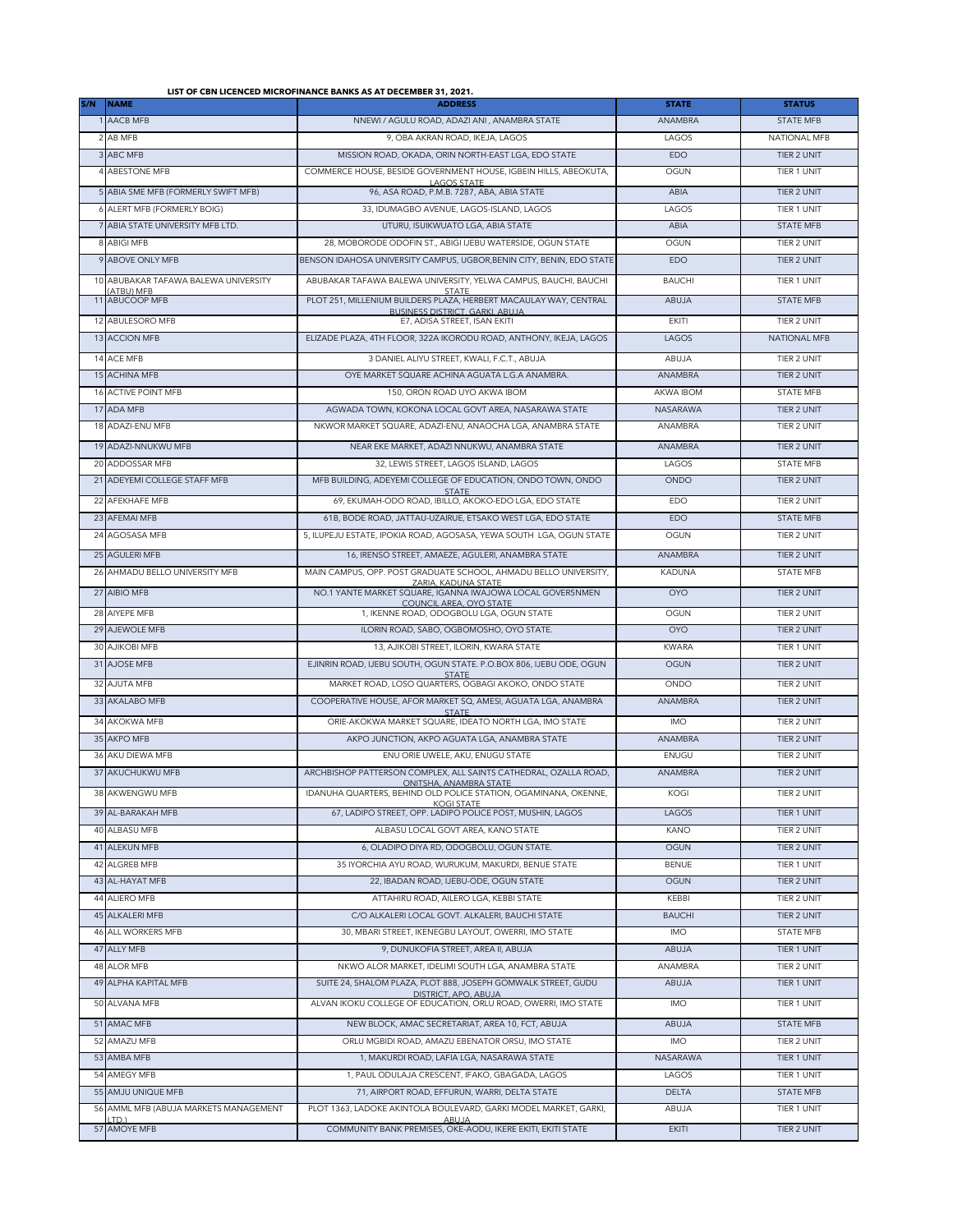|    | 58 AMPERSAND MFB LIMITED                      | NO. 18, ABDULRAUFU OBITAYO STREET (AGUNGI, LAGOS).                                                              | LAGOS          | TIER 1 UNIT        |
|----|-----------------------------------------------|-----------------------------------------------------------------------------------------------------------------|----------------|--------------------|
|    | 59 AMUCHA MFB                                 | BANK HOUSE, AMUCHA, VIA ORLU NJABA, IMO STATE                                                                   | <b>IMO</b>     | TIER 2 UNIT        |
|    | 60 ANCHORAGE MFB                              | HIGHBURY PLAZA, 104 GADO NASKO RD. KUBWA, ABUJA                                                                 | ABUJA          | TIER 2 UNIT        |
|    | 61 ANIOCHA MFB LTD.                           | UMEADI HOUSE, OGBEOFU QTR., ISSELE-UKU, ANIOCHA NORTH LGA, DELTA                                                | <b>DELTA</b>   | TIER 2 UNIT        |
|    | 62 ANNOINTED MFB                              | STAE<br>2, EFFURUN SAPELE ROAD, EFFURUN, DELTA STATE                                                            | <b>DELTA</b>   | TIER 2 UNIT        |
|    | 63 ANYA MFB                                   | LINE C4/1-6 RELIEF MARKET, OBODOUKWU ROAD (ONITSHA), OGBARU LGA,                                                | ANAMBRA        | TIER 2 UNIT        |
|    | 64 AOGO MFB                                   | ANAMBRA STATE<br>OBA ADESANOYE HOUSE, 39/41, CANON ADEYEMI ROAD, SABO, ONDO STATE                               | ONDO           | TIER 2 UNIT        |
|    |                                               |                                                                                                                 |                |                    |
|    | 65 APA MFB                                    | MAKURDI RD. ADOKA, OTUKPO, BENUE STATE.                                                                         | <b>BENUE</b>   | TIER 2 UNIT        |
|    | 66 APEKS MFB                                  | GHALIB HOUSE 24, WAHAB FOLAWIYO (UNITY) ROAD ILORIN                                                             | <b>KWARA</b>   | TIER 1 UNIT        |
|    | 67 APEX TRUST MFB                             | FMBN BUILDING, 1, ADEKUNLE FAJUYI ROAD, DUGBE, IBADAN, OYO STATE                                                | <b>OYO</b>     | TIER 1 UNIT        |
|    | 68 APPLE MFB                                  | 26 AGBON STREET, ORU-IJEBU, OGUN STATE                                                                          | OGUN           | TIER 2 UNIT        |
|    | 69 ARAMOKO MFB                                | CIVIC CENTRE, ARAMOKO EKITI, EKITI STATE                                                                        | <b>EKITI</b>   | TIER 2 UNIT        |
|    | 70 ARIS MFB                                   | 29, ZIK AVENUE, UWANI, ENUGU, ENUGU STATE                                                                       | ENUGU          | TIER 1 UNIT        |
| 71 | <b>ARISE MFB</b>                              | 13, ADEBARE STREET, OGUDU ROUNDABOUT, OGUDU, LAGOS STATE                                                        | LAGOS          | TIER 1 UNIT        |
| 72 | ASHA MFB                                      | 11, BOYADE OLUWOLE STREET, OFF AWOLOWO WAY, IKEJA, LAGOS                                                        | LAGOS          | NATIONAL MFB       |
|    | 73 ASPIRE MFB                                 | NO. 254, UMUSADEGI ROAD, KWALE, DELTA STATE                                                                     | <b>DELTA</b>   | <b>STATE MFB</b>   |
|    | 74 ASSET MATRIX MFB                           | 68, HERBERT MACAULEY WAY, EBUTE-METTA, LAGOS                                                                    | LAGOS          | TIER 1 UNIT        |
|    | 75 ASSETS MFB                                 | 44, APATA STREET, SHOMOLU, LAGOS                                                                                | LAGOS          | TIER 1 UNIT        |
| 76 | TANGERINE MONEY MFB (Formerly Assured<br>MFB) | MILLION MARK PLAZA, 96, AYANGBUREN ROAD, OJOGBEN JUNCTION,<br><b>IKORODU, LAGOS STATE</b>                       | LAGOS          | TIER 1 UNIT        |
|    | 77 ASTRA POLARIS MFB                          | ADIGBE AREA, OBAFEMI OWODE LGA, ABEOKUTA, OGUN STATE                                                            | <b>OGUN</b>    | <b>STATE MFB</b>   |
|    | 78 ATLAS MFB                                  | PLOT 1077, CADASTRAL ZONE B02, OLD FEDERAL SECRETARIAT ROAD, BY AREA                                            | ABUJA          | STATE MFB          |
|    | 79 AUCHI MFB                                  | 3 JUNCTION, DURUMI, ABUJA<br>40 OTARU RD AUCHI, EDO-STATE                                                       | <b>EDO</b>     | TIER 2 UNIT        |
|    | 80 AVUENEGBE MFB                              | 2, JATTU ROAD, AUCHI, EDO STATE                                                                                 | EDO            | TIER 2 UNIT        |
|    | 81 AWE MFB                                    | AWE-IWO ROAD, AWE, OYO STATE                                                                                    | <b>OYO</b>     | <b>TIER 2 UNIT</b> |
| 82 | AWGBU MFB                                     | EKE AWGBU MARKET SQUARE, AWGBU, ANAMBRA STATE                                                                   | ANAMBRA        | TIER 2 UNIT        |
|    | 83 AWKA MFB                                   | 176A NNAMDI AZIKIWE AVENUE, AWKA, ANAMBRA STATE                                                                 | ANAMBRA        | TIER 1 UNIT        |
|    | 84 AWKA-ETITI MFB                             | KM 1-3, NNOBI AWKA ETITI ROAD, IDEMILI LGA, ANAMBRA STATE                                                       | ANAMBRA        | TIER 2 UNIT        |
|    | 85 AWKUZU MFB                                 | OTUOCHA-ABAGANA ROAD, AWKUZU, ANAMBRA                                                                           | ANAMBRA        | TIER 2 UNIT        |
| 86 | SUNTOP MFB (Formerly know as Azabe Zinariya   | PHASE 2, ULTRA MODERN MARKET, WESTERN RESERVOIR ROAD, ILORIN KWARA                                              | <b>KWARA</b>   | TIER 1 UNIT        |
|    | MFR)<br>87 AZSA MFB                           | <b>STATE</b><br>37 OSOLO WAY, AJAO ESTATE OFF INTERNATIONAL AIRPORT LAGOS                                       | LAGOS          | <b>TIER 1 UNIT</b> |
|    | 88 B C KASH MFB                               | NO. 119, IKORODU ROAD, ONIPANU, LAGOS                                                                           | LAGOS          | <b>STATE MFB</b>   |
|    | 89 BABBA MFB                                  | A126, AHMADU BELLO WAY, AGAIE, AGAIE LGA, NIGER STATE                                                           | <b>NIGER</b>   | TIER 2 UNIT        |
|    | 90 BABCOCK MFB                                | BABCOCK UNIVERSITY ROAD, ILISHAN-REMO, OGUN STATE                                                               | OGUN           | TIER 2 UNIT        |
|    | 91 BABURA MFB                                 | OPPOSITE DISTRICT HEAD'S OFFICE, BABURA, JIGAWA STATE                                                           | <b>JIGAWA</b>  | TIER 2 UNIT        |
|    | 92 BAINES CREDITt MFB                         | Plot 199, Igbosere Road, Lagos Island, Lagos                                                                    | LAGOS          | TIER 1 UNIT        |
|    | 93 BALERA MFB                                 | NO. 2, KAFANCHAN ROAD, LERE LERE LGA KADUNA STATE                                                               | <b>KADUNA</b>  | TIER 2 UNIT        |
|    | 94 BALOGUN FULANI MFB                         | 9 BALOGUN FULANI RD. ILORIN, KWARA STATE                                                                        | <b>KWARA</b>   | TIER 1 UNIT        |
|    | 95 BALOGUN GAMBARI MFB                        | NO 1 OJAGBORO JUNCTION BOLOGUN GAMBARI ROAD, ILORIN.                                                            | <b>KWARA</b>   | TIER 1 UNIT        |
|    | 96 BAM MFB                                    | SUITE D77/67, AREA11 SHOPPING MALL (BY FCDA JUNCTION), AHMADU BELLO                                             | ABUJA          | STATE MFB          |
|    |                                               | WAY, AREA 11, GARKI, ABUJA, FCT                                                                                 |                |                    |
|    | 97 BAMA MFB                                   | BAMA MAIN MARKET, BAMA LGA, BORNO STATE                                                                         | <b>BORNO</b>   | TIER 2 UNIT        |
|    | 98 BANCORP MFB                                | IDEMILI HOUSE (BBA), INT'L TRADE FAIR COMPLEX BADAGRY EXPRESSWAY,<br>AGOS                                       | LAGOS          | TIER 1 UNIT        |
|    | 99 BANEX MFB                                  | SUITE C, 1 & 2, BANEX PLAZA, VINA, WUSE II, ABUJA                                                               | ABUJA          | TIER 1 UNIT        |
|    | 100 BAOBAB MFB                                | No 16 E Ahmadu Bello Way, Kaduna, Kaduna State                                                                  | KADUNA         | NATIONAL MFB       |
|    | 101 BARNAWA MFB                               | PLOT 3, MOZAMBIQUE ROAD, BARNAWA SHOPPING COMPLEX, BARNAWA<br>KADUNA SOUTH, KADUNA STATE.                       | <b>KADUNA</b>  | <b>STATE MFB</b>   |
|    | 102 BAUCHI CFA MFB                            | MOHAMMED ADAMU HASHIDU HOUSE, 21, ABDULKADIR AHMED ROAD,<br><b>BAUCHI, BAUCHI STATE</b>                         | <b>BAUCHI</b>  | <b>TIER 1 UNIT</b> |
|    | 103 Bauchi Investment Corporation MFB (BIC)   | Bauchi Investment Corp. 37, Abdukadir Ahmed Road, Bauchi                                                        | <b>BAUCHI</b>  | TIER 1 UNIT        |
|    | 104 BAWYI MFB                                 | 5. KUTA ROPAD, OPPOSITE GWADA COMMUNITY HEALTH CENTER, SHIRORO<br>LGA, NIGER STATE                              | <b>NIGER</b>   | TIER 2 UNIT        |
|    | 105 BAYAJIDDA MFB                             | ALONG DAURA-KONGOLAM ROAD, DAURA, KATSINA                                                                       | <b>KATSINA</b> | TIER 2 UNIT        |
|    | 106 BAYERO UNIVERSITY MFB                     | BAYERO UNIVERSITY, KANO                                                                                         | KANO           | TIER 1 UNIT        |
|    | 107 BAYETIN MFB                               | GRICO RICE MILLS BUILDING, 1, SULEJA-MINNA ROAD, BIDA, NIGER STATE                                              | <b>NIGER</b>   | TIER 2 UNIT        |
|    | 108 BEJIN-DOKO MFB                            | BIDA ROAD, DOKO GARAGE, NEAR POLICE STATION, LAVUN LGA, P.OBOX 568,                                             | <b>NIGER</b>   | TIER 2 UNIT        |
|    | 109 BENUE MFB                                 | <b>BIDA, NIGER STATE</b><br>BLOCK 9A, OWNER OCCUPIER ESTATE, SENATOR GEORGE AKUME ROAD,<br>MARKUDI, BENUE STATE | <b>BENUE</b>   | TIER 1 UNIT        |
|    | 110 BENYSTA MFB                               | 21A KASHIM IBRAHIM ROAD, OLD GRA, MAKURDI, BENUE STATE                                                          | <b>BENUE</b>   | TIER 1 UNIT        |
|    | 111 BERACHAH MFB                              | PLOT 1, CMD ROAD, IKOSI, KETU, LAGOS                                                                            | LAGOS          | TIER 1 UNIT        |
|    | 112 BEST STAR MFB                             | OJE MAIN MARKET, OJO, IBADAN, OYO STATE                                                                         | <b>OYO</b>     | TIER 1 UNIT        |
|    | 113 BESTWAY MFB                               | CIVIC CENTRE COMPLEX, ADAZI-ENU, ANAOCHA LGA, ANAMBRA STATE                                                     | ANAMBRA        | TIER 2 UNIT        |
|    | 114 BETHEL MFB                                | PLOT C/1 OWERRI ROAD EXTENSION, SECRETARIAT QTRS, ASATA, ENUGU                                                  | ENUGU          | TIER 1 UNIT        |
|    | 115 BETTER LIFE MFB                           | STATE.<br>VICTORIA ATOROUGH COMPLEX, 6, NEW BRIDGE ROAD, WURUKUM, MAKURDI,<br><b>BENUE STATE</b>                | <b>BENUE</b>   | STATE MFB          |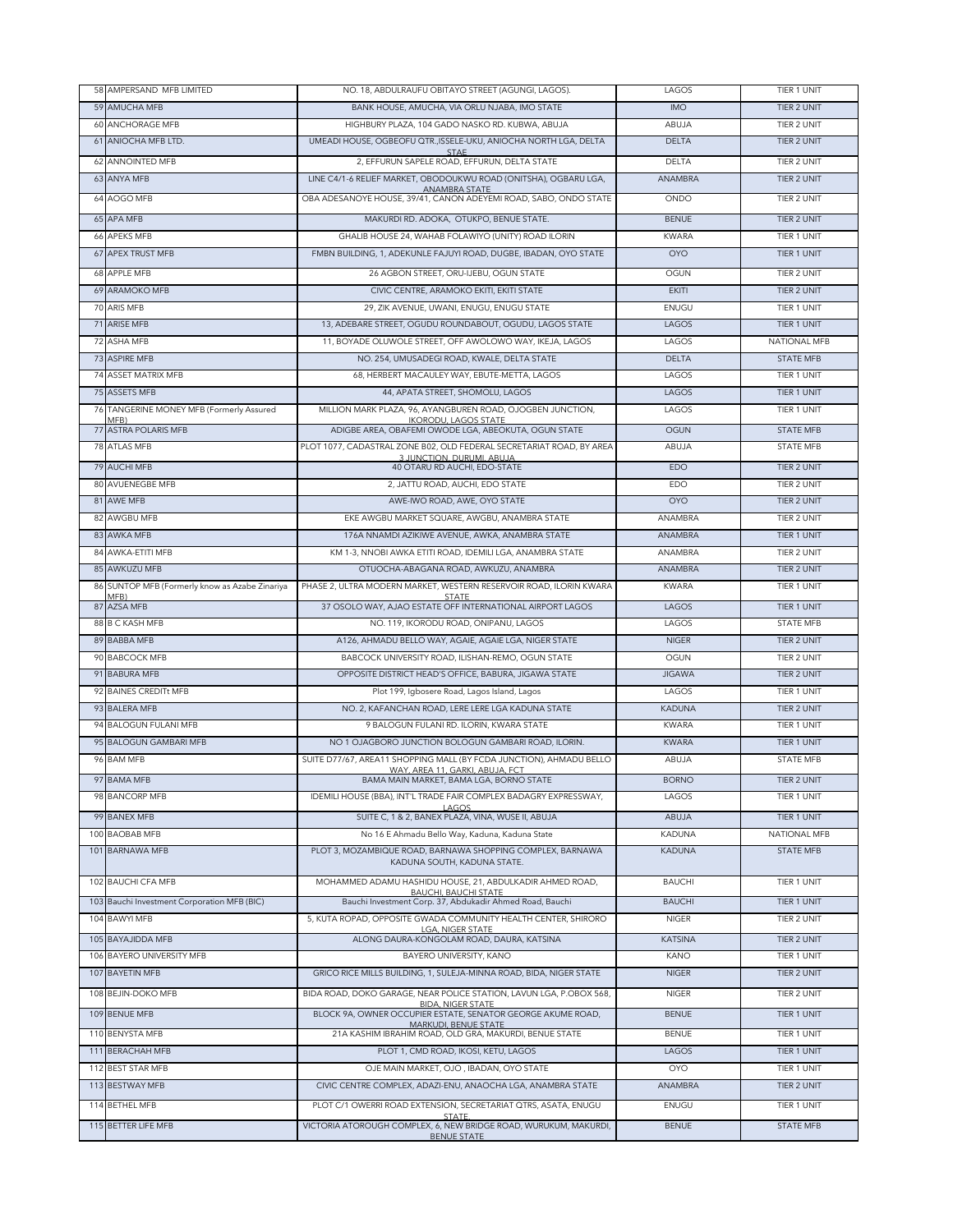|     | 116 BFL MFB                                      | ABUJA SHOPPING MALL, WUSE DISTRICT, ABUJA                                                                         | ABUJA              | TIER 1 UNIT        |
|-----|--------------------------------------------------|-------------------------------------------------------------------------------------------------------------------|--------------------|--------------------|
|     | 117 BIBAJINRE MFB                                | BIDA-ABUJA ROAD, BADEGGI, KACHA LOCAL GOVT. NIGER STATE                                                           | <b>NIGER</b>       | TIER 2 UNIT        |
|     | 118 BICHI MFB                                    | No 1 Bichi Main Street, Bichi Town, Bichi Local Government Kano State                                             | KANO               | TIER 2 UNIT        |
|     | 119 BIDA POI YTECHNIC MEB                        | NO. 2, MECHANICAL ENGINEERING DEPARTMENT, OPPOSITE CONVOCATION<br>SQUARE STREET, FEDERAL POLYTECHNIC, NIGER STATE | <b>NIGER</b>       | <b>TIER 2 UNIT</b> |
|     | 120 BIPC MFB                                     | PLOT BNA 10558, NEW BRIDGE ROAD, MAKURDI, BENUE STATE                                                             | <b>BENUE</b>       | <b>STATE MFB</b>   |
|     | 121 BISHOPGATE MFB                               | 39, AGEGE MOTOR ROAD, MOSHALASHI, SURULERE, LAGOS                                                                 | LAGOS              | TIER 1 UNIT        |
|     | 122 BIYAMA MFB                                   | 50 MUBI ROAD, HONG, HONG LGA, ADAMAWA STATE                                                                       | ADAMAWA            | TIER 2 UNIT        |
|     | 123 BLUCON MFB                                   | AHMADU BELLO WAY, OPPOSITE KWARA HOTEL P.M.B. 1508, ILORIN, KWARA                                                 | <b>KWARA</b>       | TIER 1 UNIT        |
|     | 124 BLUE RIDGE MFB                               | <b>STATE</b><br>84, ABULE NLA ROAD, EBUTE-METTA, LAGOS                                                            | LAGOS              | TIFR 1 UNIT        |
|     | 125 BLUEPRINT INVESTMENTS MFB                    | 2. RUMUEHELEZE ELELENWO WAY, OBIO-AKPOR LGA, PORT HARCOURT                                                        | <b>RIVERS</b>      | TIER 2 UNIT        |
|     |                                                  |                                                                                                                   |                    |                    |
|     | 126 BLUEWHALES MFB                               | TAEN BUILDING, OPPOSITE FORMER NITEL OFFICE, YAKUBU GOWON WAY, JOS,<br>PLATEAU                                    | PLATEAU            | TIER 1 UNIT        |
|     | 127 BMAZAZAHIN MFB                               | IBB ROAD, GAWU-BABANGIDA, NIGER STATE                                                                             | <b>NIGER</b>       | TIER 2 UNIT        |
|     | 128 BOCTRUST MFB                                 | NO. 32, LAWSON STREET, OFF MOLONEY STREET, LAGOS ISLAND, LAGOS                                                    | LAGOS              | TIER 1 UNIT        |
|     | 129 BOI MFB                                      | 23, MARINA, P.O.BOX 2357, LAGOS                                                                                   | LAGOS              | TIER 1 UNIT        |
|     | 130 BOJI BOJI MFB LTD.                           | 6, MORKA STREET, BOJI BOJI OWA AGBOR, DELTA STATE.                                                                | <b>DELTA</b>       | <b>STATE MFB</b>   |
|     | 131 BOKKOS MFB                                   | BOKKOS MICROFINANCE HOUSE, BARKIN LADI ROAD, BOKKOS, PLATEAU STATE                                                | PLATEAU            | TIER 2 UNIT        |
|     | 132 BOLUWADURO MFB                               | ISALE IDOFIN QUARTERS. OTAN AYEGBAJU, OSUN STATE                                                                  | OSUN               | TIER 2 UNIT        |
|     | 133 BOMPAI MFB                                   | AHMADU BELLO WAY, BOMPAI, KANO                                                                                    | <b>KANO</b>        | TIER 1 UNIT        |
| 134 | <b>BONGHE MFB</b>                                | 90, AHMADU BELLO WAY, NUMAN, ADAMAWA STATE                                                                        | ADAMAWA            | <b>STATE MFB</b>   |
|     | 135 BORGU MFB                                    | PLOT 191, IBRAHIM TAIWO ROAD, NEW- BUSSA, NIGER STATE                                                             | <b>NIGER</b>       | <b>TIER 2 UNIT</b> |
|     | 136 BORNO RENAISSANCE MFB LTD.                   | 1, SHEHU SANDA KYARI ROAD, OFF SHEHU LAMINU WAY BY GIWA BARRACKS                                                  | <b>BORNO</b>       | <b>STATE MFB</b>   |
|     |                                                  | JUNCTION MAIDUGURI, BORNO STATE                                                                                   |                    |                    |
|     | 137 BOROMU MFB                                   | IJOUN MARKET SQUARE, IJOUN TOWN, YEWA NORTH LGA, OGUN STATE                                                       | <b>OGUN</b>        | <b>TIER 2 UNIT</b> |
| 138 | <b>BORSTAL MFB</b>                               | 24, INDEPENDENCE WAY NIGERIAN PRISON SERVICE COMPLEX, KADUNA,<br>KADUNA STATE                                     | <b>KADUNA</b>      | TIER 1 UNIT        |
|     | 139 BOSAK MFB                                    | PLOT 8, COCOA INDUSTRIES ROAD, OGBA, LAGOS                                                                        | LAGOS              | <b>STATE MFB</b>   |
| 140 | <b>BOWEN MFB</b>                                 | BAPTIST ACADEMY COMPOUND, OBANIKORO, LAGOS                                                                        | LAGOS              | <b>STATE MFB</b>   |
| 141 | <b>BOWMAN MFB</b>                                | 1, BODE ONIFADE STREET, EWU-TUNTUN, OSHODI-ISOLO LGA, LAGOS.                                                      | LAGOS              | TIER 1 UNIT        |
| 142 | <b>BRASS MFB</b>                                 | ZUGERU RD, BIDA LGA, NIGER STATE                                                                                  | <b>NIGER</b>       | TIER 2 UNIT        |
|     | 143 BRETHREN MFB                                 | NO. 9 HOSPITAL ROAD, JIMETA, ADAMAWA STATE.                                                                       | ADAMAWA            | <b>STATE MFB</b>   |
|     | 144 BRIDGEHOUSE MFB                              | JINA PLAZA, RELIEF MARKET, OWERRI, IMO STATE                                                                      | <b>IMO</b>         | TIER 1 UNIT        |
|     | 145 BRIDGEWAY MFB                                | 49A, Lafiaji Way, Dolphin Estate, Ikoyi, Lagos                                                                    | LAGOS              | TIER 1 UNIT        |
| 146 | BRIGHTWAY MFB LTD                                | 17, NEW MARKET ROAD, BABOKO, ILORIN, KWARA STATE                                                                  | <b>KWARA</b>       | TIER 1 UNIT        |
| 147 | BRIYTH-CONVENANT MFB                             | 15, MURITALA MUHAMMED WAY, OYINGBO, MAINLAND LOCAL GOVERNMENT                                                     | LAGOS              | TIER 1 UNIT        |
| 148 | <b>BROADVIEW MFB</b>                             | AREA, ADEKUNLE, LAGOS STATE<br>52, ODUNLAMI STREET LAGOS                                                          | LAGOS              | TIER 1 UNIT        |
| 149 | <b>BROOKS MFB</b>                                | 81, NWANIBA STRRET, UYO, AKWA IBOM STATE                                                                          | <b>AKWA IBOM</b>   | TIER 1 UNIT        |
| 150 | <b>BUBAYERO MFB LTD</b>                          | Opposite Ministry of Commerce and Trade, Old GRA Secretariat, Dukku Road,                                         | <b>GOMBE</b>       | <b>STATE MFB</b>   |
|     | 151 BUNDI MFB                                    | Gombe Town, Gombe State<br>157, CAMEROUN ROAD, ABA, ABIA STATE                                                    | ABIA               | TIER 2 UNIT        |
| 152 | <b>BUNGUDU MFB</b>                               | OPPOSITE WATER TANK BUNGUDU, ZAMFARA STATE                                                                        | ZAMFARA            | TIER 2 UNIT        |
|     | <b>153 BUNKASA MFB</b>                           | 7, JOS ROAD, JERE, KAGARKO LGA, KADUNA                                                                            | <b>KADUNA</b>      | TIER 2 UNIT        |
|     |                                                  |                                                                                                                   |                    |                    |
|     | 154 BUNKURE MFB                                  | 5, BUNKURE TOWN, KANO STATE                                                                                       | KANO               | TIER 2 UNIT        |
|     | 155 BUSINESS SUPPORT MFB                         | PLOT 92, OBAFEMI AWOLOWO WAY, SUITE B2/B3, JABI PLAZA, BESIDE THISDAY<br>NEWSPAPER, JABI, ABUJA                   | ABUJA              | TIER 1 UNIT        |
|     | 156 BUSU MFB                                     | BUSU, VIA DOKO, LAVUN LGA, NIGER STATE                                                                            | NIGER              | TIER 2 UNIT        |
|     | 157 CALABAR MFB                                  | 72 EGERTON STREET CALABAR, CROSS RIVER                                                                            | <b>CROSS RIVER</b> | TIER 1 UNIT        |
|     | 158 CANAAN MFB                                   | BLOCK D211, BOLA IGE INTERNATIONAL BUSINESS COMPLEX, NEW GBAGI,<br><b>IBADAN, OYO STATE</b>                       | <b>OYO</b>         | TIER 2 UNIT        |
|     | 159 CAPITALMETRIQ SWIFT MFB                      | U-MUDI ENERGY MALL, KILOMETRE 50 BANKOLE BUS-STOP, LEKKI-EPE<br>EXPRESSWAY (IBEJU-LEKKI, LAGOS)                   | LAGOS              | TIER 1 UNIT        |
| 160 | CAPSTONE MFB                                     | 187, IGBOSERE ROAD, LAGOS                                                                                         | LAGOS              | <b>STATE MFB</b>   |
| 161 | <b>CARBON MFB</b>                                | NO. 642C ADEYEMO ALAKIJA, VICTORIA ISLAND, LAGOS STATE                                                            | LAGOS              | TIER 1 UNIT        |
| 162 | CARETAKER MFB                                    | ADEBOWALE'S HOUSE, CARETAKER DISTRICT, OGBOMOSHO SOUTH LOCAL                                                      | <b>OYO</b>         | <b>STATE MFB</b>   |
| 163 | CASH RITE MFB                                    | GOVT, OGBOMOSHO, OYO STATE<br>28, NDIYA STREET, UYO                                                               | AKWA IBOM          | TIER 1 UNIT        |
| 164 | CASHCONNECT MFB                                  | 19, OLUBUNMI ROTIMI STREET, LEKKI PHASE 1, LAGOS STATE                                                            | LAGOS              | TIER 1 UNIT        |
| 165 | <b>CASTLE MFB</b>                                | 159, NNEWI-OZUBULU ROAD, UGWU-ORIE, OZUBULU, EKWUISIGO LGA,                                                       | ANAMBRA            | TIER 2 UNIT        |
| 166 | CATLAND MFB                                      | <b>ANAMBRA STATE</b><br>14, OKE-OWODE ST., ILESE- IJEBU, OGUN STATE                                               | OGUN               | TIER 2 UNIT        |
| 167 | CEDAR MFB                                        | 91, ITIRE ROAD, SURULERE, LAGOS                                                                                   | LAGOS              | <b>STATE MFB</b>   |
| 168 | CHALLENGE MFB                                    | 28, AHMADU BELLO WAY, JOS, PLATEAU STATE                                                                          | PLATEAU            | TIER 1 UNIT        |
| 169 | <b>CHANELLE MFB</b>                              | No. 15 Idumagbo Street, Lagos                                                                                     | LAGOS              | <b>STATE MFB</b>   |
| 170 | CHANGAN RTS MFB                                  | 83, IJU ROAD, IFAKO IJAIYE, LAGOS                                                                                 | LAGOS              | TIER 1 UNIT        |
| 171 | CHASE MFB LTD                                    | SUITE 46, DOLPHIN PLAZA, DOLPHIN ESTATE, OSBORNE ROAD, IKOYI, LAGOS                                               | LAGOS              | TIER 1 UNIT        |
|     |                                                  | <b>STATE</b>                                                                                                      |                    |                    |
|     | 172 CHERISH MFB                                  | NO 1, GORUBA ROAD, KATSINA, KATSINA STATE                                                                         | <b>KATSINA</b>     | TIER 1 UNIT        |
|     | 173 CHEVRON EMPLOYEE CO-OPERATIVE MFB<br>(CEMCS) | 6, UDECO MEDICAL ROAD OFF CHEVRON DRIVE, LEKKI/EPE EXPRESSWAY,<br>LAGOS                                           | LAGOS              | TIER 1 UNIT        |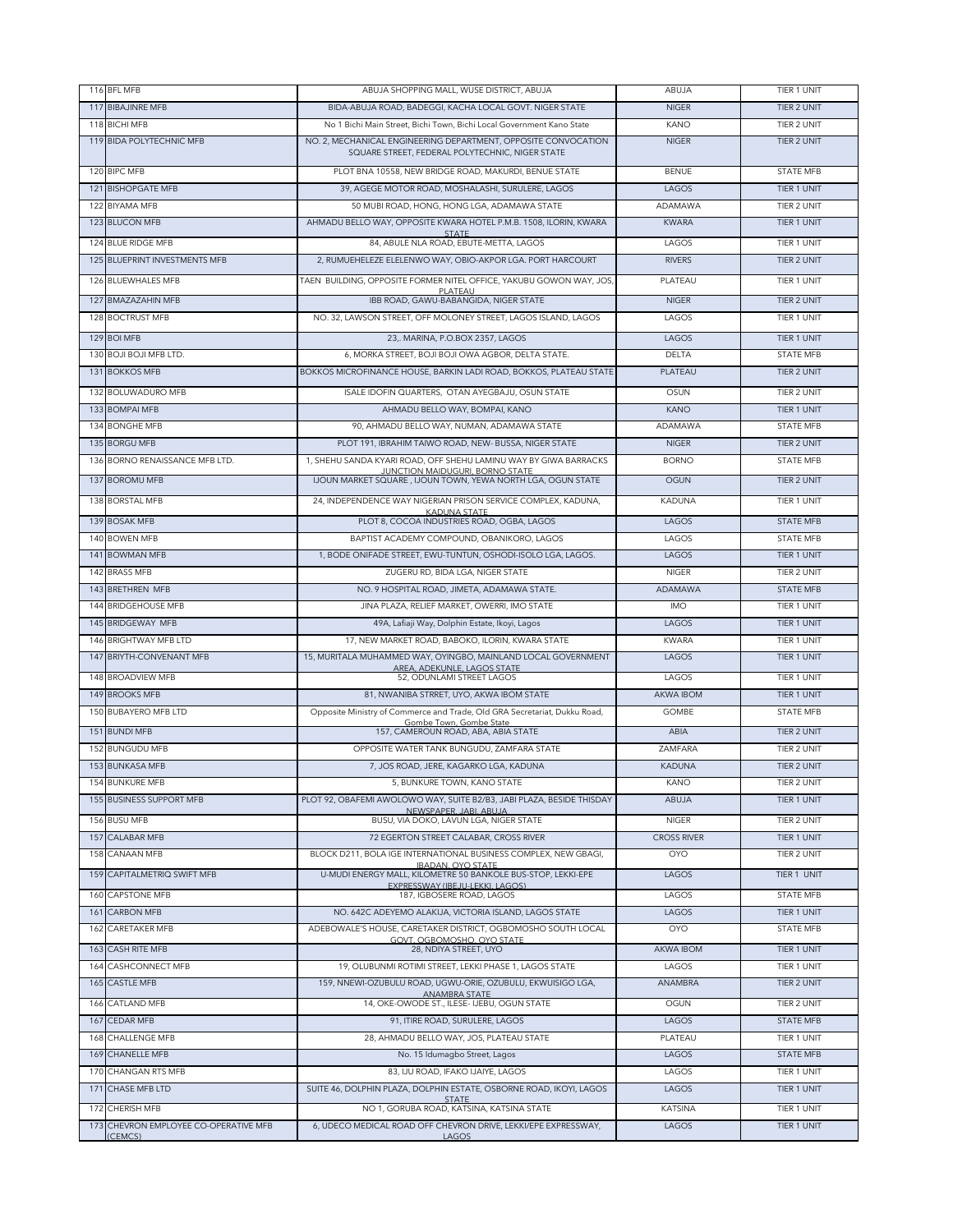|     | 174 CHIBUEZE MFB                          | CKC 82 EHI/ASA ROAD ABA, ABIA STATE                                                                                                                     | ABIA               | TIER 2 UNIT        |
|-----|-------------------------------------------|---------------------------------------------------------------------------------------------------------------------------------------------------------|--------------------|--------------------|
|     | 175 CHIDERA MEB                           | 1/15, CHIME AVEUE, NEW HAVEN, ENUGU, ENUGU STATE                                                                                                        | <b>ENUGU</b>       | TIER 1 UNIT        |
|     | 176 CHIKUM MFB                            | CATHOLIC ARCHDIOCESE OF OWERRI, VILLA ASSUMPTA, OWERRI, IMO STATE                                                                                       | <b>IMO</b>         | <b>STATE MFB</b>   |
|     | 177 CHRISORE MFB                          | 60, FAJUYI ROAD, ILE-IFE, OSUN STATE                                                                                                                    | <b>OSUN</b>        | TIER 2 UNIT        |
|     | 178 CHRONICLES MFB                        | GOSPEL CITY, ASESE, KLM 40, LAGOS-IBADAN EXPRESSWAY, OGUN STATE                                                                                         | OGUN               | <b>TIER 2 UNIT</b> |
|     | 179 CHUKWUNENYE MFB                       | CATHOLIC CATHEDERAL PREMISES, NNOBI ROAD, NNEWI, ANAMBRA STATE                                                                                          | <b>ANAMBRA</b>     | TIER 2 UNIT        |
|     | 180 CINTRUST MFB                          | 129 RAILWAY SIDING, MAGAZINE ROAD, JERICHO, IBADAN, OYO STATE                                                                                           | <b>OYO</b>         | <b>STATE MFB</b>   |
|     | 181 CIT MFB                               | 22, BERKLEY STREET, OFF KING GEORGE V ROAD, ONIKAN, LAGOS                                                                                               | LAGOS              | <b>STATE MFB</b>   |
| 182 | <b>CITIZEN TRUST MFB</b>                  | No. 52, Olofa Way, Beside GTBank Plc, Offa, Kwara State                                                                                                 | <b>KWARA</b>       | TIER 2 UNIT        |
|     | 183 CITY MISSION METHODIST MFB            | 4th Floor, Wesley House, Marina, Lagos.                                                                                                                 | LAGOS              | TIER 1 UNIT        |
| 184 | <b>CIVIC MFB</b>                          | ARAROMI MARKET, AGODI GATE, IBADAN, IBADAN, OYO SATE                                                                                                    | <b>OYO</b>         | TIER 1 UNIT        |
|     | 185 COAL CAMP MFB                         | 29, TAYLOR AVENUE, COALCAMP, ENUGU, ENUGU STATE                                                                                                         | ENUGU              | TIER 1 UNIT        |
| 186 | <b>COASTLINE MFB</b>                      | 1, EKPEN ROAD, OKERE, WARRI, DELTA STATE                                                                                                                | DELTA              | TIER 2 UNIT        |
| 187 | <b>COEMINNA MFB</b>                       | 2, PAIKO ROAD, NIGER STATE COLLEGE OF EDUCATION, MINNA, NIGER STATE                                                                                     | <b>NIGER</b>       | TIER 1 UNIT        |
| 188 | <b>CONFIDENCE MFB</b>                     | 156, IBRAHIM TAIWO ROAD, ILORIN, KWARA STATE                                                                                                            | <b>KWARA</b>       | TIER 1 UNIT        |
|     | 189 KREDI MONEY MFB (Formerly CONPRO MFB) | BLK 0116-123, IKOTA SHOPPING COMPLEX, VICTORIA GARDEN CITY, LEKKI,                                                                                      | LAGOS              | TIER 1 UNIT        |
|     |                                           | LAGOS                                                                                                                                                   |                    |                    |
| 190 | <b>CONSISTENT TRUST MFB</b>               | 77, BANK ROAD, IJESA-ISU, EKITI, EKITI STATE                                                                                                            | <b>EKITI</b>       | TIER 2 UNIT        |
| 191 | <b>CONSUMER MFB</b>                       | PLOT 2087, HERBERT MACAULAY WAY, ZONE 5, WUSE, FCT ABUJA                                                                                                | ABUJA              | TIER 1 UNIT        |
|     | 192 CORESTEP MFB                          | 22/24, AGO PALACE WAY, OKOTA, LAGOS                                                                                                                     | LAGOS              | TIER 1 UNIT        |
|     | 193 COSMOPOLITAN MFB                      | (CHARIS PLAZA) 141, OLU OBASANJO ROAD, PORT-HARCOURT, RIVERS STATE                                                                                      | <b>RIVERS</b>      | <b>STATE MFB</b>   |
| 194 | <b>COVENANT MFB</b>                       | KM 10, IDIROKO ROAD, CANAAN LAND, OTA, OGUN STATE                                                                                                       | OGUN               | <b>STATE MFB</b>   |
|     | 195 COWRIES MFB                           | 5TH AVENUE, HOUSE 3 BY D1 CLOSE, FESTAC TOWN, LAGOS                                                                                                     | LAGOS              | TIER 1 UNIT        |
| 196 | CREDIT AFRIQUE MFB                        | 154, AWOLOWO ROAD, IKOYI LAGOS                                                                                                                          | LAGOS              | TIER 1 UNIT        |
|     | 197 CREEKLINE MFB                         | 5. SWAM ROAD, GRA, WARRI, DELTA STATE                                                                                                                   | <b>DELTA</b>       | TIER 2 UNIT        |
| 198 | CRESCENT MFB                              | 9, OLATINWO PLAZA, OPPOSITE ST. CHARLES NURSERY & PRIMARY SCHOOL,<br>OFFA GARAGE, ILORIN, KWARA STATE                                                   | <b>KWARA</b>       | TIER 2 UNIT        |
|     | 199 CREST MFB                             | 43, OBAFEMI AWOLOWO WAY, OPP. NATIONAL BUILDING, OKE-BOLA, IBADAN,<br><b>OYO STATE</b>                                                                  | <b>OYO</b>         | TIER 1 UNIT        |
|     | 200 CROSSOVER MFB                         | 63B, RAYMOND NJOKU STRRET, SOUTH WEST IKOYI, LAGOS                                                                                                      | LAGOS              | <b>STATE MFB</b>   |
|     | 201 CROSSRIVER MFB                        | No 1, Prof. Eyoita House, Ndidem Usang Iso Road, Calabar, Cross River State                                                                             | <b>CROSS RIVER</b> | <b>STATE</b>       |
| 202 | CROWNED EAGLE MFB                         | 132 ISAWO ROAD OWUTU IKORODU                                                                                                                            | LAGOS              | TIER 2 UNIT        |
| 203 | <b>CRUTECH MFB</b>                        | CROSS RIVER UNIVERSITY OF TECHNOLOGY, CALABAR                                                                                                           | <b>CROSS RIVER</b> | TIER 1 UNIT        |
| 204 | CRYSTABEL MFB                             | 186, MBIAMA/YENOGOA ROAD, YENOGOA, BAYELSA STATE                                                                                                        | BAYELSA            | TIER 1 UNIT        |
|     | 205 CSD MFB                               | 2, OKIM OSABOR STREET, IKOM, CROSS RIVER STATE                                                                                                          | <b>CROSS RIVER</b> | TIER 2 UNIT        |
|     | 206 CUB MFB                               | NO 76 OKPANAM-ASABA ROAD, OPPOSITE FLOWER GATE, OSHIMILI NORTH<br>LGA, OKPANAM, DELTA (Formerly Cooperative House, No 62 Okpanam Road,<br>Asaba, Delta) | <b>DELTA</b>       | TIER 2 UNIT        |
|     | 207 CUSTODIAN MFB                         | PLOT 1, ROAD 2, OWODE HOUSING ESTATE, APATA, ABEOKUTA ROAD, IBADAN<br><b>OYO STATE</b>                                                                  | <b>OYO</b>         | TIER 2 UNIT        |
|     | 208 DADINKOWA MFB                         | FED. MORTGAGE BANK BUILDING, SECRETARIAT JUNCTION, JOS                                                                                                  | PLATEAU            | TIER 1 UNIT        |
|     | 209 DAL MFB                               | OFF NASIDI SUPERMARKET, OPP. DALA ORTHOPEDIC HOSPITAL, KANO STATE                                                                                       | <b>KANO</b>        | TIER 2 UNIT        |
|     | 210 DAMBATTA- MAKODA MFB                  | 7, KANO ROAD, KOFAR YAMMA, DANBATTA, KANO STATE.                                                                                                        | KANO               | TIER 2 UNIT        |
|     | 211 DANELS-GLOBAL MFB                     | D4, LADOKE AKINTOLA BOULEVARD, OPPOSITE GARKI MARKET, GARKI, ABUJA,                                                                                     | <b>ABUJA</b>       | <b>TIFR 1 UNIT</b> |
|     | 212 DANGIZHI MFB                          | <b>FCT</b><br>MOKWA ROAD, ENAGI, NIGER STATE                                                                                                            | <b>NIGER</b>       | TIER 2 UNIT        |
|     | 213 DANKINGARI MFB                        | DAKINGARI LGA. KEBBI                                                                                                                                    | KEBBI              | TIER 2 UNIT        |
|     | 214 DAVODANI MFB                          | JOLAADE HOUSE, 28, OGUDU ROAD, OPP ACCESS BANK, OJOTA, KOSOFE LGA                                                                                       | LAGOS              | STATE MFB          |
|     | 215 DAWAKIN KUDU MFB                      | LAGOS.<br>DAWAKIN KUDU TOWN, DAWAKIN KUDU LGA, KANO STATE                                                                                               | <b>KANO</b>        | TIER 2 UNIT        |
|     | 216 DAWAKIN TOFA MFB                      | DAWAKIN TOFA TOWN, DAWAKIN TOFA LGA, KANO STATE                                                                                                         | KANO               | TIER 2 UNIT        |
|     | 217 DAYLIGHT MFB LTD                      | NO. 23A. ADEYEMI LAWSON STREET. IKOYI, FALOMO, LAGOS STATE                                                                                              | LAGOS              | <b>STATE MFB</b>   |
|     | 218 DEC-ENUGU MFB                         | 3-5, DEC. AVENUE INDEPENDENT LAYOUT, ENUGU, ENUGU STATE                                                                                                 | ENUGU              | TIER 1 UNIT        |
|     | 219 DESTINY MFB                           | 1, OLD AJI ROAD, AGRUTE, IGBO EZE NORHT LGA, ENUGU STATE                                                                                                | ENUGU              | TIER 2 UNIT        |
|     | 220 DIOBU MFB                             | 15B BISHOP BARAHART STREET, PORT HARCOURT, RIVERS STATE                                                                                                 | <b>RIVERS</b>      | STATE MFB          |
|     | 221 DOGUWA MFB                            | DOGUWA TOWN, DOGUWA LOCAL GOVT AREA, KANO STATE                                                                                                         | <b>KANO</b>        | TIER 2 UNIT        |
|     | 222 DOLPHIN MFB                           | 72, ENERHEN, UDU CLAN, WARRI, DELTA STATE                                                                                                               | DELTA              | TIER 2 UNIT        |
|     | 223 DOMINION MFB                          | EKE IHEMBOSI EKWUSIGO LGA, ANAMBRA STATE                                                                                                                | ANAMBRA            | <b>TIER 2 UNIT</b> |
|     | 224 DORBEN MFB                            | BWARI-GARA ROAD, BWARI AREA COUNCIL, FCT, ABUJA                                                                                                         | ABUJA              | TIER 2 UNIT        |
|     | 225 DUTSE MFB                             | KASARAU YAMMA, CENTRAL MARKET, DUTSE, JIGAWA STATE                                                                                                      | <b>JIGAWA</b>      | TIER 1 UNIT        |
|     | 226 EAGLE FLIGHT MFB                      | 129, AJAMIMOGHA ROAD, WARRI, DELTA STATE                                                                                                                | DELTA              | STATE MFB          |
|     | 227 EARNWELL MFB                          | 4, MARINE ROAD ADJACENT BOARD OF INTERNAL REVENUE, LOKOJA, KOGI                                                                                         | KOGI               | TIER 1 UNIT        |
|     | 228 EAST GATE MFB                         | 135, ABA-OWERRI ROAD, ABA, ABIA STATE                                                                                                                   | ABIA               | TIER 2 UNIT        |
|     | 229 EASTMAN MFB                           | 1, TEMPLE AVENUE, G.R.A. ENUGU, ENUGU STATE                                                                                                             | ENUGU              | TIER 1 UNIT        |
|     | 230 EASY ACCESS MFB LTD                   | NO. 29, EKWULOBIA ROAD, UMUNZE, ORUMBA SOUTH L.G.A ANAMBRA STATE                                                                                        | ANAMBRA            | TIER 2 UNIT        |
|     | 231 e-BARCS MFB                           | 36, OKOTIE-EBOH STREET, UTAKO DISTRICT, ABUJA                                                                                                           | ABUJA              | <b>STATE MFB</b>   |
|     |                                           |                                                                                                                                                         |                    |                    |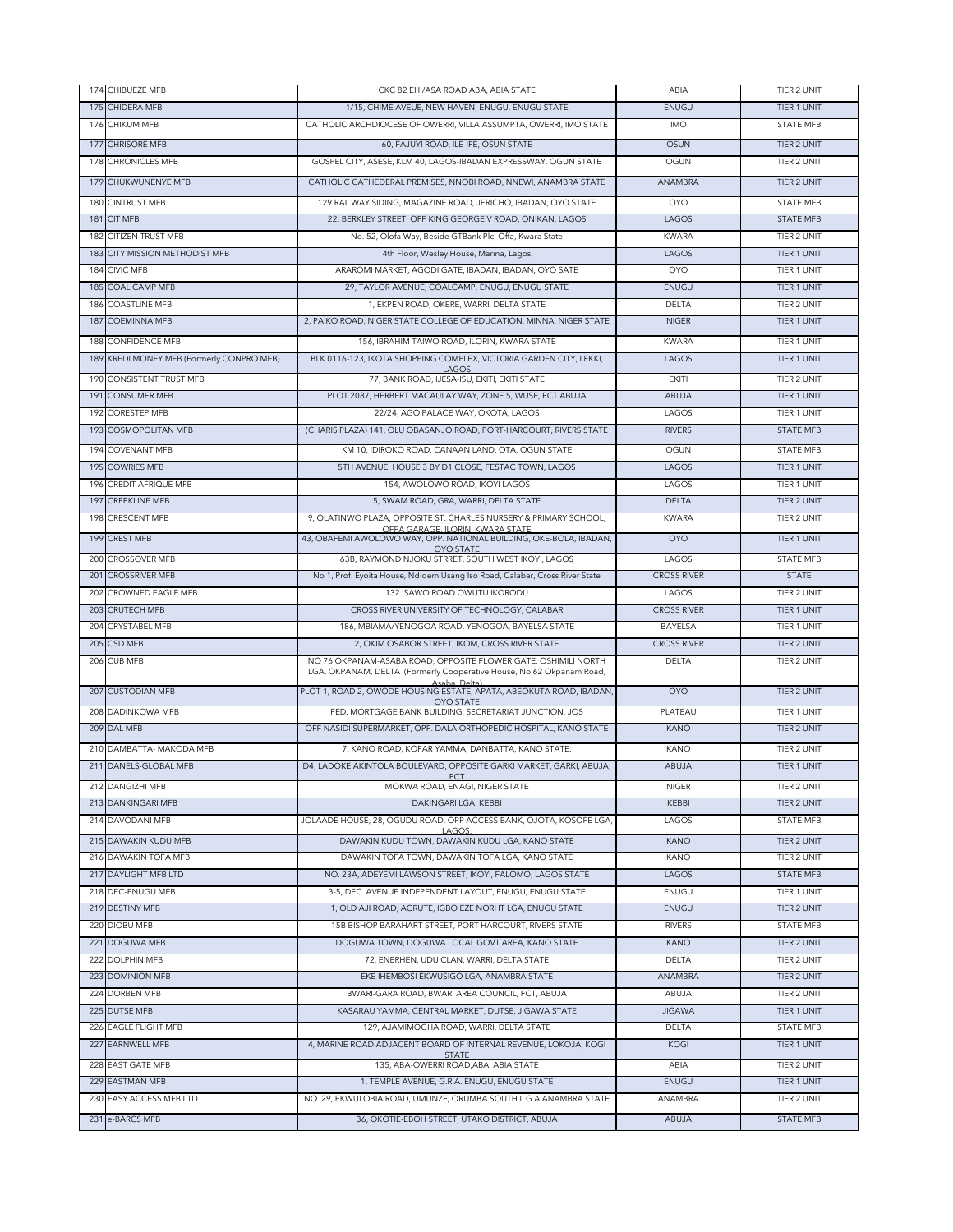| 232 EBEDI MFB                           | OPPOSITE ASEYIN PALACE, ADABO MARKET, OPP. ASEYIN PALACE, ISEYIN, OYO                                   | <b>OYO</b>               | TIER 2 UNIT                |
|-----------------------------------------|---------------------------------------------------------------------------------------------------------|--------------------------|----------------------------|
| 233 EBONYI STATE UNIVERSITY MFB (EBSU)  | <b>STATE</b><br>EBONYI NSTATE UNIVERSITY, P.M.B. 53, ABAKALIKI, EBONYI                                  | <b>EBONYI</b>            | TIER 1 UNIT                |
| 234 ECHO MFB                            | 57/59, ISAWO ROAD, OWUTU, IKORODU, LAGOS                                                                | LAGOS                    | TIER 2 UNIT                |
| 235 EDFIN MFB                           | 152, OGUNLANA DRIVE, SURULERE, LAGOS.                                                                   | LAGOS                    | <b>STATE MFB</b>           |
| 236 EDO MFB                             | 248, UGBOWO-LAGOS ROAD, EGOR LGA, BENIN                                                                 | EDO                      | TIER 2 UNIT                |
| 237 EDUEK MFB                           | 104, ORON ROAD, UYO, AKWA-IBOM STATE                                                                    | <b>AKWA IBOM</b>         | TIER 1 UNIT                |
| 238 EDUMANA MFB                         | ETSU YAHAYA ABUBAKAR ULTRA-MODERN MOTOR PARK, ESSO, BIDA, NIGER                                         | <b>NIGER</b>             | TIER 2 UNIT                |
| 239 EGBE MFB                            | ILORIN-KABBA FEDERAL ROAD, P.M.B 1002, EGBE KOGI STATE                                                  | <b>KOGI</b>              | TIER 2 UNIT                |
| 240 EGBEMOHA MFB                        | OMOKU ROAD, MMEHU EGBEMA, OHAJI / EGBEMA L. G. A., IMO STATE                                            | <b>IMO</b>               | TIER 2 UNIT                |
| 241 EGWAFIN MFB                         | SALIHU STREET, DAWAKI ROAD, NEAR IBB MARKET, SULEJA, NIGER STATE                                        | <b>NIGER</b>             | TIER 2 UNIT                |
| 242 EHOR MFB                            | 7 ROYAL STREET, P.O.BOX 6, EHOR UHUNMWODE LGA, EDO STATE                                                | EDO                      | TIER 2 UNIT                |
| 243 EJIAMATU MFB                        | OYE MKT SQUARE, MMILI JOHN ROAD, OJOTO BYE PASS, OJOTO, IDEMILI                                         | <b>ANAMBRA</b>           | TIER 2 UNIT                |
| 244 EJINDU MFB                          | SOUTH LGA, ANAMBRA STATE<br>9 OLD ENUGU ROAD, NINTH MILE CORNER, NGWO, ENUGU STATE.                     | ENUGU                    | TIER 2 UNIT                |
| 245 EKIMOGUN MFB                        | 2, IFORE STREET, ONDO, ONDO STATE                                                                       | ONDO                     | TIER 2 UNIT                |
| 246 EKONDO MFB                          | NO. 44, MURTALA MOHAMMED, CALABAR, CROSS RIVER STTE                                                     | <b>CROSS RIVER</b>       | <b>STATE MFB</b>           |
| 247 EK-RELIABLE MFB                     | OBA ADELEYE ROAD, IKOLE EKITI, EKITI STATE.                                                             | <b>EKITI</b>             | TIER 2 UNIT                |
| 248 EKSU MFB                            | ASUU COOPERATIVE BUILDING, BESIDE FACULTY OF SOCIAL SCIENCES, EKITI                                     | Ekiti                    | TIER 1 UNIT                |
| 249 EKUOMBE MFB                         | STATE UNIVERSITY, ADO-EKITI, EKITI STATE<br>2, COMMUNITY BANK RD, ILARO-YEWA SOUTH, OGUN STATE          | <b>OGUN</b>              | TIER 2 UNIT                |
| 250 EKWULOBIA MFB                       | NO 1 MISSION ROAD EKWULOBIA P.M.B.24 AGUTA, ANAMBRA                                                     | ANAMBRA                  | TIER 2 UNIT                |
| 251 ELO-EMEDE MFB                       | UROWHO STREET, ADAZA QUARTERS, OPPOSITE HOLY TRINITY ANGLICAN                                           | <b>DELTA</b>             | TIER 2 UNIT                |
| 252 EMERALD MFB                         | CHURCH, EMEDE, ISOKO SOUTH LGA, DELTA STATE<br>6, AJUWON ROAD, AKUTE B/STOP, AKUTE, IFO LGA, OGUN STATE | OGUN                     | TIER 2 UNIT                |
| 253 EMPIRE TRUST MFB                    | 14. OGUNLOWO STREET OFF OBAFEMI AWOLOWO WAY, IKEJA, LAGOS                                               | LAGOS                    | TIER 1 UNIT                |
| 254 ENDWELL MFB                         | NUT SHOPPING PLAZA, NO. 3, SHIRORO HOTEL ROAD, TUDUN WADA, TUNGA,                                       | NIGER                    | <b>TIER 1 UNIT</b>         |
| 255 FNEDE MEB LTD                       | MINNA, NIGER STATE<br>NO. 3, CHURCH OF GOD MISSION ROAD, OFF OSSISA/NSUKWA ROAD,                        | <b>DELTA</b>             | TIER 2 UNIT                |
|                                         | NSUKWA, ANIOCHA SOUTH L.G.A. DELTA STATE                                                                |                          |                            |
| 256 ENRICH MFB<br>257 ENUGU UKWU MFB    | 12. FAFOLU STREET MUSHIN, LAGOS<br>C/O ENUGU-UKWU CB, ENUGU-UKWU CIVIC CENTRE, ANAMBRA STATE            | LAGOS<br>ANAMBRA         | TIER 1 UNIT<br>TIER 2 UNIT |
| 258 EQUATOR MFB                         | 49 EGULE STREET GREEN VILLA ROAD, BIOGBOL, EPIE YENAGOA                                                 | BAYELSA                  | <b>STATE MFB</b>           |
| 259 EQUINOX MFB                         | 1 BANK ROAD UMUCHU, AGUATA L.G.A, ANAMBRA STATE                                                         | ANAMBRA                  | <b>STATE MFB</b>           |
| 260 ESAN MFB                            | CENTRAL ROAD, UBIAJA, EDO STATE                                                                         | EDO                      | TIER 2 UNIT                |
| 261 ESO-E MFB                           | 198 AKARIGBO STREET SABO SAGAMU OGUN STATE                                                              | <b>OGUN</b>              | <b>STATE MFB</b>           |
| 262 EVANGEL MFB                         | NO 2, MCC/URATTA ROAD, OWERRI, IMO STATE                                                                | <b>IMO</b>               | TIER 1 UNIT                |
| 263 EVEREST MFB                         | 7, PARK ROAD, NNEWI, ANAMBRA STATE                                                                      | ANAMBRA                  | TIER 2 UNIT                |
| 264 EVERGREEN MFB                       | 10A, BOSUN ADEKOYA, LEKKI PHASE 1, LAGOS                                                                | LAGOS                    | TIER 1 UNIT                |
| 265 EWT MFB                             | DUPLEX 3, SUITE 8, GARKI INTERNATIONAL MARKET, OFF AHMADU BELLO WAY,                                    | ABUJA                    | <b>STATE MFB</b>           |
| 266 EXCEL MFB                           | GARKI 2, ABUJA<br>HOSPITAL RD. SANGO ERUWA, OYO STATE                                                   | <b>OYO</b>               | <b>STATE MFB</b>           |
| 267 EXCELLENT MFB                       | NO 2, EXEKWESILI STREET BESIDE 'D' DIVISIONAL POLICE STATION MAKURDI                                    | <b>BENUE</b>             | TIER 1 UNIT                |
| 268 EYOWO MFB                           | Maanah Plaza 1st floor, No. 19, ARAROMI STREET, BY BERKELEY STREET, LAGOS-                              | LAGOS                    | TIER 1 UNIT                |
| 269 EZEBO MFB                           | <b>ISLAND, LAGOS</b><br>AFOR IGWE UMUDIOKA, DUNUKOFIA LGA, ANAMBRA STATE                                | ANAMBRA                  | TIER 2 UNIT                |
| 270 FADAMA FARMERS MFB LTD.             | C/O PLATEAU AGRICULTURAL DEVT. PROJECT, FADAMA, 111, PROJECT OFFICE,                                    | PLATEAU                  | TIER 1 UNIT                |
|                                         | DOGON DUTSE, JOS, PLATEAU                                                                               |                          |                            |
| 271 FAHIMTA MFB<br>272 FAIDA MFB LTD    | 24, MUHAMMADU BUHARI WAY, FORMER WAFF ROAD, KADUNA<br>NO. 014, RIMI TOWN, RIMI L.G.A. KATSINA STATE     | <b>KADUNA</b><br>KATSINA | TIER 1 UNIT<br>TIER 2 UNIT |
| 273 FAIRMONEY MFB LTD                   | No. 117 IGANDO ROAD, IKOTUN (PAKO BUS STOP), LAGOS.                                                     | LAGOS                    | TIER 2 UNIT                |
| 274 FAME MFB                            | SAM MBAKWE INTERNATIONAL CARGO AIRPORT, OWERRI, IMO STATE                                               | IMO                      | TIER 2 UNIT                |
| 275 FASILDAPO MFB                       | COMMUNITY DEVELOPMENT HOUSE, NO. 2 BARRACKS ROAD, IFON, ONDO                                            | ONDO                     | TIER 2 UNIT                |
| 276 FAST MFB                            | STATE.<br>35. SAKPONBA ROAD, BENIN CITY, EDO                                                            | EDO                      | TIER 1 UNIT                |
| 277 FCMB MFB LTD.                       | 10, MOSHOOD ABIOLA WAY, CHALLENGE, IBADAN, OYO STATE                                                    | <b>OYO</b>               | <b>STATE MFB</b>           |
| 278 FCT MFB                             | CENTER FOR ARTS AND CULTURE AREA 10, GARKI, FCT, ABUJA                                                  | ABUJA                    | STATE MFB                  |
| 279 FECETU MFB                          | FEDERAL COLLEGE OF EDUCATION (TECHNICAL) UMUNZE, ANAMBRA                                                | ANAMBRA                  | TIER 2 UNIT                |
| 280 FEDERAL POLYTECHNIC, NEKEDE MFB LTD | FEDERAL POLYTECHNIC, NEKEDE, NEKEDE TOWN, OWERRI, IMO STATE                                             | IMO                      | TIER 2 UNIT                |
| 281 FEDETH CO-OP MFB                    | FEDERAL SECRETARIAT, PHASE 1, ROOM 5B 022, ANNEX III, SHEHU SHAGARI                                     | ABUJA                    | TIER 1 UNIT                |
| 282 FEDPOLY NASARAWA MFB                | WAY, ABUJA.<br>FEDERAL POLYTECHNIC, NASARAWA, P.M.B. 01, NASARAWA, NASARAWA                             | NASARAWA                 | TIER 2 UNIT                |
| 283 FFS MFB                             | 30, IJAIYE ROAD, OGBA, LAGOS                                                                            | LAGOS                    | <b>STATE MFB</b>           |
| 284 FIDFUND MFB                         | 29, EKUKINAM STREET, UTAKO DISTRICT, ABUJA                                                              | ABUJA                    | TIER 1 UNIT                |
| 285 FIMS MFB                            | CITY PLAZA(2ND FLOOR), PLOT 596, AHMADU BELLO WAY, GARKI, ABUJA                                         | ABUJA                    | TIER 1 UNIT                |
| 286 FINATRUST MFB                       | 46, TOYIN STREET, IKEJA, LAGOS                                                                          | LAGOS                    | STATE MFB                  |
| 287 FINCA MFB                           | 20, WETHERAL ROAD, OWERRI, IMO STATE                                                                    | IMO                      | <b>STATE MFB</b>           |
| 288 FINEX MFB                           | INVESTMENT HOUSE, 21-25, BROAD STREET, LAGOS                                                            | LAGOS                    | TIER 1 UNIT                |
| 289 FIRMUS MFB                          | QBA's PLACE, KM 47, AJAH-EPE EXPRESS WAY, FARM BUS STOP, AJAH, LAGOS                                    | LAGOS                    | TIER 1 UNIT                |
|                                         | <b>STATE</b>                                                                                            |                          |                            |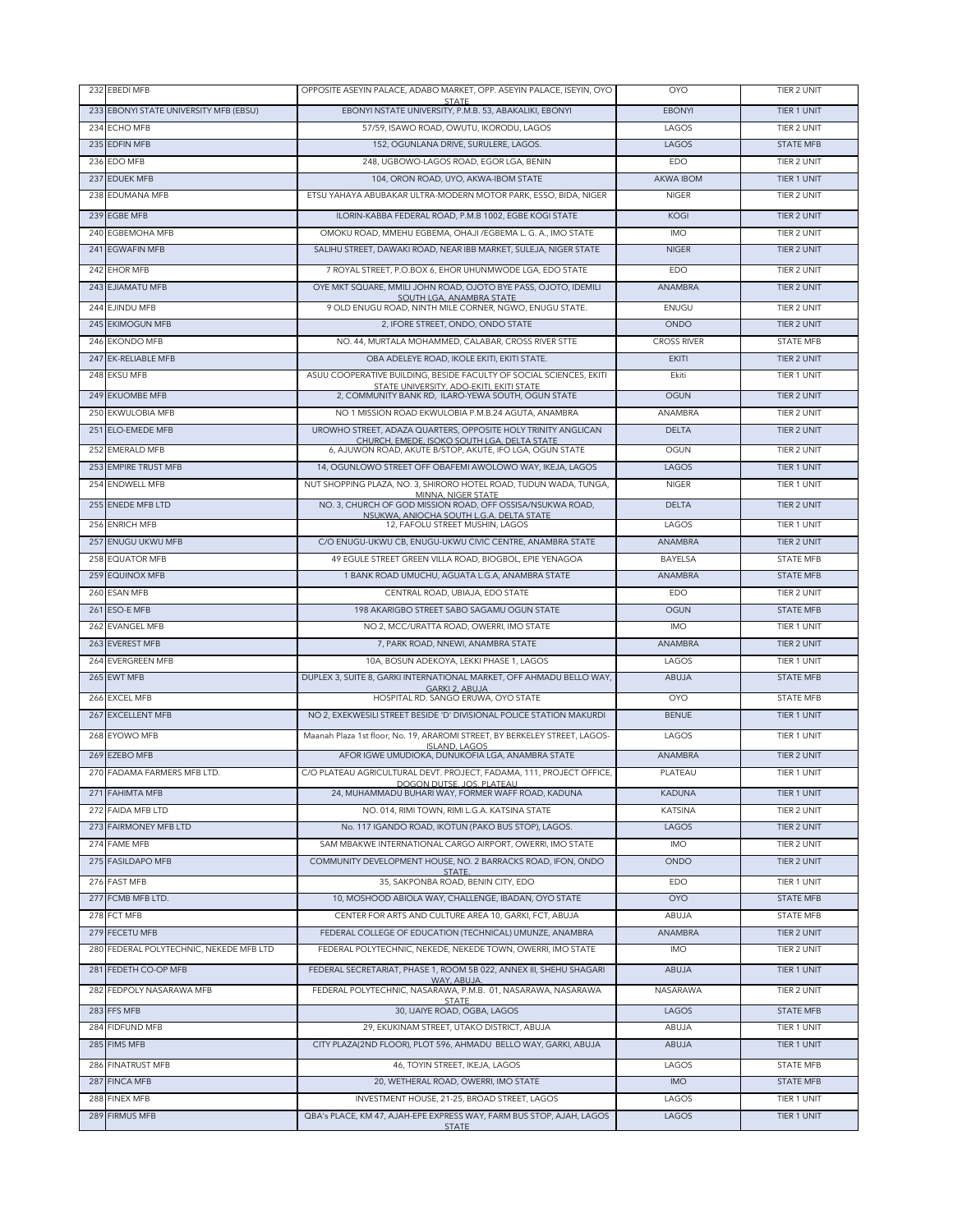|     | 290 FIRST ACCESS MFB LTD            | ODUDUWA UNIVERSITY, IFE/IBADAN, IPETUMODU, OSUN STATE                                     | OSUN                            | <b>STATE MFB</b>           |
|-----|-------------------------------------|-------------------------------------------------------------------------------------------|---------------------------------|----------------------------|
| 291 | <b>FIRST HERITAGE MFB</b>           | OPPOSITE C.C.C., ORO-AGO, IFELODUN LGA, KWARA STATE                                       | <b>KWARA</b>                    | <b>STATE MFB</b>           |
| 292 | FIRST INDEX MFB                     | 27, ADEGOKE ADELABU SHOPPING COMPLEX ANNEX, ORITA CHALLENGE,                              | <b>OYO</b>                      | TIER 1 UNIT                |
|     | 293 FIRST LOW-LAND MFB              | <b>IBADAN, OYO STATE</b><br>Mabudi Langtang South LGA, Plateau State                      | PLATEAU                         | TIER 2 UNIT                |
| 294 | FIRST MULTIPLE MFB                  | QUEENFEM PLAZA, PLOT2109, AMINU KANO CRESCENT (OPPOSITE MR. BIGGS),                       | ABUJA                           | <b>TIER 1 UNIT</b>         |
|     | 295 FIRST MUTUAL MFB                | WUSE 11, ABUJA<br>38, GANA STREET, MAITAMA DISTRICT, ABUJA                                | ABUJA                           | TIER 1 UNIT                |
|     |                                     |                                                                                           |                                 | <b>TIER 1 UNIT</b>         |
| 296 | FIRST OPTION MFB                    | 42, KOGBEREGBE STREET, OPPOSITE ISOLO0 GENERAL HOSPITAL, ISOLO,<br>LAGOS                  | LAGOS                           |                            |
|     | 297 FIRST ROYAL MFB                 | 12, CHALMER STREET, CALABAR, CROSS RIVER STATE                                            | <b>CROSS RIVER</b>              | TIER 1 UNIT                |
| 298 | <b>FIYINFOLU CB</b>                 | SUITE 5, LSDPC SHOPPING COMPLEX, END OF BODE THOMAS STREET, ALAKA,<br>SURULERE, LAGOS     | LAGOS                           | <b>TIER 1 UNIT</b>         |
|     | 299 FLOURISH MFB                    | 13th Floor Reinsurance Building, 46, Marina, Lagos Island                                 | <b>LAGOS</b>                    | TIER 1 UNIT                |
| 300 | <b>FORESIGHT MFB</b>                | 45, AGBADO STATION, OPEILU, OGUN STATE                                                    | <b>OGUN</b>                     | <b>TIER 2 UNIT</b>         |
|     | 301 FORTRESS MFB                    | 20, OBOKUN STREET, OFF COKER ROAD, ILUPEJU, LAGOS STATE                                   | LAGOS                           | TIER 1 UNIT                |
| 302 | <b>FORWARD MFB</b>                  | ETELESON PLAZA, 36, OLD MARKET ROAD, ONITSHA, ANAMBRA                                     | ANAMBRA                         | TIER 2 UNIT                |
|     | 303 FRONTLINE MFB                   | ABANTOR MARKET SQUARE EZINIFITE, NNEWI SOUTH L.G.A. ANAMBRA STATE.                        | ANAMBRA                         | TIER 2 UNIT                |
|     | 304 FUD MFB                         | IBRAHIM ALIYU BYPASS, DUTSE, JIGAWA STATE                                                 | <b>JIGAWA</b>                   | TIER 1 UNIT                |
|     | 305 Fullrange Microfinance Bank Ltd | 1st Floor, Asabi House, 108, Adekunle Fajuyi Way, Adamasingba, Ibadan, Oyo                | <b>OYO</b>                      | <b>STATE MFB</b>           |
|     | 306 FUT MINNA                       | OLD SENATE BUILDING, FEDERAL UNIVERSITY OF TECHNOLOGY, MINNA -                            | <b>NIGER</b>                    | TIER 1 UNIT                |
| 307 | <b>FUTO MFB</b>                     | BOSSO CAMPUS, MINNA, NIGER STATE<br>FEDERAL UNIVERSITY OF TECHNOLOGY, OWERRI, IMO STATE   | <b>IMO</b>                      | TIER 2 UNIT                |
| 308 | <b>GAA AKANBI MFB</b>               | BOLA SAADU HOUSE, 10, AHMADU BELLO WAY, GRA, ILORIN, KWARA STATE                          | <b>KWARA</b>                    | TIER 1 UNIT                |
|     | 309 GABASAWA MFB                    | OLD AGENCY FOR MASS EDUCATION, ZAKARI TOWN, KANO STATE                                    |                                 |                            |
|     |                                     |                                                                                           | <b>KANO</b>                     | TIER 2 UNIT                |
| 311 | 310 GAMAWA MFB<br><b>GAREWA MFB</b> | GAMAWA, NEAR CENTRAL PRIMARY SCHOOL, BAUCHI STATE<br>YANKARI ROAD, FASKARI, KATSINA STATE | <b>BAUCHI</b><br><b>KATSINA</b> | TIER 2 UNIT<br>TIER 2 UNIT |
|     | 312 GARKI MFB                       | PLOT 559C, AREA 11, GARKI, ABUJA                                                          | ABUJA                           | <b>STATE MFB</b>           |
|     | 313 GARU MALLAM MFB                 | GARU MALLAM TOWN, GARU MALLAM LOCAL GOVT. AREA, KANO STATE                                | <b>KANO</b>                     | TIER 2 UNIT                |
|     |                                     |                                                                                           |                                 |                            |
|     | 314 GASHUA MFB                      | NGURU ROAD, GASHUA TOWN, YOBE STATE                                                       | <b>YOBE</b>                     | TIER 2 UNIT                |
|     | 315 GAYA MFB                        | GAYA TOWN, GAYA LGA, KANO STATE                                                           | <b>KANO</b>                     | TIER 2 UNIT                |
|     | 316 GBEDE MFB                       | KABBA-ILORIN ROAD, AIYETORO-GBEDE IJUMU LGA, KOGI STATE                                   | KOGI                            | TIER 2 UNIT                |
|     | 317 GEZAWA MFB                      | 1, GUMEL ROAD, GEZAWA, KANO                                                               | <b>KANO</b>                     | TIER 2 UNIT                |
|     | 318 GIANT STRIDE MFB LTD            | KM 21, 1030 BADAGRY EXPRESS WAY, MEBAMU, CELE-NICA BUS STOP, OJO,<br>LAGOS                | LAGOS                           | TIER 2 UNIT                |
|     | 319 Gidauniya Alheri MFB            | CB 50, Aminu Kano Way, Kano                                                               | <b>KANO</b>                     | TIER 1 UNIT                |
| 320 | <b>GIGINYA MFB</b>                  | 19, MAIDUGURI ROAD, SOKOTO, SOKOTO STATE                                                  | SOKOTO                          | <b>STATE MFB</b>           |
| 321 | <b>GIREI MFB</b>                    | ALONG GIREL-MUBI ROAD MARKET, P. A. GIREL, ADAMAWA STATE                                  | ADAMAWA                         | TIER 2 UNIT                |
| 322 | <b>GIWA MFB</b>                     | NO. 2 GALADIMA SALMANU ROAD, OFF ZARIA ROAD, GIWA LGA, KADUNA                             | <b>KADUNA</b>                   | TIER 2 UNIT                |
| 323 | <b>GLOBAL INITIATIVE MFB</b>        | <b>STATE</b><br>35, OKESUNA STREET, LAFIAJI, LAGOS                                        | LAGOS                           | TIER 1 UNIT                |
| 324 | <b>GLORY MFB</b>                    | PLOT 295. IJEGUN-IKOTUN ROAD, IJEGUN, LAGOS, P.O.BOX 1503, IKEJA, LAGOS                   | LAGOS                           | TIER 1 UNIT                |
|     | 325 GMB MFB                         | COMMUNITY PLAZA, EKE MARKET SQUARE, NIBO AWKA-SOUTH LGA, ANAMBRA                          | ANAMBRA                         | <b>STATE MFB</b>           |
| 326 | <b>GOBARAU MFB</b>                  | <b>STATE</b><br>35, YAHAYA MADAKI WAY, KATSINA                                            | <b>KATSINA</b>                  | TIER 1 UNIT                |
| 327 | <b>GOLD MFB</b>                     | BLOCK C, SUITE 1 & 2, LOCAL AIRPORT OFFICE COMPLEX, 118, AGEGE MOTOR                      | LAGOS                           | TIER 1 UNIT                |
|     |                                     | ROAD, BY IKEJA ALONG BUS STOP, IKEJA, LAGOS                                               |                                 |                            |
|     | 328 GOLDEN CHOICE MFB               | KILOMETRE 3, ONNE WHARF ROAD, ONNE, ELEME LGA, RIVERS, RIVERS STATE                       | <b>RIVERS</b>                   | <b>TIER 2 UNIT</b>         |
|     | 329 GOLDENFUNDS MFB                 | 2A, REDCROSS WAY, OGBETE, ENUGU                                                           | ENUGU                           | TIER 1 UNIT                |
|     | 330 GOLDMAN MFB                     | 3B, EZENEI AVENUE, ASABA, DELTA                                                           | <b>DELTA</b>                    | TIER 1 UNIT                |
|     | 331 GOMBE MFB                       | 3, NEW MARKET ROAD, GOMBE                                                                 | GOMBE                           | <b>STATE MFB</b>           |
|     | 332 GOOD NEIGHBOURS MFB             | PLOT 4, OYETUBO STREET, OFF OBAFEMI AWOLOWO WAY, IKEJA, LAGOS                             | LAGOS                           | TIER 1 UNIT                |
|     | 333 GOOD NEWS MFB                   | Council Bus stop, Beside Akinyele Local Givernement, Moniya, Ibadan, Oyo State            | <b>OYO</b>                      | TIER 2 UNIT                |
|     | 334 GOOD SHEPHERD MFB               | 16, KENYATTA STREET, ENUGU                                                                | ENUGU                           | TIER 1 UNIT                |
| 335 | <b>GOWANS MFB</b>                   | No. I Noad Road, Opp CBN Parking Lot, Jos Pleateau State                                  | PLATEAU                         | TIER 1 UNIT                |
|     | 336 GRANTS MFB                      | PLOT 224, PHASE 2, SPECIALIST HOSPITAL ROAD, OPP GIFTED SCHOOL,                           | ABUJA                           | TIER 2 UNIT                |
| 337 | <b>GRASSROOT MFB</b>                | GWAGWALADA<br>280, MAIDUGURI ROAD, KANO, KANO STATE                                       | <b>KANO</b>                     | TIER 1 UNIT                |
| 338 | <b>GREEN ACRES MFB</b>              | 60, EFFURUN/SAPELE ROAD, EFFURUN-WARRI, DELTA STATE                                       | <b>DELTA</b>                    | TIER 2 UNIT                |
|     | 339 GREEN ENERGY MFB                | 22, COMMERCIAL ROAD, APAPA, LAGOS                                                         | LAGOS                           | TIER 1 UNIT                |
|     | 340 GREEN-BANK MFB                  | 68, ABAKALIKI ROAD, ENUGU, ENUGU STATE                                                    | ENUGU                           | TIER 1 UNIT                |
|     | 341 GREENLAND MFB                   | AFOR MARKET SQUARE, AKATTA, ORU-EAST LGA, 21 ORLU ROAD, AMAIGBO,                          | IMO                             | TIER 2 UNIT                |
|     |                                     | <b>IMO STATE</b>                                                                          |                                 |                            |
|     | 342 GREENVILLE MFB                  | 135, IGANDO ROAD, IGANDO, IKOTUN EGBE, LAGOS                                              | LAGOS                           | TIER 1 UNIT                |
|     | 343 GROOMING MFB                    | 9B, ONILE-ARO BUS-STOP, OJOO, IBADAN, OYO STATE.                                          | <b>OYO</b>                      | <b>STATE MFB</b>           |
|     | 344 GTI MFB                         | 4, TINUBU STREET, CENTRAL BUSINESS DISTRICT, LAGOS-ISLAND, LAGOS                          | LAGOS                           | <b>STATE MFB</b>           |
|     | 345 GUDUSISA MFB                    | 1, BIU ROAD, GUMBI, ADAMAWA                                                               | ADAMAWA                         | TIER 2 UNIT                |
| 346 | <b>GULFARE MFB</b>                  | YAURI-ZURU ROAD, OPP. RIJAU LG SECRETARIAT, RIJAU, NIGER STATE                            | <b>NIGER</b>                    | TIER 2 UNIT                |
|     | 347 GWADABAWA MFB                   | Ilella Road, BakinKasuwa, P.O.Box 4112, Gwadabawa, Sokoto State                           | SOKOTO                          | TIER 2 UNIT                |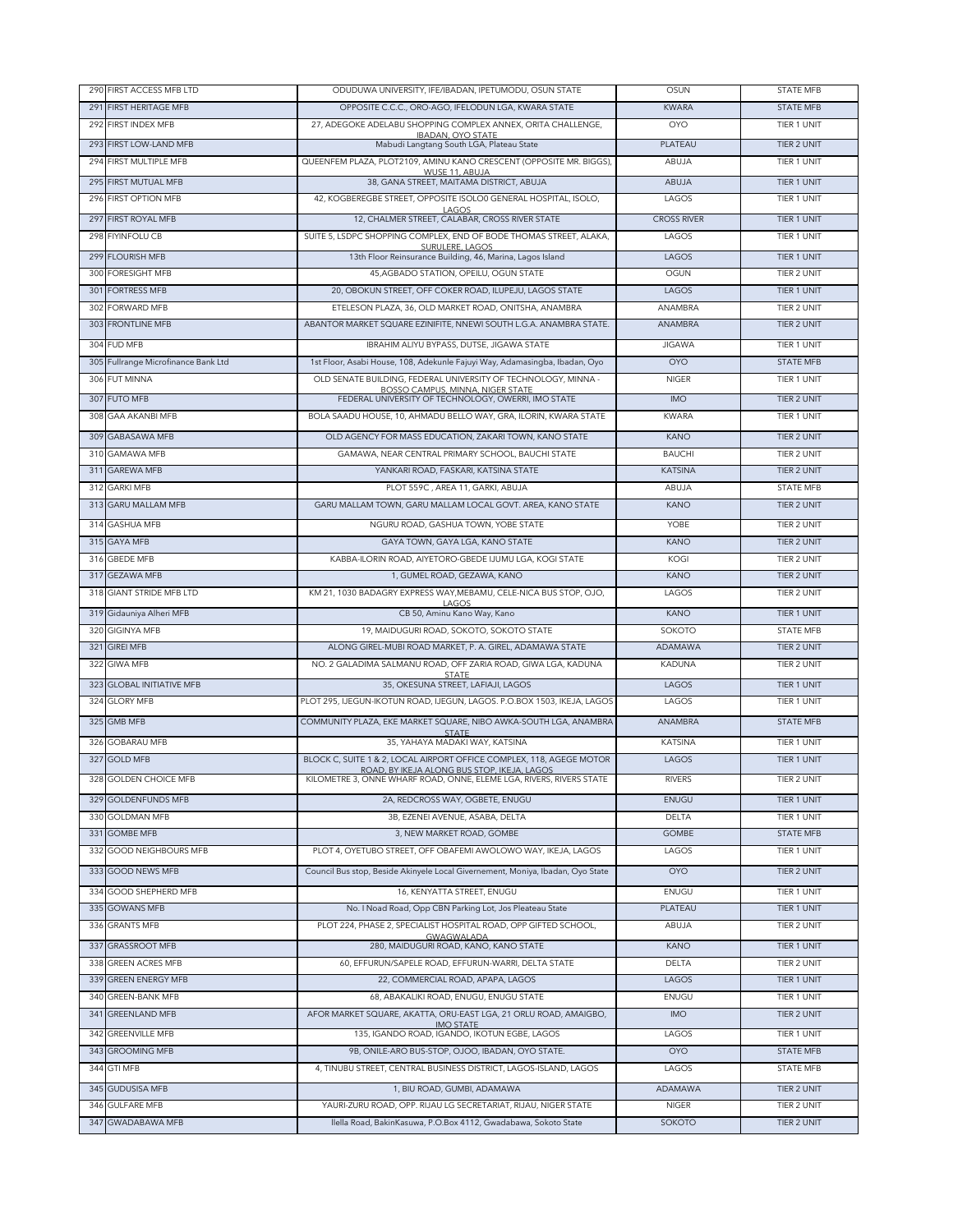|     | 348 GWONG MFB                                              | MARKET ROAD, FADAN KAGOMA, JEMA'A LGA, SOUTHERN KADUNA, KADUNA                                                             | <b>KADUNA</b>              | TIER 2 UNIT                       |
|-----|------------------------------------------------------------|----------------------------------------------------------------------------------------------------------------------------|----------------------------|-----------------------------------|
|     | 349 HACKMAN MFB                                            | STATE<br>NO. 6A SHOLA OGUNTADE CLOSE, LEKKI PHASE 1, LEKKI, LAGOS STATE.                                                   | LAGOS                      | TIER 1 UNIT                       |
|     | 350 HADEIJA MFB                                            | 5, BAKIN KASUWA, HADEJIA, JIGAWA STATE                                                                                     | <b>JIGAWA</b>              | TIER 1 UNIT                       |
|     | 351 HALAL CREDIT MFB                                       | N168, IBB WAY, KOFAR KAURA, KATSINA, KATSINA STATE                                                                         | <b>KATSINA</b>             | TIER 1 UNIT                       |
|     | 352 HALLOWED MFB                                           | PRAISE PLAZA, AGBO-EDO MARKET, BY NEW MOTOR PART, NNEWI, ANAMBRA                                                           | ANAMBRA                    | TIER 2 UNIT                       |
|     | 353 HALMOND MFB                                            | SUITES 139/46, IKOTA SHOPPING COMPLEX, VICTORIA GARDEN CITY, AJAH,                                                         | LAGOS                      | TIER 1 UNIT                       |
|     | 354 HAMADA MFB                                             | LAGOS<br>39, HASSAN USMAN ROAD, GRA, KATSINA, KATSINA STATE                                                                | <b>KATSINA</b>             | TIER 1 UNIT                       |
|     | 355 HAMDA MFB                                              | DURE-KAFANCHAN ROAD KWOI, P.O.BOX 151, JABA LGA, KADUNA STATE                                                              | <b>KADUNA</b>              | TIER 2 UNIT                       |
|     | 356 HASAL MFB                                              | PLOT 2105. HERBERT MACAULAY WAY, WUSE, ZONE 6, ABUJA                                                                       | ABUJA                      | <b>STATE MFB</b>                  |
|     | 357 HEADWAY MFB LTD                                        | NO. 1, ATUNWA STREET, OFF UNITY ROAD, IKEJA, LAGOS                                                                         | LAGOS                      | TIER 1 UNIT                       |
| 358 | <b>HIGHLAND MFB</b>                                        | KM 8, JOS ROAD, JOS SOUTH LGA, PLATEAU STATE                                                                               | PLATEAU                    | TIER 2 UNIT                       |
|     | 359 HINACHE MFB                                            | 53. FUNTUA/YASHE ROAD. MALUMFASHI, KATSINA STATE                                                                           | <b>KATSINA</b>             | TIER 2 UNIT                       |
|     | 360 HONEY MFB                                              | 8, FURENDANO STREET, IKIJA IJEBU, OGUN STATE                                                                               | OGUN                       | TIER 2 UNIT                       |
|     | 361 HOPE ALIVE MFB                                         | 199, IKWERRE ROAD MILE 3 DIOBU PORT HARCOURT, RIVERS STATE                                                                 | <b>RIVERS</b>              | TIER 1 UNIT                       |
| 362 | <b>IBA MFB</b>                                             | 3, PALACE WAY, IBA, IFELODUN LGA, OSUN STATE                                                                               | OSUN                       | TIER 2 UNIT                       |
| 363 | <b>IBETO MFB</b>                                           | 1A EDOEZEMEWI ROAD NNEWI, ANAMBRA STATE                                                                                    | <b>ANAMBRA</b>             | TIER 2 UNIT                       |
| 364 | <b>IBILE MFB</b>                                           | 121, OBAFEMI AWOLOWO WAY IKEJA, LAGOS.                                                                                     | LAGOS                      | STATE MFB                         |
|     | 365 IBOM FADAMA MFB                                        | NO 3 UDOTUNG UBO STREET, UYO. AKWA IBOM STATE.                                                                             | <b>AKWA IBOM</b>           | TIER 1 UNIT                       |
| 366 | <b>IBOLO MFB</b>                                           | 86 OLOFA WAY, OFFA, KWARA STATE                                                                                            | <b>KWARA</b>               | TIER 2 UNIT                       |
| 367 | IBRAHIM BADAMASI BABANGIDA UNIVERSITY<br><b>MFB</b>        | c/o IBRAHIM BADAMASI BABANGIDA UNIVERSITY, LAPAI, NIGER STATE                                                              | <b>NIGER</b>               | TIER 2 UNIT                       |
| 368 | <b>IBU-AJE MFB</b>                                         | 20, NEW IKIRUN ROAD, PEPSI-COLA, AYETORO AREA, OSOGBO, OSUN STATE                                                          | OSUN                       | TIER 1 UNIT                       |
|     | 369 I-Care Microfinance Bank Ltd                           | 296, Rimi Market Road, Kofar Nassarawa Kano Metropolis, Kano                                                               | Kano                       | TIER 1 UNIT                       |
|     | 370 IC-GLOBAL MFB                                          | 312, EFFURUN/SAPELE ROAD, EFFURUN-WARRI, DELTA-STATE.                                                                      | DELTA                      | <b>STATE MFB</b>                  |
|     | 371 ICHI MFB                                               | KM 6, ONITHSA OKIGWE RD., ICHI, EKWUSIGO LGA, ANAMBRA STATE                                                                | ANAMBRA                    | TIER 2 UNIT                       |
| 372 | <b>IDEATO MFB</b>                                          | NTUEKE-DIKENFAFI, URUALLA, IMO STATE                                                                                       | <b>IMO</b>                 | TIER 2 UNIT                       |
| 373 | <b>IDEMILI MFB</b>                                         | 1, AGULU ROAD, NNOBI, IDEMILI LGA, ANAMBRA STATE                                                                           | ANAMBRA                    | TIER 2 UNIT                       |
| 374 | <b>IDESE MFB</b>                                           | 422, EJIGBO ROAD, ODO ORI, IWO, OSUN STATE                                                                                 | OSUN                       | TIER 2 UNIT                       |
|     | 375 IFEANYICHUKWU MFB                                      | 78, OLD OKIGWE ROAD, NA QUARTERS, AGWU, ENUGU STATE                                                                        | ENUGU                      | TIER 2 UNIT                       |
|     | 376 IFEDAPO MFB                                            | AJEGUNLE-SANGO ROAD, SAKI, OYO STATE                                                                                       | <b>OYO</b>                 | <b>STATE MFB</b>                  |
|     | 377 IFELODUN MFB                                           | CHARITY CLUB HOUSE, OKE-AFO STREET, IKIRUN, OSUN STATE                                                                     | <b>OSUN</b>                | TIER 2 UNIT                       |
|     | 378 IFESOWAPO MFB                                          | SAKI ROAD, IDI-EMI, SEPETERI EAST LGA, OYO STATE, SEPETERI, OYO STATE                                                      | <b>OYO</b>                 | TIER 2 UNIT                       |
|     | 379 IGANGAN MFB                                            | NO. 1, COMMUNITY BANK ROAD, ISALE AKAO, IGANGAN, IBARAPA LGA, OYO<br><b>STATE</b>                                          | <b>OYO</b>                 | TIER 2 UNIT                       |
|     | 380 IGBOORA MFB                                            | 3, POST OFFICE ROAD BESIDE IGBOORA COMMUNITY HALL, IGBOORA, OYO<br><b>STATE</b>                                            | <b>OYO</b>                 | TIER 2 UNIT                       |
|     | 381 IGBO-UKWU MFB                                          | NNOBI/EKWULOBIA ROAD, IGBOUKWU, ANAMBRA STATE                                                                              | ANAMBRA                    | <b>STATE MFB</b>                  |
| 382 | <b>IGHOMO MFB</b>                                          | 7 AKPAKPAVA RD, BENIN CITY, EDO STATE                                                                                      | EDO                        | TIER 1 UNIT                       |
|     | 383 IHIALA MFB                                             | BANK HOUSE, ORLU ROAD, IHIALA, ANAMBRA STATE                                                                               | ANAMBRA                    | TIER 2 UNIT                       |
| 384 | <b>IHIOMA MFB</b>                                          | 245, IHIOMA ROAD, ORLU, IMO STATE                                                                                          | <b>IMO</b>                 | TIER 2 UNIT                       |
| 385 | <b>IJARE MFB</b>                                           | 34 OBASOLA STREET, IJARE, ONDO STATE.                                                                                      | ONDO                       | TIER 2 UNIT                       |
| 386 | <b>IJEBU IFE MFB</b>                                       | 165, AJALORUN STREET, IJEBU EAST LGA, OGUN STATE                                                                           | OGUN                       | TIER 2 UNIT                       |
|     | 387 IKENNE MFB                                             | TAI SOLARIN WAY, IKENNE REMO,IKENNE LGA, OGUN STATE                                                                        | <b>OGUN</b>                | TIER 2 UNIT                       |
|     | 388 IKIRE MFB<br>389 IKORODU DIVISION MFB                  | 133, OLORISA OKO, IKIRE, OSUN STATE<br>4 SAGAMU ROAD IKORODU, LAGOS.                                                       | OSUN<br>LAGOS              | TIER 2 UNIT<br>TIER 2 UNIT        |
|     | 390 IKOYI-ILE MFB                                          | SHEHU HANNAFI HOUSE, IGBETI ROAD, ORIRE LGA, IKOYI-ILE, OYO STATE                                                          | <b>OYO</b>                 | TIER 2 UNIT                       |
|     |                                                            |                                                                                                                            |                            |                                   |
|     | 391 IKOYI-OSUN MFB<br>392 ILARO POLYTECHNIC MFB            | 30, IBADAN ROA, OJU-OJA, IKOYI, VIA IKIRE, OSUN STATE<br>AUDIT BUILDING EAST CAMPUS, FEDERAL POLYTECHNIC, ILARO.OGUN STATE | <b>OSUN</b><br>OGUN        | TIER 2 UNIT<br>TIER 2 UNIT        |
|     |                                                            |                                                                                                                            |                            |                                   |
|     | 393 ILE-OLUJI MFB<br><b>ILISAN MFB</b>                     | 3, IPARAKU STREET, OKE-ARO, ILE-OLUJI, ONDO STATE<br>30 OLOFIN STREET, ILISAN-REMO, OGUN STATE                             | ONDO                       | <b>TIER 2 UNIT</b><br>TIER 2 UNIT |
| 394 | 395 ILOBU MFB                                              | MARKET SQUARE, OSOGBO RD, OSUN STATE                                                                                       | OGUN<br><b>OSUN</b>        | <b>TIER 2 UNIT</b>                |
|     | 396 ILOFFA MFB                                             | ILORIN/LOKOJA FEDERAL HIGHWAY, ILOFFA, OKE-ERO LGA, KWARA STATE                                                            | <b>KWARA</b>               | TIER 2 UNIT                       |
|     |                                                            |                                                                                                                            |                            | <b>TIER 2 UNIT</b>                |
|     | 397 ILORA MFB<br>398 ILORIN MFB                            | AKIBO MARKET, OJA-ISALE, ILORA, OYO, OYO STATE<br>EXIT GATE OF BABOKO MARKET, ALONG KUNTU STREET, OPPO. HIWANU LGEA        | <b>OYO</b><br><b>KWARA</b> | TIER 1 UNIT                       |
|     |                                                            | SCHOOL, ILORIN, KWARA STATE                                                                                                |                            |                                   |
|     | 399 ILUDUN ORO MFB                                         | ILUDUN ORO, IREPODUN LOCAL GOVT. AREA, KWARA STATE                                                                         | <b>KWARA</b>               | TIER 2 UNIT                       |
|     | 400 ILUTUNTUN-OSORO MFB                                    | 2, BANK ROAD, BROAD, STRET, ILUTUNTUN-OSORO, ONDO STATE                                                                    | ONDO                       | TIER 2 UNIT                       |
| 402 | 401 IMO STATE MICROFINANCE BANK<br><b>IMODI-IMOSAN MFB</b> | 2, ASSUMPTA AVENUE BANK ROAD, OWERRI, IMO STATE<br>19, MARKET SQUARE, IMODI-IJEBU, OGUN STATE.                             | <b>IMO</b><br>OGUN         | <b>STATE MFB</b><br>TIER 2 UNIT   |
|     | 403 IMOPOLY MFB                                            | 1, POLYTECHNIC AVENUE, UMUAGWO-OHAJI, IMO STATE                                                                            | IMO                        | TIER 2 UNIT                       |
|     | 404 IMOWO MFB                                              | 11B IBADAN ROAD, IJEBU ODE, OGUN STATE                                                                                     | OGUN                       | TIER 2 UNIT                       |
|     | 405 IMSU MFB                                               | IMO STATE UNIVERSITY, OWERRI, IMO STATE                                                                                    | <b>IMO</b>                 | TIER 1 UNIT                       |
|     | 406 IMT MFB                                                | IMT CAMPUS, INDEPENDENCE LAYOUT, ENUGU                                                                                     | ENUGU                      | TIER 1 UNIT                       |
|     |                                                            |                                                                                                                            |                            |                                   |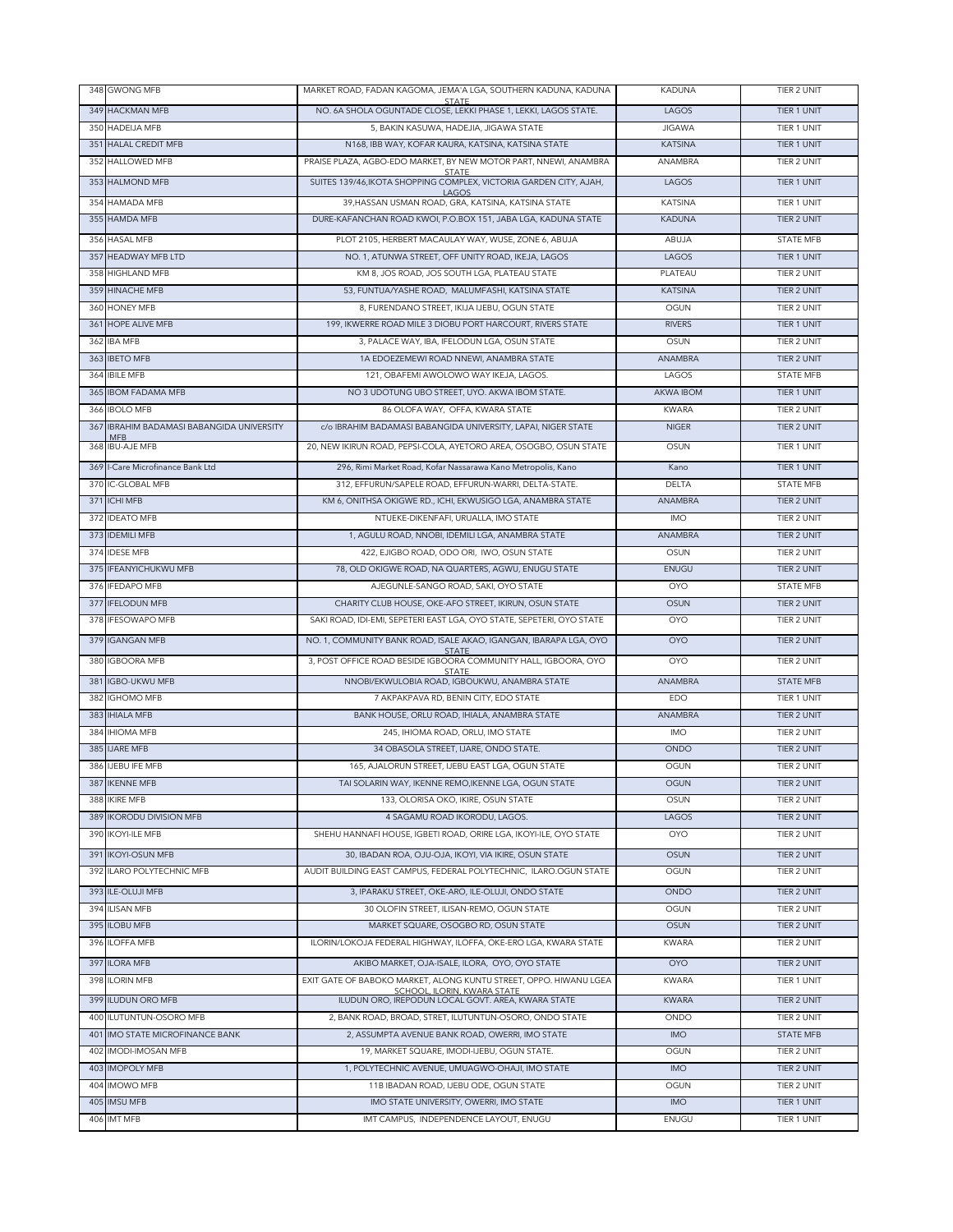| 407 INFINITY MFB               | 580. IKORODU ROAD KETU-MILE 12. LAGOS                                                                                         | LAGOS                           | <b>STATE MFB</b>           |
|--------------------------------|-------------------------------------------------------------------------------------------------------------------------------|---------------------------------|----------------------------|
| 408 INI MFB                    | NO. 4, MARKET ROAD, IKPE IKOT NKON, INI LGA, AKWA IBOM STATE                                                                  | AKWA IBOM                       | TIER 2 UNIT                |
| 409 INSIGHT MFB                | A80, OKE OJA STREET, IJEBU-IJESHA, OSUN STATE                                                                                 | <b>OSUN</b>                     | TIER 2 UNIT                |
| 410 INTERLAND MFB              | ATAN, ILUGUN-ALARO, IJEBU NORTH-EAST L.G.A, IJEBU ODE, OGUN STATE                                                             | <b>OGUN</b>                     | TIER 2 UNIT                |
| 411 IPAPO MFB                  | CO-OPERATIVE HOUSE, MARKET SQUARE, IPAPO, ITESIWAJU LGA, OYO STATE                                                            | OYO                             | TIER 2 UNIT                |
| 412 IPERU MFB                  | 120, AKESAN ROAD, IPERU REMO, OGUN STATE                                                                                      | OGUN                            | TIFR 2 UNIT                |
| 413 IRL MFB                    | 30A, AFOLABI AINA STREET, OFF ALADE SHOPPING COMPLEX, IKEJA, LAGOS                                                            | LAGOS                           | TIER 1 UNIT                |
| 414 ISALE OYO MFB              | SABO MARKET, ISALE OYO, OYO, OYO STATE                                                                                        | <b>OYO</b>                      | TIER 2 UNIT                |
| 415 ISHIAGU MFB                | ASA-ROAD ISHIAGU, IVO LOCAL GOVT. AREA, EBONYI STATE                                                                          | <b>EBONYI</b>                   | <b>TIER 2 UNIT</b>         |
| 416 ISHIE MFB                  | 165, ODUKPANI ROAD, ISHIE TOWN, CALABAR, CROSS RIVER STATE                                                                    | <b>CROSS RIVER</b>              | <b>TIER 1 UNIT</b>         |
| 417 ISI AKU MFB                | 25, AZIKWE AVENUE, AMAWBIA, AWKA-SOUTH, ANAMBRA STATE                                                                         | ANAMBRA                         | TIER 2 UNIT                |
| 418 ISI-UZO MFB                | ISI-UZO LOCAL GOVERNMENT SECRETARIAT, ISI-UZO, ENUGU STATE                                                                    | ENUGU                           | TIER 2 UNIT                |
| 419 ISLAND MFB                 | 33 MOLONEY STREET, OBALENDE, LAGOS                                                                                            | LAGOS                           | TIER 1 UNIT                |
| 420 ISUOFIA MFB                | EKWUSIGO PARK, ISUOFIA-NNEWI ROAD, ISUOFIA, ANAMBRA STATE                                                                     | ANAMBRA                         | TIER 2 UNIT                |
| 421 IWA MFB                    | AYETORO-OKE, OKEHO, OYO STATE                                                                                                 | <b>OYO</b>                      | TIER 2 UNIT                |
| 422 IWADE MFB                  | IWADE HOUSE, OKE AJE MARKET, IJEBU ODE, OGUN STATE                                                                            | OGUN                            | TIER 2 UNIT                |
| 423 IWOAMA MFB                 | 12, OKIRIKA/REFINERY ROAD, OKIRIKA, MAINLAND, RIVERS STATE                                                                    | <b>RIVERS</b>                   | TIER 2 UNIT                |
| 424 IWOYE-IJESA MFB            | 1, MARKET SQUARE, IWOYE-IJESA, OSUN STATE                                                                                     | OSUN                            | TIER 2 UNIT                |
| 425 IYAMOYE MFB                | IDOFIN QUARTERS, OMUO, KABBA RD, IYAMOYE IJUMU LGA, KOGI STATE                                                                | KOGI                            | TIER 2 UNIT                |
| 426 IYEDE MFB                  | TOWN HALL SQUARE, OTOR-IYEDE, ISOKO NORTH LGA, DELTA STATE                                                                    | <b>DELTA</b>                    | <b>TIER 2 UNIT</b>         |
| 427 IYERU OKIN MFB             | OLOFA WAY/OSHOGBO ROAD, OFFA, KWARA STATE                                                                                     | <b>KWARA</b>                    | TIER 2 UNIT                |
| 428 IYIN EKITI MFB             | 128, OWOLABI STREET, IYIN EKITI, EKITI STATE                                                                                  | <b>EKITI</b>                    | TIER 2 UNIT                |
| 429 IZON MFB LTD               | No. 8, Azikoro Road, Off Melfrod Okilo Rd, Yenogoa, Bayelsa State                                                             | <b>BAYELSA</b>                  | <b>STATE MFB</b>           |
| 430 JAMIS MFB                  | 144, BENUE CRESCENT, WADATA, MAKURDI, MAKURDI LGA, BENUE STATE                                                                | <b>BENUE</b>                    | TIER 1 UNIT                |
|                                | 12. SULU GAMBARI ROAD, ILORIN, KWARA STATE                                                                                    |                                 |                            |
| 431 JANMAA MFB                 |                                                                                                                               | <b>KWARA</b>                    | TIER 1 UNIT                |
| 432 JANZAMA MFB<br>433 JEN MFB | 01, JANZAMA TOWN, JANZAMA, MANI LGA, KATSINA, KATSINA STATE<br>NEAR GOVT. DAY SCH., JEN TOWN, KARIM LANLIDO LGA, TARABA STATE | <b>KATSINA</b><br><b>TARABA</b> | TIER 1 UNIT<br>TIER 2 UNIT |
|                                |                                                                                                                               |                                 |                            |
| 434 JESSEFIELD MFB             | 15, OMOTAYO OJO STREET, OFF ALLEN AVENUE, BY OSHOPEY PLAZA, IKEJA,<br>LAGOS                                                   | LAGOS                           | <b>STATE MFB</b>           |
| 435 JEWEL COOP MFB             | COMMERCIAL LAYOUT, OPPOSITE UNITY BANK, GOMBE LOCAL GOVERNMENT<br>AREA, GOMBE STATE                                           | <b>GOMBE</b>                    | TIER 1 UNIT                |
| 436 JOINT FARMERS MFB          | 105, ABIODUN ATIBA ROAD, OPPOSITE L.A TOWN SCHOOL, OYO                                                                        | <b>OYO</b>                      | TIER 2 UNIT                |
| 437 JOSAD MFB                  | NEAR ESU KUCHIKAU PALACE, KUCHIKAU-MASAKA, KEFFI-ABUJA EXPRESSWAY,                                                            | NASARAWA                        | TIER 2 UNIT                |
| 438 KABO MFB                   | KARU, L.G.C. NASARAWA STATE<br>NEAR GARO MOTOR PARK, KABO, KANO                                                               | KANO                            | TIER 1 UNIT                |
| 439 KADA MFB                   | NO. 3, RIGACHUKUN ROAD, TUNDUNWADA, KADUNA STATE                                                                              | <b>KADUNA</b>                   | TIER 2 UNIT                |
| 440 KADPOLY MFB                | BEHIND CENTRAL ADMIN. BLOCK, KADUNA POLYTECHNIC, TUNDUN WADA,                                                                 | <b>KADUNA</b>                   | TIER 1 UNIT                |
| 441 KADUPE MFB                 | <b>KADUNA</b><br>SANGO MARKET, SAKI, OYO STATE                                                                                | <b>OYO</b>                      | TIER 2 UNIT                |
| 442 KAMBA MFB                  | DOLEKAINO ROAD, DANDI LGA, BIRINI KEBBI, KEBBI STATE                                                                          | KEBBI                           | TIER 2 UNIT                |
| 443 KANKIA MFB LTD             | NO. 4 KANKIA TOWN, KANKIA L.G.A. KATSINA STATE                                                                                | <b>KATSINA</b>                  | TIER 2 UNIT                |
| 444 KANO POLY MFB              | NO 3, BUK ROAD KANO STATE POLYTECHNIC, KANO STATE                                                                             | KANO                            | TIER 1 UNIT                |
| 445 KANO-WEST MFB              | KOFAR KUDU, GWARZO, KANO STATE                                                                                                | <b>KANO</b>                     | <b>TIER 2 UNIT</b>         |
| 446 KATAGUM MFB                | PALACE ROAD, KATAGUM ZAKI LGA, BAUCHI STATE                                                                                   | <b>BAUCHI</b>                   | TIER 2 UNIT                |
| 447 KAYVEE MFB                 | SHOP 20, EU 14, ARENA SHOPPING COMPLEX OSHODI, LAGOS STATE                                                                    | LAGOS                           | TIER 1 UNIT                |
| 448 KC MFB                     | 297, IJEDE ROAD, OPPOSITE ELEPE SENIOR SECONDARY SCHOOL, EWU ELEPE,                                                           | LAGOS                           | TIER 2 UNIT                |
| 449 KCMB MFB                   | <b>IJEDE, LAGOS STATE</b><br>159, IBRAHIM TAIWO ROAD, ILORIN, KWARA STATE                                                     | <b>KWARA</b>                    | TIER 1 UNIT                |
| 450 KEFFI MFB                  | 1, ABUBAKAR BURGA ROAD, TURAKI HOUSE, KEFFI, NASARAWA STATE                                                                   | NASARAWA                        | TIER 2 UNIT                |
| 451 KENECHUKWU MFB             | BISHOP SHANAHAN HOSPITAL ANNEX, 46, ENUGU ROAD NSUKKA, ENUGU                                                                  | ENUGU                           | <b>STATE MFB</b>           |
| 452 KHB MFB                    | <b>STATE</b><br>5, SECRETARIAT ROAD, KAFIN HAUSA, LGA, JIGAWA STATE                                                           | <b>JIGAWA</b>                   | TIER 2 UNIT                |
| 453 KINGDOM COLLEGE MFB LTD    | PHASE 1 AMAURU ROAD, AROCHUKWU L.G.A, ABIA NORTH, ABIA STATE                                                                  | ABIA                            | TIER 2 UNIT                |
| 454 KISI MFB                   | CENTRAL MARKET SQUARE, KISI, OYO STATE                                                                                        | <b>OYO</b>                      | TIER 2 UNIT                |
| 455 KJL MFB                    | AMAZING GRACE PLAZA, ALEKUWODO, OKEFIA, OSOGBO, OSUN STATE                                                                    | <b>OSUN</b>                     | TIER 1 UNIT                |
|                                |                                                                                                                               |                                 |                            |
| 456 KKU Microfinance           | Kiru Town, Kiru Local Govt Area. Kano State                                                                                   | KANO                            | TIER 2 UNIT                |
| 457 KMC MFB                    | KANO MUNICIPAL GOVT. AREA, KANO STATE                                                                                         | <b>KANO</b>                     | TIER 1 UNIT                |
| 458 KOGI MFB                   | ADANKOLO AREA. OPPOSITE KOGI TRANSMISSION STATION, OKENE-KABA<br>ROAD, LOKOJA, KOGI                                           | KOGI                            | STATE MFB                  |
| 459 KONTAGORA MFB              | OLD MARKET JUNCTION, LAGOS-KANO RD. UNGUWAN GWARI, KONTAGORA,<br>NIGER STATE                                                  | <b>NIGER</b>                    | TIER 2 UNIT                |
|                                | 3-5, IWARE ROAD, FIDITI, OYO STATE                                                                                            | <b>OYO</b>                      | TIER 2 UNIT                |
| 460 KOPO-KOPE MFB              |                                                                                                                               |                                 |                            |
| 461 KUDA MFB                   | 151, Herbert Macaulay Road, Yaba, Lagos.                                                                                      | LAGOS                           | TIER 1 UNIT                |
| 462 KUMBOTSO MFB               | Kumbotso Local Government Area, Kano State                                                                                    | KANO                            | TIER 2 UNIT                |
| 463 KUNAGABA MFB               | KAKHIHUM/KUMBASHI ROAD BANGI, MARIGA LGA, NIGER                                                                               | <b>NIGER</b>                    | TIER 2 UNIT                |
| 464 KUNCHI MFB<br>465 KURA MFB | KUNCHI TOWN, KUNCHI LOCAL GOVT AREA, KANO STATE<br>5, ZARIA ROAD, KURA TOWN, KURA LOCAL GOVT. COUNCIL, KANO STATE             | KANO<br><b>KANO</b>             | TIER 2 UNIT<br>TIER 2 UNIT |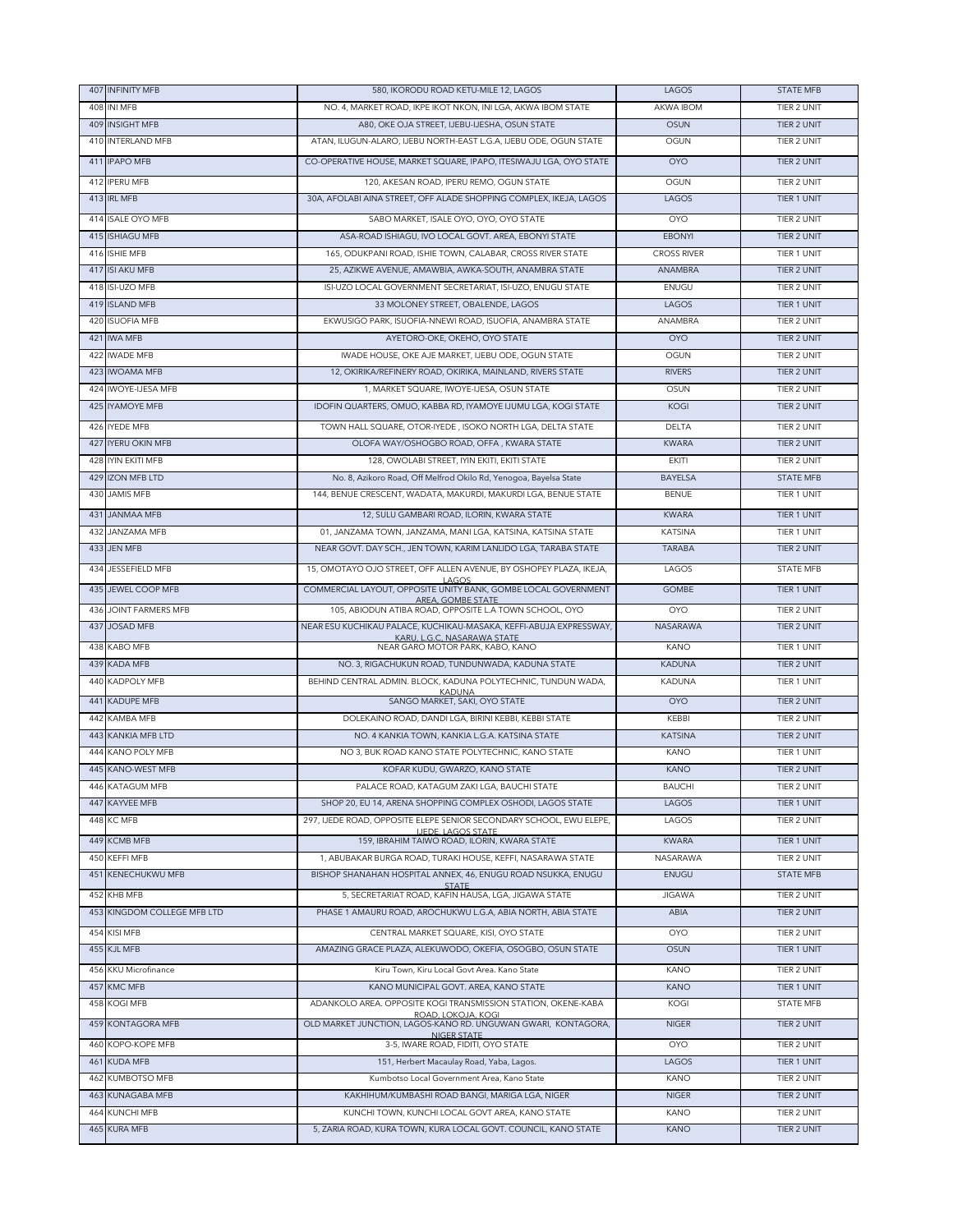|     | 466 KUSALLA MFB                       | FORMER POPULATION COMMISSION OFFICE, NEAR POLICE STATION, KARAYE                                                  | <b>KANO</b>                  | TIER 2 UNIT                |
|-----|---------------------------------------|-------------------------------------------------------------------------------------------------------------------|------------------------------|----------------------------|
|     | 467 KWACOFOCUS MFB                    | TOWN, KARAYE LOCAL GOVERNMENT, KANO, KANO STATE<br>KILOMETRE 4, OLD JEBBA ROAD, SANGO, ILORIN                     | <b>KWARA</b>                 | TIER 1 UNIT                |
|     | 468 KWASU MFB                         | BEHIND ADMINISTRATIVE COMPLEX, KWARA STATE UNIVERSITY, MALETE, MORO                                               | <b>KWARA</b>                 | TIER 2 UNIT                |
|     | 469 KWATASHI MFB                      | LGA, KWARA STATE<br>GUSAU-ZARIA ROAD, KWATARKWASHI, ZAMFARA STATE                                                 | ZAMFARA                      | TIER 2 UNIT                |
|     | 470 LA FAYFTTF MFB                    | 2, ADEKUNLE FAJUYI ROAD, IBADAN, OYO STATE                                                                        | <b>OYO</b>                   | <b>NATIONAL MFB</b>        |
|     | 471 LANDGOLD MFB                      | 3, OKE-ARO ROAD, OKE-ARO, OGUN STATE                                                                              | <b>OGUN</b>                  | TIER 2 UNIT                |
|     | 472 LAPO MFB                          | 18, DAWSON ROAD, BENIN CITY, EDO STATE                                                                            | EDO                          | NATIONAL MFB               |
|     | 473 LAVENDER                          | 14, LAGOS-ABEOKUTA ROAD, LAFENWA, ABEOKUTA, OGUN STATE                                                            | <b>OGUN</b>                  | <b>STATE MFB</b>           |
|     | 474 LAWEBOD MFB                       | 18, MOLONEY STREET, OBALENDE, LAGOS                                                                               | LAGOS                        | TIER 1 UNIT                |
|     | 475 LAWYERS MFB                       | TRINITY HOUSE, PLOT431, CADASTRAL ZONE, ZONE B06, BEHINDE MIN.OF                                                  | ABUJA                        | TIER 1 UNIT                |
|     | 476 LAYELU MFB                        | WORKS, MABUSHI DISTRICT, ABUJA<br>102, BROAD STREET, ODE-AYE, ONDO STATE                                          | ONDO                         | TIER 2 UNIT                |
|     | 477 LEADCITY MFB                      | LEAD CITY UNIVERSITY, OLD TOLL GATE, IBADAN/LAGOS EXPRESWAY, IBADAN,                                              | <b>OYO</b>                   | TIER 1 UNIT                |
|     |                                       | <b>OYO STATE</b>                                                                                                  |                              | TIER 2 UNIT                |
|     | 478 LEGACY MFB<br>479 LEGEND MFB      | KAFANCHAN ROAD, P. O. BOX 81, ZONKWA, KADUNA STATE                                                                | <b>KADUNA</b><br><b>OSUN</b> | TIER 2 UNIT                |
| 480 | LETSHEGO MFB                          | OLD OKUKU/OKUA ROAD JUNCTION, INISA TOWN, OSUN STATE<br>305, HERBERT MACAULEY WAY, YABA, LAGOS                    | LAGOS                        | NATIONAL MFB               |
| 481 | <b>LEVITE MFB</b>                     | 192, ABA ROAD, PORT-HARCOURT, RIVERS STATE                                                                        | <b>RIVERS</b>                | TIER 1 UNIT                |
| 482 | <b>LIFEGATE MFB</b>                   | 497, IKORODU ROAD, KETU, LAGOS                                                                                    | LAGOS                        | TIER 1 UNIT                |
|     | 483 LIGHT MFB                         | 5, NOAD AVENUE BEHIND CBN, JOS, PLATEAU STATE                                                                     | PLATEAU                      | <b>STATE MFB</b>           |
|     | 484 LINKS MFB                         | 19. OYABIYI STREET, TEJUOSHO, YABA, LAGOS                                                                         | LAGOS                        | TIER 1 UNIT                |
|     | <b>485 LIVING SPRING MFB</b>          | 1 DIAMOND HILL CALABAR, CROSS RIVER STATE                                                                         | <b>CROSS RIVER</b>           | TIER 1 UNIT                |
|     | 486 LOVONUS MFB                       | IDDO ULTRAMODERN SHOPPING COMPLEX, IDDO ROAD, IDDO, LAGOS                                                         | LAGOS                        | TIER 1 UNIT                |
|     | 487 M & M MFB                         | MAINLAND LOCAL GOVERNMENT<br>SUITE D1, PLOT 599, GWARJO CLOSE, OFF GIMBIYA STREET, AHMADU BELLO                   | <b>ABUJA</b>                 | <b>STATE MFB</b>           |
|     |                                       | WAY, AREA II, GARKI, ABUJA                                                                                        |                              | TIER 1 UNIT                |
|     | 488 MAB ALLIANZ MFB LTD               | NO 2 GROUND FLOOR PHB COMPLEX, JOS ROAD BUKAN SIDI, LAFIA,<br><b>NASARAWA</b>                                     | NASARAWA                     |                            |
|     | 489 MABINAS MFB                       | 7-9 DOKA CRESCENT, OFF BANK ROAD, ABAKPA, KADUNA, KADUNA STATE                                                    | <b>KADUNA</b>                | TIER 1 UNIT                |
|     | 490 MACROD MFB                        | 63, AKPODIETE STREET OFF ISOKO ROAD, UGHELLI, DELTA STATE                                                         | <b>DELTA</b>                 | <b>STATE MFB</b>           |
|     | 491 MADELYN MFB                       | MADELYN PLAZA, 18-22, EKPEYONG STREET(OFF MARINA ROAD), EKET, AKWA-<br><b>IBOM STATE</b>                          | AKWA IBOM                    | TIER 2 UNIT                |
|     | 492 MADOBI MFB                        | ADJACENT MADOBI LOCAL GOVERNMENT SECRETARIAT, KANO, KANO STATE.                                                   | <b>KANO</b>                  | TIER 1 UNIT                |
|     | 493 MAGAJIN-GIRI MFB                  | AGO MARKET, BEHIND EMIR'S PALACE, ILORIN, KWARA STATE.                                                            | <b>KWARA</b>                 | TIER 1 UNIT                |
|     | 494 MAGNET MFB                        | 22, TIJANI ASHOGBON STREET, BARIGA, LAGOS                                                                         | LAGOS                        | <b>STATE MFB</b>           |
|     | 495 MAIGATARI MFB                     | 2, CHIROMA AHMADU STREET, MAIGATARI LGA, JIGAWA STATE                                                             | <b>JIGAWA</b>                | TIER 2 UNIT                |
|     | 496 MAIN TRUST MFB                    | 49, LADIPO STREET, MUSHIN, LAGOS                                                                                  | LAGOS                        | TIER 1 UNIT                |
|     | 497 MAINLAND MFB                      | 13, ODOZI STREET, AGBOR, DELTA STATE                                                                              | <b>DELTA</b>                 | TIER 2 UNIT                |
|     | 498 MAINSAIL MFB                      | PLOT 25B, BODIJA MINI SHOPPING CENTRE, BODIJA MARKET, IBADAN, OYO                                                 | <b>OYO</b>                   | TIER 1 UNIT                |
|     | 499 MAINSTREET MFB                    | 51/55 BROAD STREET, P.M.B. 12021, LAGOS                                                                           | LAGOS                        | <b>STATE MFB</b>           |
|     |                                       | No. 2, Eyo Eta Street, Calabar, Cross River State                                                                 |                              |                            |
|     | 500 MALACHY MFB                       |                                                                                                                   | <b>CROSS RIVER</b>           | TIER 1 UNIT                |
|     | 501 MANNA MFB                         | 254. AGEGE MOTOR ROAD, OLORUNSOGO, MUSHIN, LAGOS,                                                                 | LAGOS                        | <b>TIER 1 UNIT</b>         |
|     | 502 MANNY MFB                         | OPEYEMI PLAZA OPOSSITE MOBIL FILLING STATION MOSOLASHI BUS STOP<br>ALONG EGBEDA IDIMU ROAD. IYANA-IPAJA. LAGOS    | LAGOS                        | TIER 1 UNIT                |
|     | 503 MAPOLY MFB                        | MAPOLY, OJERE CAMPUS, IBARA, ABEOKUTA, OGUN STATE                                                                 | <b>OGUN</b>                  | TIER 1 UNIT                |
|     | 504 MARITIME MFB                      | No 16, Burma Road, Apapa, Lagos                                                                                   | LAGOS                        | TIER 1 UNIT                |
|     | 505 MATAZU MFB LTD                    | NO. 8, MATAZU TOWN, MATAZU L.G.A. KATSINA STATE                                                                   | <b>KATSINA</b>               | TIER 2 UNIT                |
|     | 506 MAUTECH MFB                       | MODIBBO ADAMAWA UNIVERSITY OF TECHNOLOGY, YOLA, ADAMAWA STATE                                                     | <b>ADAMAWA</b>               | TIER 2 UNIT                |
|     | 507 MAXITRUST MFB                     | 15B AGUDAMA STREET, D-LINE, PORT HARCOURT, RIVER STATE                                                            | <b>RIVERS</b>                | TIER 1 UNIT                |
|     | 508 MAYFAIR MFB                       | 26, FUNSO WILLIAMS AVENUE (FORMERLY WEESTERN AVENUE), OJUELEGBA,<br>SURULERE, LAGOS                               | LAGOS                        | TIER 1 UNIT                |
|     | 509 MBAITOLI MFB                      | OBAZU VILLAGE MBIERI MBAITOLI L. G. A, IMO STATE                                                                  | <b>IMO</b>                   | TIER 2 UNIT                |
|     | 510 MBAWULU MFB                       | ZONE 16, NO.6-9, MAIN MARKET, NKWO-NNEWI, ANAMBRA STATE                                                           | ANAMBRA                      | TIER 2 UNIT                |
|     | 511 MEGA MFB                          | 1. NYNEX PLAZA, BEHIND NNPC FILLING STATION, 2ND GATE, KUBWA-ABUJA<br>EXPRESSWAY, KUBWA, ABUJA,                   | ABUJA                        | TIER 2 UNIT                |
|     | 512 MEGAPRAISE MFB                    | 324, KM 4, REFINERY ROAD, EKPAN, WARRI, DELTA STATE                                                               | DELTA                        | TIER 2 UNIT                |
|     | 513 MEMENTO MFB LTD                   | 176 HERBERT MACAULAY WAY, YABA, LAGOS.                                                                            | LAGOS                        | TIER 1 UNIT                |
|     | 514 MEMPHIS MICROFINANCE BANK LIMITED | NICON HOUSE, 221 ARAKALE ROAD, ISIKAN, AKURE, ONDO STATE                                                          | ONDO                         | TIER 1 UNIT                |
|     | 515 MERCHANT MFB                      | 163, JUBILEE ROAD, ABA, ABIA STATE                                                                                | ABIA                         | TIER 2 UNIT                |
|     | 516 MERCURY MFB                       | 6, OLAYIWOLA STRET, NEW OKO-OBA, IFAKO/IJAIYE, LAGOS                                                              | LAGOS                        | TIER 1 UNIT                |
|     | 517 MERIDIAN MFB<br>518 MERIT MFB     | 6 MARWA ROAD, FINIGER ESTATE, SATELLITE TOWN, LAGOS<br>21, ORLU ROAD, AMAIGBO, IMO STATE                          | LAGOS<br><b>IMO</b>          | TIER 1 UNIT<br>TIER 2 UNIT |
|     | 519 MGBIDI MFB                        | 142, OWERRI-ONITSHA ROAD, MGBIDI, IMO STATE                                                                       | <b>IMO</b>                   | <b>STATE MFB</b>           |
|     | 520 MICHEAL OKPARA UNIVERSITY MFB     | MICHEAL OKPARA UNIVERSITY OF AGRICULTURE, UMUDIKE, KM 7,                                                          | ABIA                         | TIER 2 UNIT                |
|     | 521 MICHIKA MFB                       | UMUAHIA/IKOT EKPENE ROAD, IKWUANO UMUDIKE, ABIA STATE<br>MICHIKA MAIN MARKET, MICHIKA, MICHIKA LGA, ADAMAWA STATE | ADAMAWA                      | TIER 2 UNIT                |
|     | 522 MICROVIS MFB                      | F6, AHMADU BELLO WAY, ALHAJI Y.A AHMED HOUSE, KADUNDA, KADUNA                                                     | <b>KADUNA</b>                | TIER 1 UNIT                |
|     | 523 MIDLAND MFB                       | <b>STATE</b><br>8A, ELELENWO STREET, GRA, PHASE II, PORT-HARCOURT, RIVERS STATE                                   | <b>RIVERS</b>                | <b>STATE MFB</b>           |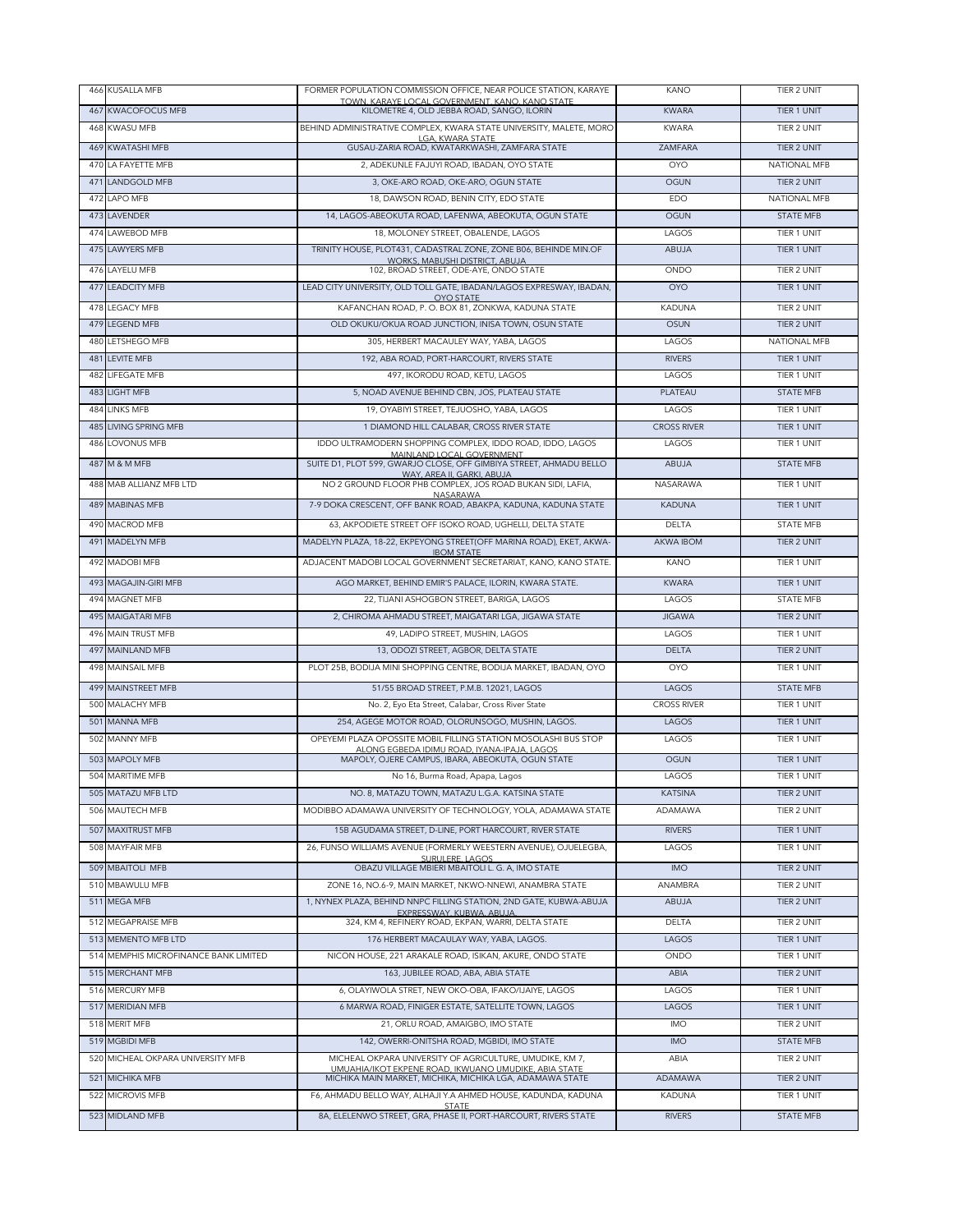|     | 524 MINJIBIR MFB                                                               | 3, MINIJBIR TOWN, KANO                                                                                            | KANO                     | TIER 2 UNIT                |
|-----|--------------------------------------------------------------------------------|-------------------------------------------------------------------------------------------------------------------|--------------------------|----------------------------|
|     | 525 MINJI-SE CHURCHILL MFB                                                     | 26, CHURCHILL ROAD, PORTHARCOURT, RIVERS STATE                                                                    | <b>RIVERS</b>            | TIER 1 UNIT                |
| 526 | MINNA MFB                                                                      | NE 1504, ADJACENT BANK PHB, BOSSO ROAD, MINNA, NIGER STATE                                                        | <b>NIGER</b>             | TIER 1 UNIT                |
|     | 527 MKOBO MFB LTD                                                              | NO. 10, OLARENWAJU STREET, INDUSTRIAL ESTATE, OREGUN, IKEJA, LAGOS                                                | LAGOS                    | TIER 1 UNIT                |
| 528 | MODEL MFB                                                                      | <b>STATE</b><br>AKONOBI AVENUE, NENI, ANAOCHA LGA, ANAMBRA STATE                                                  | ANAMBRA                  | <b>TIER 2 UNIT</b>         |
|     | 529 MODIYA YEKOKPE MFB                                                         | LAGOS-KADUNA ROAD, OPP, GTC MOKWA, NIGER STATE                                                                    | <b>NIGER</b>             | <b>TIER 2 UNIT</b>         |
|     | 530 MOLUSI MFB                                                                 | 97A, APOJE ROAD, OKE AGBO, IJEBU-IGBO, OGUN STATE                                                                 | OGUN                     | TIER 2 UNIT                |
|     | 531 MONARCH MFB                                                                | 45, OGOJA ROAD, PMB 056, ABAKALIKI, EBONYI STATE                                                                  | <b>EBONYI</b>            | <b>STATE MFB</b>           |
|     | 532 MONEYTRONICS MFB (Formerly Ipodo-Ikeja                                     | 46, OBAFEMI AWOLOWO WAY, IKEJA, LAGOS STATE.                                                                      | LAGOS                    | TIER 1 UNIT                |
|     | (MFB<br>533 Moneytrust MFB                                                     | PLOT 5A, BLOCK 10, ADMIRALTY WAY, LEKKI PHASE 1, LAGOS                                                            | LAGOS                    | TIER 1 UNIT                |
|     | 534 MONEYWELL MFB                                                              | 2, EZIMGBU ROAD, OFF CIRCULAR ROAD, G.R.A. PHASE IV, PORT HARCOURT,                                               | <b>RIVERS</b>            | TIER 1 UNIT                |
|     |                                                                                | <b>RIVER STATE</b>                                                                                                |                          |                            |
|     | 535 MONEYWISE MFB                                                              | 1, SIMBIAT ABIOLA ROAD (FORMER MEDICAL ROAD), OFF AWOLOWO WAY,<br><b>IKEJA, LAGOS</b>                             | LAGOS                    | TIER 1 UNIT                |
|     | 536 MOUAU VASMUCS MFB (MICHEAL OKPARA<br>UNIVERSITY OF AGRIC STAFF COOPERATIVE | MICHEAL OKPARA UNIVERSITY OF AGRICULTURE, UMUDIKE, KM 7,<br>UMUAHIA/IKOT EKPENE ROAD, IKWUANO UMUDIKE, ABIA STATE | ABIA                     | TIER 2 UNIT                |
|     | SOCIETY LTD.)                                                                  |                                                                                                                   |                          |                            |
|     | 537 MOYOFADE MFB                                                               | 121, OBA MOYEPE WAY, EJIGBO, OSUN STATE                                                                           | OSUN                     | <b>STATE MFB</b>           |
|     | 538 MOZFIN MFB                                                                 | OKMART HOUSE, 139 IPAJA ROAD, IPAJA, LAGOS STATE                                                                  | LAGOS                    | TIER 1 UNIT                |
|     | 539 MULTIVEST MFB                                                              | 11, ARULOGUN/ARMY BARRACKS ROAD, OJO, IBADAN, IBADAN, OYO STATE                                                   | <b>OYO</b>               | TIER 2 UNIT                |
|     | 540 MUSHARAKA MFB                                                              | 1A, MURADA SHOPPING COMPLEX, OPP. IBB MKT, SULEJA, NIGER                                                          | <b>NIGER</b>             | TIER 2 UNIT                |
|     | 541 MUTUAL BENEFIT MFB                                                         | 10, APAPA ROAD, OYINGBO, EBUTE-METTA, LAGOS                                                                       | LAGOS                    | <b>STATE MFB</b>           |
|     | 542 MUTUAL TRUST MFB                                                           | SUITE 304, 2ND FLOOR, FABDA PLAZA, CONSTANTINE STREET OFF SHERATON<br>HOTEL ROAD, WUSE ZONE 4, ABUJA              | ABUJA                    | TIER 1 UNIT                |
|     | 543 MWAGHAVUL MFB                                                              | NO 2 MISSION ROAD, MANGU PLATEAU STATE.                                                                           | PLATEAU                  | <b>STATE MFB</b>           |
|     | 544 NAGARTA MFB                                                                | 47, ABDULLAHI FODIO ROAD, SOKOTO, SOKOTO STATE                                                                    | SOKOTO                   | TIFR 1 UNIT                |
|     | 545 NAISA MFB                                                                  | Along Kontagora Road, Yauri Nsako, Niger-State                                                                    | <b>NIGER</b>             | TIER 2 UNIT                |
| 546 | <b>NAKOWA MFB</b>                                                              | 9, TURUNKU ROAD, OPPOSITE COOPERATIVE OFFICE ZARIA, KADUNA STATE                                                  | <b>KADUNA</b>            | <b>TIER 2 UNIT</b>         |
|     | 547 NAMODA MFB                                                                 | KAURA NAMODA, ZAMFARA STATE                                                                                       | ZAMFARA                  | TIER 2 UNIT                |
| 548 | <b>NANKA MFB</b>                                                               | AFOR UDO MARKET, NANKA, ORUMBA NORTH LOCAL GOVT. AREA, ANAMBRA                                                    | ANAMBRA                  | TIER 2 UNIT                |
|     | 549 NARICT MFB                                                                 | <b>STATF</b><br>KM 4, OLD KANO ROAD BASAWA, ZARIA, KADUNA STATE                                                   | <b>KADUNA</b>            | TIER 2 UNIT                |
| 550 | NASARAWA MFB                                                                   | 17, UMARU MAKAMA DOGO ROAD, NASSARAWA LGA, NASSARAWA STATE                                                        | NASARAWA                 | <b>STATE MFB</b>           |
|     |                                                                                |                                                                                                                   |                          |                            |
|     | 551 NDIAGU MFB<br>NDIOLU MFB                                                   | 60 OGOJA RD. NDIAGU LAYOUT, P.O.BOX 159, ABAKALIKI, EBONYI STATE                                                  | <b>EBONYI</b><br>ANAMBRA | TIER 1 UNIT<br>TIER 1 UNIT |
| 552 |                                                                                | STATE SECRETARIAT, GOVERNMENT HOUSE, AWKA, ANAMBRA STATE                                                          |                          |                            |
|     | 553 NDIORAH MFB                                                                | 1, OKOSISI LANE, NEW PARTS MARKET NKPOR, ANAMBRA STATE                                                            | ANAMBRA                  | <b>STATE MFB</b>           |
| 554 | NENZIT MFB                                                                     | SAMARU-KATAF ROUNDABOUT, ZANGO-KATAF, KATAF LGA, KADUNA STATE                                                     | <b>KADUNA</b>            | TIER 2 UNIT                |
|     | 555 NEPTUNE MFB                                                                | 1, ADEOLA ADEOYE STREET, OFF TOYIN STREET, IKEJA, LAGOS                                                           | LAGOS                    | TIER 1 UNIT                |
| 556 | NETWORK MFB                                                                    | 26A, OBA OMOLAJA OGUNLEWE ROAD, IGBOGBO, IKORODU, LAGOS                                                           | LAGOS                    | TIER 2 UNIT                |
|     | 557 NEW AGE MFB                                                                | OLD UAC BUILDING, OSELE MARKET, IKARE, ONDO STATE                                                                 | <b>ONDO</b>              | TIER 2 UNIT                |
| 558 | <b>NEW DAWN MFB</b>                                                            | NO. 2 UDO UDOMA AVENUE, UYO, AKWA IBOM STATE.                                                                     | AKWA IBOM                | TIER 1 UNIT                |
|     | 559 NEW ERA MFB                                                                | BOLORUNPELU MARKET, LANLANTE, OYO STATE                                                                           | <b>OYO</b>               | TIER 2 UNIT                |
| 560 | NEW GOLDEN PASTURES MFB                                                        | 197, WARRI/SAPELE ROAD, WARRI, DELTA                                                                              | <b>DELTA</b>             | TIER 2 UNIT                |
| 561 | <b>NEW WOMEN'S MFB</b>                                                         | 70, OGUNNUSI ROAD, AKIODE BUSTOP, OJODU, BERGER, LAGOS STATE                                                      | LAGOS                    | <b>TIFR 1 UNIT</b>         |
|     | 562 NEW WORLD MFB                                                              | 1, SALHI ROAD, BIRNI-KUDU LGA, JIGAWA STATE                                                                       | <b>JIGAWA</b>            | TIER 2 UNIT                |
|     | 563 NGALA MFB                                                                  | ALONG MAIN ROAD, GAMBORU-NGALA, BORNO STATE                                                                       | <b>BORNO</b>             | TIER 2 UNIT                |
|     | 564 NGBO MFB LTD                                                               | NKWO NGBO MARKET SQUARE, OHAUKWU L.G.A. EBONYI STATE                                                              | <b>EBONYI</b>            | TIER 2 UNIT                |
|     | 565 NI 'IMA MFB                                                                | BAGUDO TOWN, BAGUDO LOCAL GOVERNMENT, KEBBI STATE                                                                 | KEBBI                    | TIER 2 UNIT                |
|     | 566 NICE MFB                                                                   | NGENE-OKA MARKET SQ., NGODO VILLAGE, AMAWBIA-AGULU ROAD, NISE,<br>AWKA SOUTH LGA, ANAMBRA STATE                   | ANAMBRA                  | <b>STATE MFB</b>           |
|     | 567 NIGERIAN NAVY MFB LTD                                                      | Garki Modern Market, Section 4, Shop 6, Block 4, Garki, Abuja                                                     | ABUJA                    | TIER 1 UNIT                |
|     | 568 NIGERIAN PRISONS MFB                                                       | 71, NIGERIAN PRISON COMPLEX, AGODI, IBADAN, OYO STATE                                                             | <b>OYO</b>               | TIER 1 UNIT                |
|     | 569 NINGI MFB                                                                  | 4. BANK ROAD, NINGI LGA, BAUCHI STATE                                                                             | <b>BAUCHI</b>            | TIER 2 UNIT                |
|     | 570 NIRSAL MFB                                                                 | C/O THE MANAGING DIRECTOR/CEO, NIRSAL PLC. PLOT 1581 TIGRIS CRESCENT,<br>MAITAMA, ABUJA, FCT                      | ABUJA                    | NATIONAL MFB               |
|     | 571 NKPA MFB                                                                   | AMAOHORO NKPA, BENDE LGA, ABIA STATE                                                                              | ABIA                     | TIER 2 UNIT                |
|     | 572 NKPOLOGWU MFB                                                              | EKE MARKET, NPOLOGWU, ANAMBRA STATE                                                                               | ANAMBRA                  | TIER 2 UNIT                |
|     | 573 NKPOLU-UST MFB                                                             | UNIVERSITY OF SCIENCE & TECH., PORT HARCOURT, RIVERS STATE                                                        | <b>RIVERS</b>            | TIER 1 UNIT                |
|     | 574 NNOKWA MFB                                                                 | EKE NNOKWA MARKET SQ., NNOKWA, ANAMBRA STATE                                                                      | ANAMBRA                  | TIER 2 UNIT                |
|     | 575 NOBLE MFB                                                                  | 14, MERCEDES AVENUE, AMAFOR WEST, NKPOR-AGU, P.M.B 1003 NKPOR,                                                    | ANAMBRA                  | TIER 2 UNIT                |
|     | 576 NOMASE MICROFINANCE BANK LTD                                               | ANAMBRA STATE<br>82 EGBEDA-IDIMU ROAD, ORELOPE BUS STOP, EGBEDA, LAGOS.                                           | LAGOS                    | TIER 1 UNIT                |
|     | 577 NOPOV MFB                                                                  | 1, UWOR STREET, OGBEOWELE, IBUSA, DELTA STATE                                                                     | <b>DELTA</b>             | TIER 2 UNIT                |
|     | 578 NORTH CAPITAL MFB                                                          | BATSARI LGA, KATSINA STATE                                                                                        | <b>KATSINA</b>           | TIER 2 UNIT                |
|     | 579 NORTHBRIDGE MFB                                                            | DANTATA SHOPPING PLAZA, IBRAHIM TAIWO ROAD, MM WAY, KANO                                                          | <b>KANO</b>              | TIER 1 UNIT                |
|     | 580 NOUN MFB                                                                   | 5, DAR-E- SALAM (OFF AMINU KANO CRESCENT), WUSE II, ABUJA                                                         | ABUJA                    | TIER 1 UNIT                |
|     | 581 NOVEL MFB                                                                  | 69, BALE AYETORO STREET, AJEGUNLE, AJEROMI IFELODUN LGA, LAGOS                                                    | LAGOS                    | TIER 1 UNIT                |
|     |                                                                                |                                                                                                                   |                          |                            |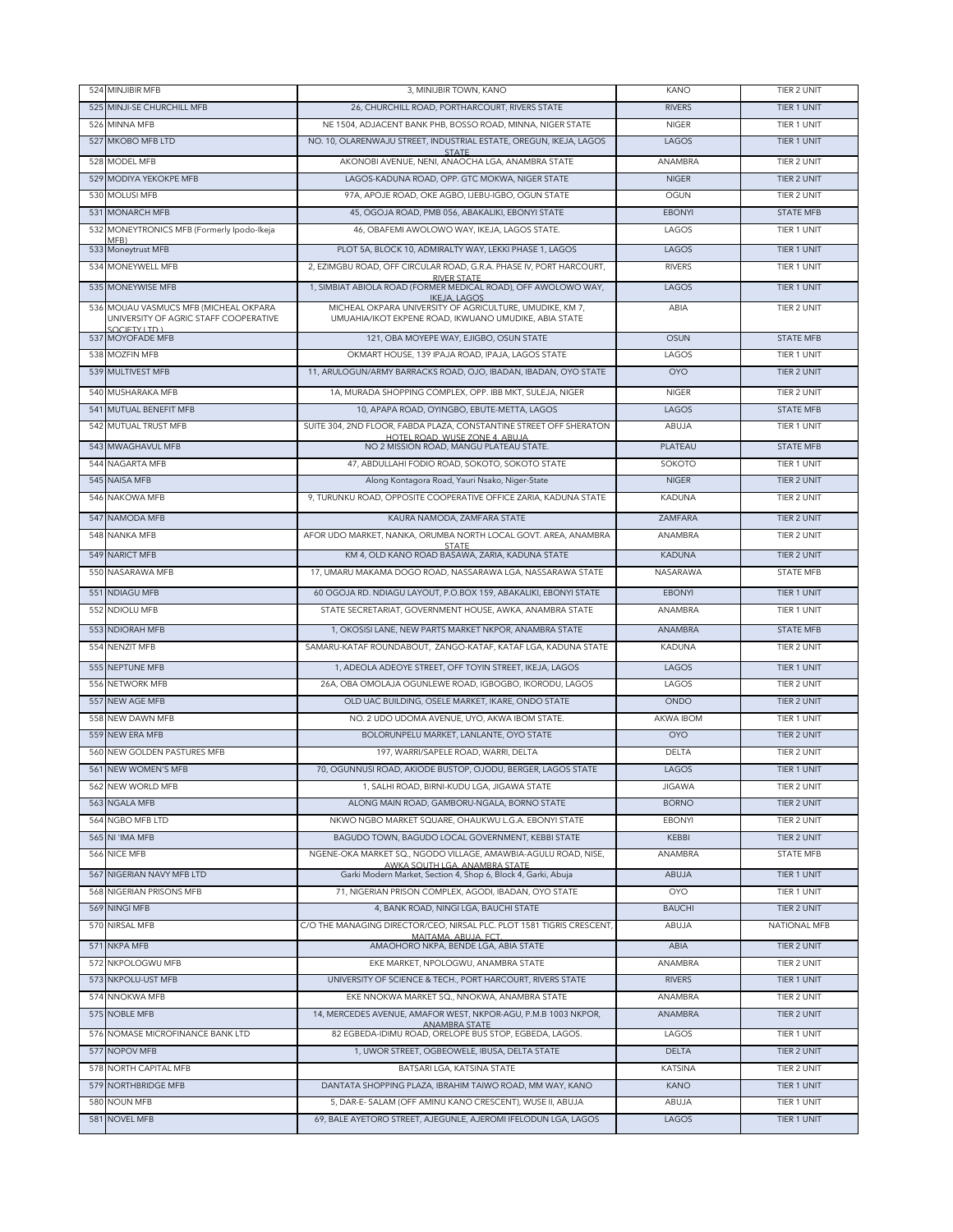|            | 582 NPF MFB                         | ALIYU ATTA HOUSE, 1, IKOYI ROAD, OBALANDE, LAGOS                                                                                                                      | LAGOS              | <b>NATIONAL MFB</b> |
|------------|-------------------------------------|-----------------------------------------------------------------------------------------------------------------------------------------------------------------------|--------------------|---------------------|
|            | 583 NRI MFB                         | EKE MARKET SQUARE, NRI, ANAOCHA LGA, ANAMBRA STATE                                                                                                                    | ANAMBRA            | TIER 2 UNIT         |
| 584        | <b>NSEHE MFB</b>                    | 115 IKOT EKPENE ROAD, UYO, AKWA IBOM                                                                                                                                  | AKWA IBOM          | TIER 1 UNIT         |
|            | 585 NSU MFB                         | ORIEAGU-UMUAHIA ROAD, UMUAKAGU NSU, EHIME MBANO LGA, IMO STATE                                                                                                        | <b>IMO</b>         | TIER 2 UNIT         |
|            | 586 NSUK MFB                        | MAIN CAMPUS, NASARAWA STATE UNIVERSITY, KEFFI, NASARAWA STATE                                                                                                         | <b>NASARAWA</b>    | TIER 2 UNIT         |
| 587        | <b>NSUKKA TOWNSHIP MFB</b>          | 69, ENUGU ROAD, NSUKKA, ENUGU STATE                                                                                                                                   | ENUGU              | TIER 2 UNIT         |
|            | 588 NUMO MFB                        | UMUEZE UMUNUMO EHIME, EHIME MBANO LGA, IMO STATE                                                                                                                      | <b>IMO</b>         | TIER 2 UNIT         |
|            | 589 NUN MFB                         | KM 25, MBIAMA/YENEGOA RD, YENIZUE-CRENE, YENEGOA, BAYELSA                                                                                                             | <b>BAYELSA</b>     | TIER 1 UNIT         |
|            | 590 NUT ENDWELL MFB                 | 19, GWANDU ROAD, KADUNA STATE                                                                                                                                         | <b>KADUNA</b>      | <b>STATE MFB</b>    |
|            | 591 NUT OKEBOLA MFB                 | OKE BOLA TEACHER'S CO-OPERATIVE HOUSE OPP. ST THERESA'S COLLEGE,                                                                                                      | <b>OYO</b>         | TIER 1 UNIT         |
|            | 592 NUTURE MFB                      | OKE-ADO, IBADAN, OYO STATE<br>244. IJU-WATERWORKS ROAD, IJU-ISHAGA, LAGOS STATE                                                                                       | LAGOS              | TIER 1 UNIT         |
|            | 593 NWABOSI MFB                     | ISIEKENESI, IDEATO SOUTH LGA, IMO STATE                                                                                                                               | <b>IMO</b>         | TIFR 2 UNIT         |
|            | 594 NWANNEGADI MFB                  | 51 BISHOP SHENAHAN COLLEGE ROAD, ORLU, IMO-STATE                                                                                                                      | <b>IMO</b>         | <b>STATE MFB</b>    |
|            | 595 OAF MFB LTD                     | NO. 76, AKINJIDE PLAZA, 4TH FLOOR, ADEKUNLE FAJUYI ROAD, ADAMASINGBA,                                                                                                 | <b>OYO</b>         | TIER 2 UNIT         |
|            |                                     | MOKOLA, IBADAN, OYO STATE                                                                                                                                             | ONDO               | TIER 2 UNIT         |
| 596<br>597 | OAKLAND MFB<br>OBA MFB              | SOKEDILE HOUSE, OKA, AKOKO SOUTH LGA, ONDO STATE<br>AFOR OBA MARKET SQ., OBA, IDEMILIU SOUTH LGA, ANAMBRA STATE                                                       | ANAMBRA            | TIER 2 UNIT         |
|            |                                     |                                                                                                                                                                       |                    |                     |
|            | 598 OBAFEMI AWOLOWO UNIVERSITY MFB  | ODUDUWA HALL COMPLEX, OBAFEMI AWOLOWO UNIVERSITY, ILE-IFE, OSUN<br>STATE                                                                                              | OSUN               | TIER 2 UNIT         |
|            | 599 OBELEDU MFB                     | JEMKO HOUSE, OBELEDU-IGBOUKWU RD. ANOCHA LGA, ANAMBRA STATE                                                                                                           | ANAMBRA            | <b>STATE MFB</b>    |
| 600        | <b>OBODOUKWU MFB</b>                | IDEATO NORHT LGA, IMO STATE                                                                                                                                           | <b>IMO</b>         | TIER 2 UNIT         |
| 601        | <b>OBOKUN MFB</b>                   | ADEYEMI HOUSE, ODO AGBALA STREET, IBOKUN, OSUN STATE                                                                                                                  | <b>OSUN</b>        | TIER 2 UNIT         |
| 602        | OBOLLO MFB                          | 21, UNIVERSITY ROAD, OBOLLO-AFOR, UDENU LGA, ENUGU STATE                                                                                                              | ENUGU              | TIER 2 UNIT         |
|            | 603 OBOSI MFB                       | MIKE AJEGBO ROAD, OBOSI, IDEMILI LGA, ANAMBRA STATE                                                                                                                   | ANAMBRA            | TIER 2 UNIT         |
|            | 604 OCHE MFB                        | B63, SHELL CAMP, P.O. BOX 2855, OWERRI, IMO                                                                                                                           | <b>IMO</b>         | <b>STATE</b>        |
|            | <b>605 OCON SUCCESS MFB</b>         | FAKEYE AREA, OJA-ODAN YEWA NORTH, ILARO, OGUN STATE                                                                                                                   | <b>OGUN</b>        | TIER 2 UNIT         |
|            | 606 OCTOPUS MFB                     | 24, COMMUNITY ROAD, OPP. POLICE STATION, OTTO-IJANIKIN, KM 28,<br>BADAGRY EXPRESSWAY, LAGOS                                                                           | LAGOS              | TIER 2 UNIT         |
|            | 607 ODOAKPU MFB                     | 81, BIDA ROAD, ONITHSA, ANAMBRA STATE                                                                                                                                 | ANAMBRA            | TIER 2 UNIT         |
|            | 608 ODU MFB                         | ODU-OGBOYAGA, (OFF DEKINA-ANYIGBA ROAD) DEKINA LGA, KOGI STATE                                                                                                        | KOGI               | TIER 2 UNIT         |
|            | 609 OGBE-AHIARA MFB                 | ONUGOT-HSE, AFOR OGBE MARKET, P.O.BOX 54, OGBE AHIARA, AHIAZU<br>MBAISE, IMO STATE                                                                                    | <b>IMO</b>         | TIER 2 UNIT         |
|            | 610 OGBERURU MFB                    | EKE MARKET SQUARE, OGBERURU, IMO STATE                                                                                                                                | <b>IMO</b>         | TIER 2 UNIT         |
|            | 611 OGBETE MFB                      | LOCAL GOVT. BUILDING, OGBETE MAIN MARKET, OGBETE, ENUGU STATE                                                                                                         | ENUGU              | TIER 2 UNIT         |
|            | 612 OGBOEFERE MFB                   | BLOCK 16A, HOUSEHOLD UTENCILS DEALERS MULTIPURPOSE CO0OPERATIVE<br>SOCIETY (HUDMCS) INDUSTRIAL MKT, OFF OBODOUKWU ROAD, OKPOKO,<br>ONITSHA, OGBARU LGA, ANAMBRA STATE | ANAMBRA            | TIER 2 UNIT         |
|            | 613 OGIGE MFB                       | 20, MARKET ROAD, ALU DELE NSUKA, ENUGU STATE                                                                                                                          | ENUGU              | <b>STATE MFB</b>    |
|            | 614 OGIYAN MFB                      | OPPOSITE CENTRAL MOSQUE, OJA-OBA, EJIGBO, OSUN STATE                                                                                                                  | OSUN               | TIER 2 UNIT         |
|            | 615 OGOJA MFB                       | 27 MISSION RD IGOLI-OGOJA                                                                                                                                             | <b>CROSS RIVER</b> | TIER 2 UNIT         |
| 616        | OHAFIA MFB                          | 122 AROCHUKUWU ROAD OHAFIA.                                                                                                                                           | ABIA               | TIER 2 UNIT         |
| 617        | OHHA MFB                            | NO. 1, OGUI ROAD, ENUGU, ENUGU STATE                                                                                                                                  | ENUGU              | <b>STATE MFB</b>    |
| 618        | OHON MFB                            | AIYEGUNLE-GBEDDE, IJUMU LGA, KOGI STATE                                                                                                                               | KOGI               | TIER 2 UNIT         |
|            | 619 OJOKORO MFB                     | 558 LAGOS/ABEOKUTA EXPRESS WAY IJAIYE OJOKORO, LAGOS.                                                                                                                 | LAGOS              | TIER 1 UNIT         |
|            | 620 OKEAGBE MFB                     | A2, RUFUS GIWA ROAD, AFA, OKEAGBE, ONDO STATE                                                                                                                         | ONDO               | TIER 2 UNIT         |
|            | 621 OKENGWE MFB                     | 1, LAGOS ROAD, OKENGWE-OKENE, KOGI STATE                                                                                                                              | KOGI               | TIER 2 UNIT         |
|            | 622 OKO MFB                         | ABURI QUARTERS OPPOSITE FEDERAL POLYTECHNIC OKO, ORUMBA NORTH                                                                                                         | ANAMBRA            | TIER 2 UNIT         |
|            | 623 OKPE MFB                        | LGA, ANAMBRA STATE<br>5, SWAM ROAD, GRA, WARRI, DELTA STATE                                                                                                           | <b>DELTA</b>       | <b>TIER 2 UNIT</b>  |
|            | 624 OKPOFE MFB                      | AFOR EKIRI MKT SQUARE, EZINIHITTE-MBAISE L.G.A. IMO STATE                                                                                                             | <b>IMO</b>         | TIER 2 UNIT         |
|            | 625 OKPOGA MFB                      | UGWU OKPOGA OKPOKWU LGA, BENUE STATE                                                                                                                                  | <b>BENUE</b>       | TIER 2 UNIT         |
| 626        | <b>OKUKU MFB</b>                    | 148 OBA OYINLOLA WAY, OKUKU, OSUN STATE                                                                                                                               | <b>OSUN</b>        | TIER 2 UNIT         |
|            | 627 OKUTA MFB                       | 75, AKPAKPAVA STREET, BENIN CITY, EDO STATE                                                                                                                           | <b>EDO</b>         | TIER 1 UNIT         |
|            | 628 OKWO-OHA MFB                    | IBOKO TOWN, IZZI LOCAL GOVT. AREA, EBONYI STATE                                                                                                                       | <b>EBONYI</b>      | TIER 1 UNIT         |
|            | 629 OLA MFB                         | NO.1, BANK ROAD, OLA, EJIGBO LGA, OSUN STATE,                                                                                                                         | <b>OSUN</b>        | TIER 2 UNIT         |
|            | 630 OLABISI ONABANJO UNIVERSITY MFB | MINI CAMPUS, AGO IWOYE, OGUN STATE                                                                                                                                    | OGUN               | <b>TIER 2 UNIT</b>  |
|            | 631 OLIVE MFB                       | 150, OBAFEMI AWOLOWO WAY, IKEJA, LAGOS.                                                                                                                               | LAGOS              | <b>STATE MFB</b>    |
|            | 632 OLOFIN MFB                      | 2, MORE ST., ILE-IFE, OSUN STATE                                                                                                                                      | OSUN               | TIER 2 UNIT         |
|            | 633 OLOFIN-OWENA MFB LTD            | NO.1, MARKET STREET, OWENA IJESHA, ORIADE L.G.A. OSUN STATE                                                                                                           | OSUN               | TIER 2 UNIT         |
|            | 634 OLOGBON MFB                     | OLOGBON AREA, OSOGBO ROAD, OGBOMOSO, OYO STATE                                                                                                                        | <b>OYO</b>         | TIER 2 UNIT         |
|            | 635 OLOWOLAGBA MFB                  | DEBORAH HOUSE, SABO, OGBOMOSO, OYO STATE                                                                                                                              | <b>OYO</b>         | TIER 2 UNIT         |
|            | 636 OLU-BASIRI MFB                  | 205, OLD IKIRUN ROAD, SABO JUNCTION, OSOGBO, OSUN STATE                                                                                                               | OSUN               | TIER 1 UNIT         |
|            | 637 OLUCHUKWU MFB                   | BASILICA SQ, BASILICA OF THE MOST HOLY TRINITY, P.M.B 1856, ONITSHA,                                                                                                  | ANAMBRA            | <b>STATE MFB</b>    |
|            | 638 OMAK MFB                        | <b>ANAMBRA STATE</b><br>33, STATION ROAD, OSOGBO, OSUN STATE                                                                                                          | OSUN               | TIER 1 UNIT         |
|            |                                     |                                                                                                                                                                       |                    |                     |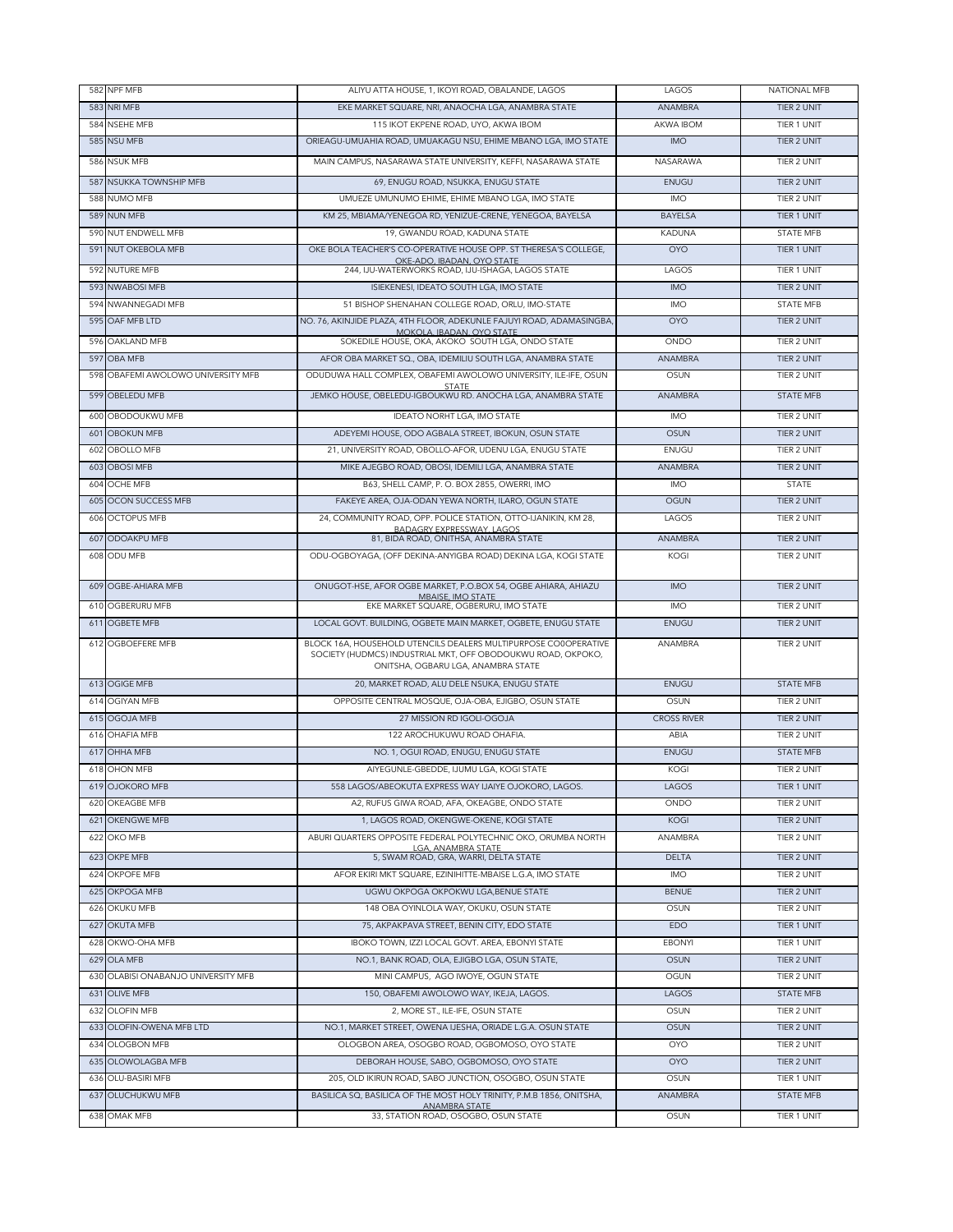|            | 639 OMIYE MFB                   | COOPERATIVE BUILDING, MARKET SQUARE, ILUPEJU-EKITI, EKITI STATE                                                           | <b>EKITI</b>     | TIER 2 UNIT                |
|------------|---------------------------------|---------------------------------------------------------------------------------------------------------------------------|------------------|----------------------------|
| 640        | OMU-ARAN MFB                    | 93, APERAN ROAD, P.M.B. 1037, OMU-ARAN, KWARA STATE.                                                                      | <b>KWARA</b>     | TIER 2 UNIT                |
|            | 641 OMUMA MFB                   | BANK HOUSE, OMUMA MARKET SQUARE, P.O.BOX 7, SUB-POST OFFICE, ORU                                                          | <b>IMO</b>       | TIER 2 UNIT                |
| 642        | ONIBU-ORE MFB                   | EAST LGA, OMUMA, IMO STATE<br>SW9/90 DOGO BUS STOP, APATA, IBADAN, OYO STATE                                              | <b>OYO</b>       | TIER 1 UNIT                |
| 643        | <b>ONYX MFB</b>                 | IGBEHINADUN STREET BY BOLADE B/STOP, OSHODI, LAGOS.                                                                       | LAGOS            | TIER 1 UNIT                |
|            | 644 ORAUKWU MFB                 | AFOR MARKET SQUARE, ORAUKWU, IDEMILI NORTH LGA, ANAMBRA STATE                                                             | ANAMBRA          | TIER 2 UNIT                |
| 645        | OKE- ARO OREDEGBE MFB           | 42, IGBALAYE ST (IDANRE ROAD), OKE-ARO, ONDO STATE                                                                        | <b>ONDO</b>      | TIER 2 UNIT                |
| 646        | ORILONISE MFB                   | SW6/249, AGBOKOJO AREA, IYANA IDIKAN, AGBENI MARKET, AGBENI, IBADAN,                                                      | <b>OYO</b>       | TIER 1 UNIT                |
|            |                                 | <b>OYO STATE</b>                                                                                                          |                  |                            |
| 647        | <b>ORISUN MFB</b>               | 16 MELEKI STREET, OLUSEGUN OSOBA WAY, AGO-IWOYE, OGUN STATE                                                               | <b>OGUN</b>      | TIER 2 UNIT                |
| 648        | ORITA BASORUN MFB               | PLOT 1, SALAMI LAYOUT, ORITA BASHORUN, IBADAN, OYO STATE                                                                  | <b>OYO</b>       | TIER 1 UNIT                |
| 649        | OROKAM MFB                      | PMB 01, OROKAM, OGBADIBO LGA, BENUE STATE                                                                                 | <b>BENUE</b>     | <b>TIER 2 UNIT</b>         |
| 650        | OROKE MFB                       | IBAKA QUARTERS, IKARE ROAD, AKUNGBA AKOKO, ONDO STATE                                                                     | ONDO             | TIER 2 UNIT                |
| 651        | OROSCAPITAL MFB                 | 2, ARAROMI STREET, OFF MOLONEY STREET, ONIKAN, LAGOS                                                                      | LAGOS            | TIER 1 UNIT                |
| 652        | ORSU MFB                        | EKEUTUTU MARKET SQ, ORSUIHITEUKWA, ORSU, LGA, IMO STATE                                                                   | <b>IMO</b>       | TIER 2 UNIT                |
|            | 653 OSANTA MFB                  | DIBU OJERINDE HOUSE, AJEGUNLE, OKE-AFIN, IGBOHO, ORELOPE LGA, OYO<br><b>STATE</b>                                         | <b>OYO</b>       | TIER 2 UNIT                |
|            | 654 OSCT MFB                    | OSUN STATE COLLEGE OF TECHNOLOGY, PMB 1012 ESA-OKE, OSUN STATE                                                            | OSUN             | <b>STATE MFB</b>           |
| 655        | OSI MFB                         | EGBE ROAD, OSI, EKITI LGA, KWARA STATE                                                                                    | <b>KWARA</b>     | TIER 2 UNIT                |
| 656        | OSINA MFB                       | AFOR OSINA, IDEATO NORTH LGA, IMO STATE                                                                                   | <b>IMO</b>       | TIER 2 UNIT                |
| 657        | OSOGBO MFB                      | OPPOSITE OSUN STATE HOSPITAL MANAGEMENT BOARD. NEW ORISUMBARE                                                             | <b>OSUN</b>      | <b>TIER 1 UNIT</b>         |
| 658        | OSOMHE MFB                      | MARKET, P.O.BOX 2052, M.D.S. OSOGBO, OSUN STATE<br>MISSION ROAD, IYHIOCHIA QUARTERS, FUGAR, EDO STATE                     | EDO              | TIER 2 UNIT                |
| 659        | <b>OSPOLY MFB</b>               | OSUN STATE POLYTECHNIC CAMPUS, IREE, OSUN STATE                                                                           | <b>OSUN</b>      | <b>STATE MFB</b>           |
| 660        | OSUMENYI MFB                    | EKE MARKET SQ, P.O.BOX 191 OSUMENYI, NNEWI SOUTH LGA, ANAMBRA                                                             | ANAMBRA          | <b>STATE MFB</b>           |
| 661        | OTUKPO MFB                      | 7 MARKURDI RD, OTUKPO, BENUE STATE                                                                                        | <b>BFNUF</b>     | TIER 2 UNIT                |
| 662        | OTUO MFB                        | OLUMA QUARTERS, OTUO, AFUZE, OWAN EAST LGA, EDO STATE                                                                     | EDO              | TIER 2 UNIT                |
| 663        | <b>OURS MFB</b>                 | 23/25 OLOFA WAY, OFFA, KWARA STATE                                                                                        | <b>KWARA</b>     | TIER 2 UNIT                |
| 664        | OWOTUTU MFB                     | 23 LADIPO STREET, MUSHIN, LAGOS STATE.                                                                                    | LAGOS            | TIER 1 UNIT                |
| 665        | <b>OYAN MFB</b>                 | OYAN ASABA ROAD, OWODE MARKET SQUARE, OYAN, OSUN STATE                                                                    | <b>OSUN</b>      | TIER 2 UNIT                |
| 666        | OZIZZA MFB                      | NO.1, WATER WORKS ROAD, ABAKALIKI, EBONYI STATE                                                                           | <b>EBONYI</b>    | TIER 1 UNIT                |
| 667        | PALMCOAST MFB                   | 3, AWKA EFAK STREET, UYO LGA, AKWA-IBOM                                                                                   | AKWA IBOM        | <b>STATE MFB</b>           |
| 668        | PALMERA MFB                     | 16, MISSION ROAD, UROMI, EDO STATE                                                                                        | EDO              | TIER 2 UNIT                |
|            | 669 PANA MFB                    | FORMER BANK OF THE NORTH BUILDING, OLD SULEJA ROAD, OPPOSITE UK                                                           | <b>NIGER</b>     | TIER 2 UNIT                |
|            |                                 |                                                                                                                           |                  |                            |
|            | 670 PARKWAY MFB                 | BELLO PRIMARY SCHOOL, PAIKO, NIGER STATE<br>102/109 BROAD STREET, MANDILAS BUILDING, LAGOS                                | LAGOS            | <b>STATE MFB</b>           |
|            | 671 PATHFINDER MFB              | OSOGBO ROAD, TEMIDIRE OKEJIGBO, ILA ORANGUN, OSUN STATE                                                                   | <b>OSUN</b>      | TIER 2 UNIT                |
|            | 672 PATRICKGOLD MFB             | 29, OGBA - ISHERI ROAD (OPPOSITE OANDO PETROL STATION), OGBA ROAD,                                                        | LAGOS            | TIER 1 UNIT                |
|            |                                 | AGEGE, LAGOS                                                                                                              |                  | <b>STATE MFB</b>           |
|            | 673 PEACE MFB<br>674 PEARL MFB  | PLOT481, UTAKO DISTRICT BY PEACE PARK, UTAKO, ABUJA<br>86, AGORO STREET BY ISHERI-OGBA ROAD, OMOLE, PHASE 1, OJODU, LAGOS | ABUJA<br>LAGOS   | TIER 1 UNIT                |
|            |                                 |                                                                                                                           |                  |                            |
|            | <b>675 PECAN TRUST MFB</b>      | PLOT 5A, NO 32 GRACE ANJOUS, LEKKI, LAGOS                                                                                 | LAGOS            | TIER 1 UNIT                |
|            | 676 PENIEL MFB                  | KM 19, BADAGRY EXPRESSWAY, PAKO BUS STOP, BESIDES FED. ROAD SAFETY<br>CORP. OKOKOMAIKO, LAGOS.                            | LAGOS            | TIER 1 UNIT                |
|            | 677 PENINSULA MFB LTD           | 1ST FLOOR, CONOIL BUILDING, BUDO LAYOUT, AJIWE, AJAH-LEKKI EXPRESS<br>WAY, LAGOS                                          | LAGOS            | TIFR 1 UNIT                |
|            | 678 PENNYWISE MFB               | 95, AWOLOWO ROAD, IKOYI, LAGOS                                                                                            | LAGOS            | TIER 1 UNIT                |
|            | 679 PENTECOST MFB LTD           | DCC ANGLICAN COMMUNION, 10-16, NNOBI ROAD, DCC NKWOR TRIANGLE,<br>NNEWI, NNEWI-NORTH LGA, ANAMBRA STATE                   | <b>ANAMBRA</b>   | TIER 2 UNIT                |
| 680        | PERSONAL TRUST MFB              | 67. OGUNLANA DRIVE, SURULERE, LAGOS                                                                                       | LAGOS            | <b>STATE MFB</b>           |
| 681        | PETRA MFB                       | 18, MONTGOMERY ROAD, YABA, LAGOS                                                                                          | LAGOS            | TIER 1 UNIT                |
| 682        | PHOENIX MFB                     | IBB MARKET, GRA, SULEJA, NIGER STATE                                                                                      | <b>NIGER</b>     | TIER 2 UNIT                |
| 683        | PILLAR MFB                      | 12, JULIUS NYERERE CRESCENT, ASOKORO, ABUJA                                                                               | ABUJA            | <b>STATE MFB</b>           |
|            | 684 POLYBADAN MFB               | THE POLYTECHNIC, IBADAN VENTURES, P.M.B. 22, U.I. POST OFFICE, IBADAN,<br>OYO STATE                                       | <b>OYO</b>       | TIER 1 UNIT                |
| 685        | POLYUNWANNA MFB                 | AKANU IBIAM FED. POLYTECHNIC, UNWANA, AFIKPO, EBONYI STATE                                                                | <b>EBONYI</b>    | TIER 2 UNIT                |
| 686        | PREEMINENT MFB                  | 6, OBIAGU ROAD, AMAIGBO OGUI NIKE, ENUGU STATE                                                                            | ENUGU            | TIER 1 UNIT                |
| 687        | PREMIUM MFB                     | 202, OLU-OBASANJO ROAD, PORT-HARCOUT                                                                                      | <b>RIVERS</b>    | TIER 1 UNIT                |
| 688        | PRESTIGE MFB                    | SUITE 2, UNIT 4/5 FEBSON MALL, PLOT 24/25 HERBERT MACAULAY WAY, WUSE                                                      | ABUJA            | TIER 1 UNIT                |
| 689        | PRIMERA MFB                     | ZONE 4, ABUJA<br>24, KOFO ABAYOMI STREET, VICTORIA-ISLAND, LAGOS                                                          | LAGOS            | TIER 1 UNIT                |
| 690        | PRISCO MFB                      | PLOT 119, BESIDES PRISONS TRAINING SCHOOL, OLD PARK, ENUGU, ENUGU                                                         | ENUGU            | TIER 1 UNIT                |
| 691        | PRISTINE DIVITIS MFB            | <b>STATE</b><br>PLOT NO. 50, SECRETARIAT ROAD, BESIDE UNITY BANK, GWAGWALADA, ABUJA                                       | <b>ABUJA</b>     | TIER 2 UNIT                |
| 692        | PROGRESSIVE LINK MFB            |                                                                                                                           | KOGI             | TIER 2 UNIT                |
|            |                                 | OPPOSITE FIRST BANK, KABBA-ILORIN ROAD, ISANLU, YAGBA EAST LGA, KOGI<br><b>STATE</b>                                      |                  |                            |
| 693        | PROJECTS MFB                    | INTEGRATED TRUST HOUSE 1, MARINA, LAGOS ISLAND, LAGOS                                                                     | LAGOS            | TIER 1 UNIT                |
| 694        | PROLIFIC MFB                    | NO 9 IJAIYE ROAD SANGO-AGEGE, LAGOS.                                                                                      | LAGOS            | TIER 1 UNIT                |
| 695<br>696 | PROSPECTS MFB<br>PROSPERITY MFB | 245, ORON ROAD, UYO, AKWA-IBOM STATE<br>NO 1 SILUKO RD BENIN CITY, EDO-STATE                                              | AKWA IBOM<br>EDO | TIER 1 UNIT<br>TIER 1 UNIT |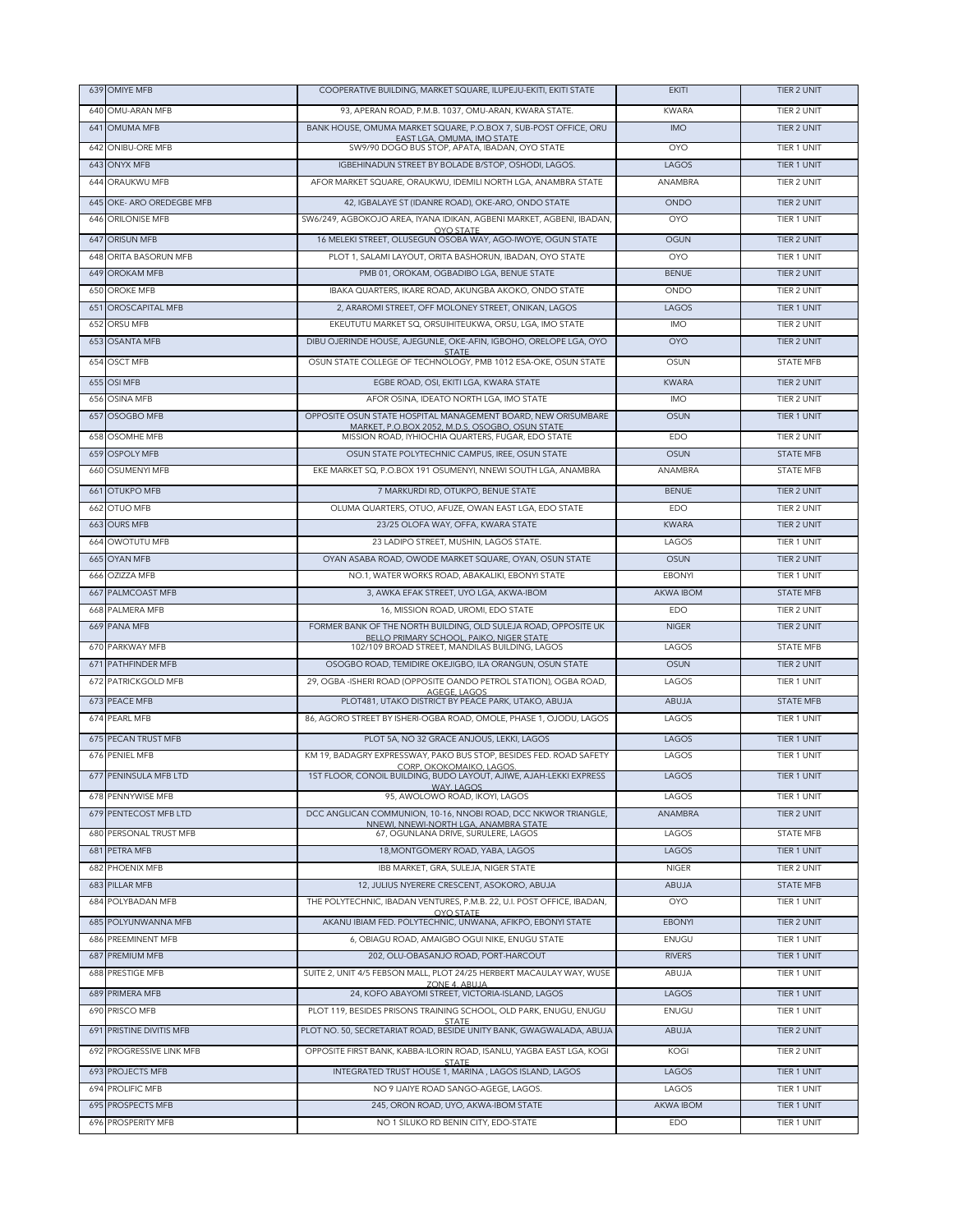| 697 PRUDENTIAL COOPERATIVE MFB    | KM 5 UYO-IKOT EKPENE ROAD, ESSIEN UDOM L.G.A., AKWA IBOM STATE                        | AKWA IBOM                 | <b>STATE MFB</b>           |
|-----------------------------------|---------------------------------------------------------------------------------------|---------------------------|----------------------------|
| 698 PURPLE MONEY MEB              | PLOT 15, NEW ONIRU MARKET ROAD, ONIRU ESTATE, LEKKI, LAGOS                            | LAGOS                     | TIER 1 UNIT                |
| 699 PYRAMID MFB                   | SPICERY BUIULDING, 11/13, ONAYADE STREET, IGBOBI SABE, JIBOWU, LAGOS                  | LAGOS                     | TIER 1 UNIT                |
| 700 QUBE MFB                      | SUITE H528/529, OFF ROAD 3, IKOTA SHOPPING COMPLEX, IKOTA, AJAH,                      | LAGOS                     | TIER 1 UNIT                |
| 701 QUICKFUND MFB                 | LAGOS<br>NO 22 CHANNELS DRIVE ISHERI OPIC OGUN STATE                                  | <b>OGUN</b>               | TIER 2 UNIT                |
| 702 RAHAMA MFB                    | NO 13. LIMAN ZANGINA ROAD, OFF AHMADU BELLO WAY, NASARAWA II,                         | KEBBI                     | TIER 1 UNIT                |
|                                   | BIRNIN KEBBI, KEBBI STATE                                                             |                           |                            |
| 703 RAKIB MFB<br>704 RAMILOWO MFB | KIBIYA TOWN, KIBIYA LGA, KANO STATE<br>APINNITE AREA, SAKI, OYO STATE                 | <b>KANO</b><br><b>OYO</b> | TIER 2 UNIT<br>TIER 2 UNIT |
| 705 RANDALPHA                     | RANDA AREA, BEHIND BAPTIST SEMINARY, OGBOMOSO, OYO STATE                              | <b>OYO</b>                | TIER 2 UNIT                |
| 706 RANO MFB                      | No. 5 Rano Town, Kano State                                                           | <b>KANO</b>               | TIER 2 UNIT                |
| 707 REALITY MFB                   | REALITY HOUSE, OLADELE GEORGE STREET BY AP FILLING STATION, SAWMILL,                  | OYO                       | TIER 2 UNIT                |
|                                   | OLD IFE ROAD. IBADAN, OYO STATE                                                       |                           |                            |
| 708 REFINED BENEFITS MFB          | 2, STATION MARKET ROAD, ERUNMU, EGBEDA LGA, IBADAN, OYO STATE                         | <b>OYO</b>                | TIER 2 UNIT                |
| 709 REGENT MFB                    | Plot 1186 Cadastral Zone B06, Mabushi District, Along Kado Expressway, Abuja          | ABUJA                     | TIER 1 UNIT                |
| 710 REHOBOTH MFB                  | 13, AWEH CRESCENT, OFF ALADIYE MARKET, ONIPANU, SHOMOLU, LAGOS                        | LAGOS                     | <b>STATE MFB</b>           |
| 711 RELIANCE MFB                  | PLOT 4 OYETUBO STREET, OFF OBAFEMI AWOLOWO WAY IKEJA LAGOS                            | LAGOS                     | TIER 1 UNIT                |
| 712 RENMONEY MFB                  | 89, AWOLOWO ROAD, IKOYI, LAGOS                                                        | LAGOS                     | <b>STATE MFB</b>           |
| 713 REPHIDIM MFB                  | 35, OSOLO WAY, AJAO ESTATE, ISOLO L.C.D.A., LAGOS                                     | LAGOS                     | TIER 1 UNIT                |
| 714 RIC MFB                       | 16, IKOYI ROAD, OBALENDE, LAGOS                                                       | LAGOS                     | <b>STATE MFB</b>           |
| 715 RICHWAY MFB LTD.              | PLOT 27, ADMIRALTY WAY, LEKKI PHASE, LEKKI, LAGOS                                     | LAGOS                     | <b>STATE MFB</b>           |
| 716 RIGO MFB                      | SUITE 23. YOMADE SHOPPING COMPLEX, AWOYAYA, IBEJU-LEKKI, LAGOS<br>STATE.              | LAGOS                     | TIER 1 UNIT                |
| 717 RIMA GROWTH PATHWAY MFB LTD   | STATE SECRETARIATE (Podium Building) PORTHARCOURT, RIVERS STATE                       | <b>RIVERS</b>             | <b>STATE MFB</b>           |
| 718 RIMA MFB                      | SAMBO ROAD, SABONGARI, GORONYO, SOKOTO STATE                                          | SOKOTO                    | <b>TIER 2 UNIT</b>         |
| 719 RIMIN GADO MFB                | RIMIN GADO MFB LTD, no, 10 Rimin Gado Town, Kano State                                | <b>KANO</b>               | <b>TIER 2 UNIT</b>         |
| 720 RIVERSIDE MEB                 | MARKET ROAD, ADO-ODO, OGUN STATE                                                      | OGUN                      | TIER 2 UNIT                |
| 721 ROCKSHIELD MFB                | OLORUNFEMI PLAZA, 398, IKORODU ROAD, OJOTA, LAGOS.                                    | LAGOS                     | TIER 1 UNIT                |
| 722 ROLEZ MFB                     | Old Oyo-Ibadan Road, Idi-Igba, Illora, Oyo State.                                     | <b>OYO</b>                | TIER 2 UNIT                |
| 723 ROYAL BLUE MFB                | 127, HERBERT MACAULAY ST., EBUTE-METTA, P.O.BOX 3621, SABO, YABA,<br>LAGOS            | LAGOS                     | TIER 1 UNIT                |
| 724 ROYAL EXCHANGE MFB            | 34/36, APAPA-OSHODI EXPRESSWAY, BY CHARITY B/STOP, OSHODI, LAGOS                      | LAGOS                     | <b>STATE MFB</b>           |
| 725 ROYAL LIFE KEY MFB            | 1, EKUKINAM STREET, OPPOSITE UTAKO MODERN MARKET, UKATA, ABUJA                        | ABUJA                     | TIER 1 UNIT                |
| 726 ROYAL MFB                     | NO.7, KING JAJA STREET, PORT HARCOURT, RIVERS STATE                                   | <b>RIVERS</b>             | TIER 1 UNIT                |
| 727 RUBIES MFB                    | 17B, AKANBI DISU STREET, OFF PROVIDENCE STREET, LEEKI PHASE 1, LAGOS                  | LAGOS                     | TIER 1 UNIT                |
| 728 SABI MFB                      | 69, OGUNLANA DRIVE SURULERE, LAGOS                                                    | LAGOS                     | TIER 1 UNIT                |
| 729 SABON YELWA MFB               | 85, KACHIA ROAD, OPPOSITE KASUPDA, SABON TASHA, KADUNA SOUTH,                         | <b>KADUNA</b>             | TIER 2 UNIT                |
| 730 SABUWA MFB LTD                | KADUNA STATE<br>NO. 10, SABUWA TOWN, SABUWA L. G. A. KATSINA STATE                    | KATSINA                   | TIER 2 UNIT                |
| 731 SAFANA MFB                    | 20, SAFANA TOWN, KATSINA                                                              | <b>KATSINA</b>            | TIER 2 UNIT                |
| 732 SAFE HAVEN MFB                | Block B-SB1, 2 Heroes Plaza, 145, Adetokunbo Ademola Crescent, Wuse II, Abuja         | ABUJA                     | TIER 1 UNIT                |
| 733 SAFEGATE MFB                  | 1ST FLOOR, 26, OBAFEMI AWOLOWO WAY, IKEJA, LAGOS                                      | LAGOS                     | TIER 1 UNIT                |
| 734 SAFELINE MFB                  | 50, LIBREVILLE STREET, OFF AMINU KANO CRESCENT, WUSE II, ABUJA                        | ABUJA                     | TIER 1 UNIT                |
| 735 SAGAMU MFB                    | 67 EWUSI STREET, SAGAMU, OGUN STATE                                                   | <b>OGUN</b>               | <b>STATE MFB</b>           |
| 736 SAL-FOL MFB                   | 25, IBADAN MUNICIPAL SHOPPING COMPLEX, BANK ROAD, BODIJA-OJA,                         | <b>OYO</b>                | TIER 1 UNIT                |
| 737 SANDAMU MFB                   | <b>IBADAN</b><br>009, SANDAMU TOWN, Sandamu Local Government Area, Katsina State      | <b>KATSINA</b>            | TIER 2 UNIT                |
| 738 SAPIDA MFB                    | OJA, IJEBU IMUSIN, IJEBU EAST, OGUN STATE                                             | OGUN                      | TIER 2 UNIT                |
| 739 SARKIN KUDU MFB LTD           | NO. 16, DANJA TOWN, DANJA L.G.A. KATSINA STATE                                        | <b>KATSINA</b>            | TIER 2 UNIT                |
| 740 SBDC MFB                      | NNB BUILDING, RING ROAD, BENIN CITY, BENIN, EDO STATE.                                | EDO                       | TIER 1 UNIT                |
| 741 SEAP MFB                      | 2/404 ADEOYO - AGBADUDU ROAD, IBADAN, OYO STATE                                       | <b>OYO</b>                | <b>STATE MFB</b>           |
| 742 SEED CAPITAL MFB              | 2, MONTGOMERY ROAD, YABA LAGOS                                                        | LAGOS                     | TIER 1 UNIT                |
| 743 SEEDVEST MFB                  | 31. OBAFEMI AWOLOWO WAY J. ALLEY IBADAN                                               | <b>OYO</b>                | <b>STATE MFB</b>           |
| 744 SENCHI MFB                    | SENCHI TOWN, ZURU LOCAL GOVT AREA, KEBBI STATE                                        | KEBBI                     | TIER 2 UNIT                |
| 745 Shalom MFB                    | 37A, ADEBAYO DOHERTY ROAD OFF ADMIRALTY WAY LEKKI PHASE 1 LAGOS                       | Lagos                     | TIER 1 UNIT                |
| 746 SHANONO MFB                   | SHANONO LGA, KANO STATE                                                               | KANO                      | TIER 2 UNIT                |
| 747 SHEPHERD TRUST MFB            | 22, THOMAS SALAKO STREET, OGBA, IKEJA, LAGOS                                          | LAGOS                     | TIER 1 UNIT                |
| 748 SHIELD MFB                    | OBADA MARKET, ILARA MOKIN, IFEDORE LGA, ONDO STATE                                    | ONDO                      | TIER 2 UNIT                |
| 749 SHONGOM MFB                   | OFF YOLA ROAD, ADJACENT POST OFFICE, KALTUNGO, PMB 17, KALTUNGO<br><b>GOMBE STATE</b> | <b>GOMBE</b>              | TIER 2 UNIT                |
| 750 SINCERE MFB                   | 246 OLOFA WAY OFFA, KWARA-STATE                                                       | <b>KWARA</b>              | TIER 2 UNIT                |
| 751 SLS MFB                       | FF105, MKK COMPLEX, GUDU MARKET COMPLEX JUNCTION, GUDU DISTRICT,<br><b>ABUJA FCT</b>  | ABUJA                     | TIER 1 UNIT                |
| 752 SMARTMICRO MFB                | 164, SAPELE ROAD, BENIN CITY, EDO STATE                                               | EDO                       | TIER 1 UNIT                |
| 753 SNOW MFB                      | 22, ASSOCIATION AVENUE, ILUPEJU, LAGOS                                                | LAGOS                     | TIER 1 UNIT                |
| 754 SOLID ALLIANZ MFB             | 22, MARKET STREET SHOMOLU, LAGOS                                                      | LAGOS                     | TIER 1 UNIT                |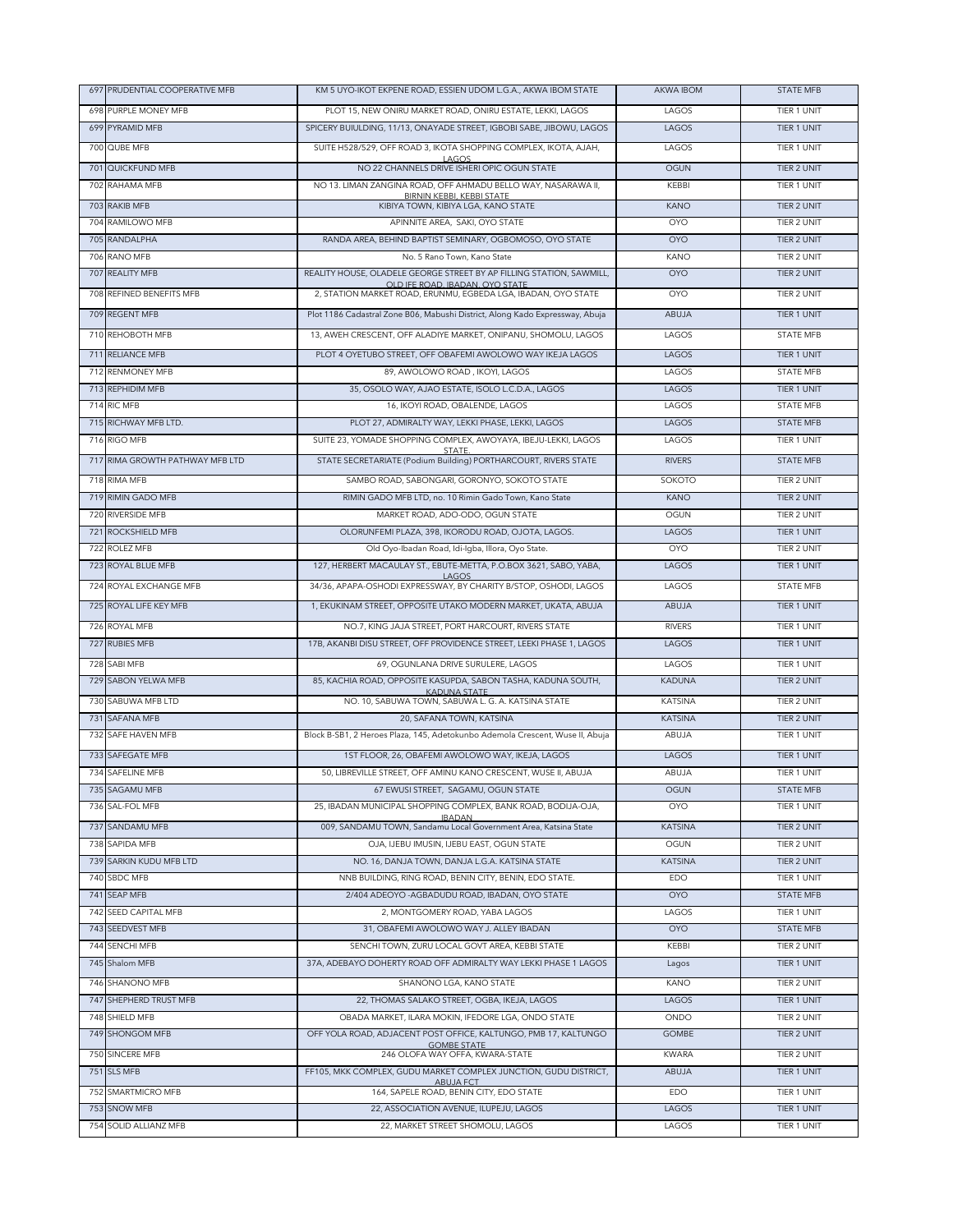|            | 755 SOLID ROCK MFB                      | 17, IJEMO AGBADU ROAD, AGOKO, ABEOKUTA, OGUN STATE                                                           | <b>OGUN</b>                  | <b>STATE MFB</b>           |
|------------|-----------------------------------------|--------------------------------------------------------------------------------------------------------------|------------------------------|----------------------------|
| 756        | Solid Trust MFB                         | 33B, BODE THOMAS STREET, SURULERE, LAGOS                                                                     | LAGOS                        | TIER 1 UNIT                |
|            | 757 SOROMAN MFB                         | MASHA ALLAH COMPLEX, COMMERCIAL BANK ROAD, BAUCHI, BAUCHI STATE                                              | <b>BAUCHI</b>                | TIER 1 UNIT                |
|            | 758 SPARKLE MFB                         | 76A, SAMUEL ADEDOYIN STREET OFF SINARI DARANIJO STREET, VICTORIA                                             | LAGOS                        | TIER 1 UNIT                |
|            | 759 SPECTRUM MFB                        | ISLAND. LAGOS<br>90, OBAFEMI AWOLOWO WAY, IKEJA, LAGOS                                                       | LAGOS                        | TIER 1 UNIT                |
| 760        | <b>STALLION MFB</b>                     | 38. OGUNLANA DRIVE, SURULERE, LAGOS                                                                          | LAGOS                        | <b>STATE MFB</b>           |
|            | 761 STANDARD MFB                        | BORNOMA HOUSE, NO 94 MOHAMMED MUSTAPHA, JIMETA-YOLA, ADAMAWA                                                 | <b>ADAMAWA</b>               | <b>STATE MFB</b>           |
| 762        | <b>STANFORD MFB</b>                     | <b>STATE</b><br>142, ABAK ROAD, UYO, AKWA IBOM STATE                                                         | AKWA IBOM                    | <b>STATE MFB</b>           |
|            | 763 STAR MFB                            | 45, SAMSON ODUGBESAN STREET OKE-ALA OSOSA-IJEBU OGUN-STATE                                                   | <b>OGUN</b>                  | <b>TIER 2 UNIT</b>         |
|            |                                         |                                                                                                              |                              |                            |
| 764        | <b>STATESIDE MFB</b>                    | 1, ECWA STREET, ORILE IGANMU, LAGOS                                                                          | LAGOS                        | TIER 1 UNIT                |
|            | 765 STATESMAN MFB                       | 37, MARKET ROAD, UZUAKOLI, ABIA STATE                                                                        | ABIA                         | TIER 2 UNIT                |
|            | 766 STELLAS MFB                         | 1ST FLOOR, GIGM.COM TERMINAL BUILDING, 164, LAGOS/ABEOKUTA<br>EXPRESSWAY, IYANA IPAJA, LAGOS                 | LAGOS                        | TIER 1 UNIT                |
|            | 767 STEP BY STEP MFB                    | NO. 1, HARBOUR INDUSTRIAL ROAD, 2ND FLOOR, ABADE OFFICE BUILDING,<br>BRIDGE HEAD, ONITSHA, ANAMBRA STATE     | <b>ANAMBRA</b>               | TIER 2 UNIT                |
|            | 768 STILLWATERS MFB LTD                 | 1-3 CREEK ROAD, NNEWI BUILDING, APAPA, LAGOS                                                                 | LAGOS                        | TIER 1 UNIT                |
|            | <b>769 STOCKCORP MFB</b>                | 95, OLOFA WAY, OFFA, KWARA STATE                                                                             | <b>KWARA</b>                 | TIER 2 UNIT                |
|            | 770 SUISSE MFB                          | GACOUN PLAZA, 2ND FLOOR HALL 5, 23 ROAD OPPOSITE K CLOSE, FESTAC                                             | LAGOS                        | TIER 1 UNIT                |
|            | 771 SULSPAP MFB                         | <b>TOWN, LAGOS</b><br>275, EGBEDA IDIMU ROAD, PIPELINE BUS-STOP, OPPOSITE AREA M POLICE                      | LAGOS                        | TIER 1 UNIT                |
| 772        | <b>SUMAILA MFB</b>                      | COMMAND. ISHERI IDIMU. LAGOS<br>Sumaila Town Sumaila L.G.A. Kano State                                       | <b>KANO</b>                  | TIER 2 UNIT                |
|            | 773 SUNBEAM MFB                         | 1, UGBONHAN STREET, EFON ALAYE, EKITI STATE                                                                  | <b>EKITI</b>                 | TIER 2 UNIT                |
|            | 774 SUNRISE MFB                         | 46, JAGUMOLU STREET BARIGA, LAGOS                                                                            | LAGOS                        | TIER 1 UNIT                |
|            | 775 SUPPORT MFB                         | 24, YAKOYO ROAD, OJODU, OGUN STATE                                                                           | <b>OGUN</b>                  | TIER 2 UNIT                |
| 776        | <b>SUPREME MFB</b>                      | 2, ALHAHI ABASS STREET, OGUDU GRA, LAGOS                                                                     | LAGOS                        | TIER 1 UNIT                |
| 777        | <b>SURBPOLITAN MFB</b>                  | No 122, BODE THOMAS STREET SURULERE, LAGOS                                                                   | LAGOS                        | TIER 1 UNIT                |
| 778        | <b>SURE ANCHOR MFB</b>                  | NO. 50, CHIEF S.N. OKEKE ROAD, BY CATHEDRAL CHURCH, AMICHI, NNEWI                                            | ANAMBRA                      | TIER 2 UNIT                |
|            | 779 SURELIFE MFB                        | SOUTH LGA, ANAMBRA STATE<br>88, HOSPITAL ROAD, KHANA LOCAL GOVT AREA, BORI, RIVERS                           | <b>RIVERS</b>                | TIER 2 UNIT                |
|            |                                         |                                                                                                              |                              |                            |
| 780<br>781 | <b>TANADI MFB</b>                       | ALONG ZUNGERU-BIDA ROAD, WUSHISHI, NIGER STATE                                                               | <b>NIGER</b><br><b>GOMBE</b> | TIER 2 UNIT<br>TIER 2 UNIT |
| 782        | <b>TANGALE MFB</b><br><b>TARABA MFB</b> | 60, GOMBE YOLA ROAD, BILLIRI, GOMBE STATE<br>19, AHMADU BELLO WAY, JALINGO SHOPPING COMPLEX, JALINGO, TARABA | <b>TARABA</b>                | <b>STATE MFB</b>           |
|            |                                         | <b>STATE</b>                                                                                                 |                              |                            |
|            | 783 TASUED MFB                          | TAI SOLARIN UNIVERSITY OF EDUCATION P.M.B 2118, IJEBU-ODE, OGUN STATE.                                       | <b>OGUN</b>                  | TIER 2 UNIT                |
| 784        | <b>TCF MFB</b>                          | 33, ADEOLA HOPEWELL STREET, VICTORIA ISLAND, LAGOS STATE                                                     | LAGOS                        | TIER 1 UNIT                |
|            | 785 TF MFB                              | T8 DUPLEX, 5TH AVENUE ROAD 51, HOUSE 35, FESTAC TOWN, LAGOS                                                  | LAGOS                        | TIER 1 UNIT                |
| 786        | The Millennium MFB                      | 1B, NNAMDI AZIKIWE AVENUE, AWKA, ANAMBRA STATE                                                               | ANAMBRA                      | <b>STATE MFB</b>           |
| 787        | <b>TIJARAH MFB</b>                      | STABLE PLAZA, 2, MURTALA MOHAMMED WAY, BAUCHI, BAUCHI STATE                                                  | <b>BAUCHI</b>                | <b>STATE MFB</b>           |
| 788        | <b>TOFA MFB</b>                         | 1, TOFA TOWN, TOFA LGA, KANO STATE                                                                           | KANO                         | TIER 2 UNIT                |
| 789        | <b>TOPCLASS MFB</b>                     | 6B, SOKOTO ROAD, ONITSHA, ANAMBRA STATE                                                                      | ANAMBRA                      | <b>TIER 2 UNIT</b>         |
| 790        | <b>TOTAL TRUST MFB</b>                  | 19, ODUNAWO STREET, ONITHSA, ANAMBRA STATE                                                                   | ANAMBRA                      | TIER 2 UNIT                |
| 791        | <b>TOUCHGOLD MFB</b>                    | 421/423, ABEOKUTA EXPRESSWAY, ILE EPO BUS STOP, ABULE EGBA, LAGOS                                            | LAGOS                        | TIER 1 UNIT                |
| 792        | <b>TOWNSERVE MFB</b>                    | 2, T.O.S. BENSON ROAD, OJOGBE JUNCTION, IKORODU, LAGOS STATE                                                 | LAGOS                        | TIER 2 UNIT                |
|            | 793 TREASURES MFB                       | 292, GBAGADA EXPRESSWAY, GBAGADA, LAGOS                                                                      | LAGOS                        | TIER 1 UNIT                |
|            | 794 TRIDENT MFB                         | 3rd Floor, Ekiti House, Plot 1042 Kur Mohammed Street, Central Business District,                            | ABUJA                        | TIER 1 UNIT                |
|            | 795 TRIPPLE A MFB                       | PLOT 862, SOLOMON LAR WAY, CADASTRAL ZONE B5, UTAKO DISTRICT, ABUJA                                          | ABUJA                        | TIER 1 UNIT                |
|            | 796 TRUST MFB                           | 10 LOCAL GOVT. RD. OWODE-EGBA, OGUN STATE                                                                    | OGUN                         | <b>STATE MFB</b>           |
| 797        | <b>TRUSTBANC J6</b>                     | 163B, SINARI DARANIJO STREET V/I, LAGOS                                                                      | LAGOS                        | TIER 1 UNIT                |
| 798        | TRUSTFUND MFB                           | NO 6, ADESUYWA COLLEGE RD, GRA BENIN CITY.                                                                   | EDO                          | STATE MFB                  |
|            | 799 TRUSTONE MFB                        | 99, OGUDU ROAD, OGUDU, LAGOS STATE.                                                                          | LAGOS                        | TIER 1 UNIT                |
|            | 800 TSANYAWA MFB                        | OLD PEOPLE BANK, ALONG KATSINA ROAD, TSANYAWA, KANO STATE                                                    | <b>KANO</b>                  | TIER 2 UNIT                |
| 801        | TUDUNWADA MFB LTD                       | TUDUN WADA L.G.A. KANO STATE                                                                                 | <b>KANO</b>                  | TIER 2 UNIT                |
|            | 802 U & C MFB                           | CHOBA PARK SHOPPING COMPELX, UNIVERSITY OF PORT HARCOURT, RIVERS                                             | <b>RIVERS</b>                | STATE MFB                  |
|            | 803 UCB MFB                             | STATF<br>OLD AFOR MARKET SQUARE, UMUNYA, OYI LGA, ANAMBRA STATE                                              | ANAMBRA                      | TIER 2 UNIT                |
|            | 804 UDA MFB                             | 35 ROYAL MARKET RD, EGUARE-EKPOMA, EDO STATE                                                                 | EDO                          | STATE MFB                  |
|            | 805 UDOKA MFB                           | NWAGU MARKET SQUARE AGULU, ANIONCHA L.G.A, ANAMBRA STATE                                                     | ANAMBRA                      | TIER 2 UNIT                |
|            | 806 UGA MFB                             | OYE MKT SQ, BOX 508, UGA, AGUATA LGA, ANAMBRA STATE                                                          | ANAMBRA                      | TIER 2 UNIT                |
|            | 807 UGBORIMILI MFB                      | OGBO-OGWU, ABUJA LINE, BRIDGE HEAD MARKET, FEGGE, ONITHSA,                                                   | ANAMBRA                      | TIER 2 UNIT                |
|            |                                         | ANAMBRA STATE                                                                                                |                              |                            |
|            | 808 UHURU MFB                           | 121, ABA OWERRI ROAD ABA, ABIA STATE                                                                         | ABIA                         | TIER 2 UNIT                |
|            | 809 UKPOR MFB                           | AFOR UKPOR MARKET, UKPOR, NNEWI SOUTH LGA, ANAMBRA STATE                                                     | ANAMBRA                      | TIER 2 UNIT                |
|            | 810 UKWALA MFB                          | MIKE AJEGBO STREET, OBOSI, ANAMBRA STATE                                                                     | ANAMBRA                      | TIER 2 UNIT                |
|            | 811 ULI MFB                             | KM 45, ONITSHA-OWERRI RD., ULI, IHIALA LGA, ANAMBRA STATE                                                    | ANAMBRA                      | TIER 2 UNIT                |
|            | 812 ULTIMATE MFB                        | SIKIRU AYINDE OLUWO HOUSE, OWODE MARKET, AYOBO IPAJA, LAGOS                                                  | LAGOS                        | TIER 1 UNIT                |
|            | 813 UMEJEI MFB                          | 124B, UMUJEI ROAD, P.M.B. 1007, IBUSA OSHIMILLI LGA, DELTA STATE                                             | DELTA                        | TIER 2 UNIT                |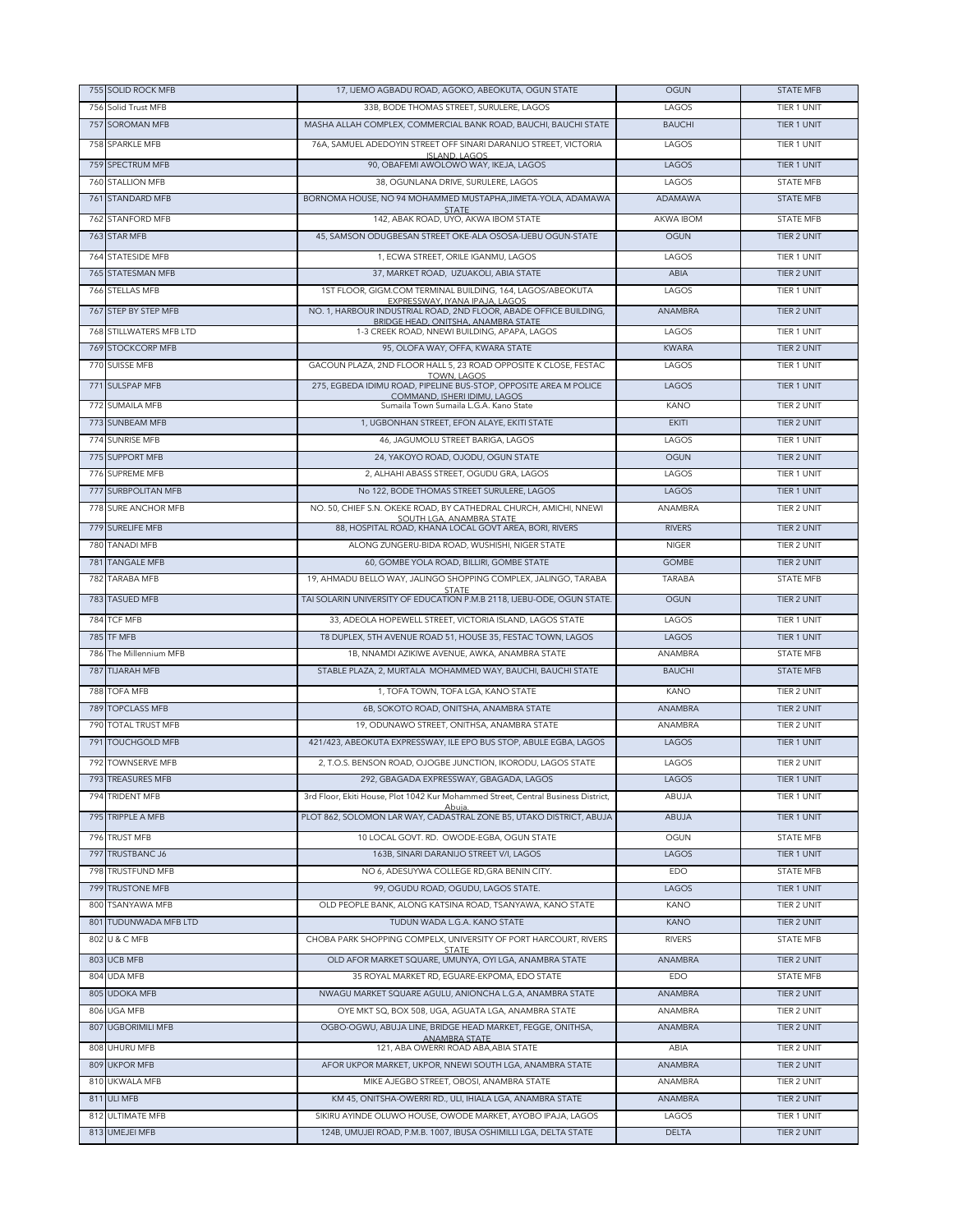|     | 814 UMMAH MFB                      | LAMIDO LAWWAL ROAD, (FORMERLY SOKOTO STREET), BY YOLA TOWN                               | ADAMAWA            | TIER 1 UNIT        |
|-----|------------------------------------|------------------------------------------------------------------------------------------|--------------------|--------------------|
|     | 815 UMUAWULU MFB                   | MARKET, YOLA SOUTH LGA, ADAMAWA<br>NIBO ROAD, UMUAWULU, AWKA SOUTH LGA, ANAMBRA STATE    | <b>ANAMBRA</b>     | TIER 2 UNIT        |
|     | 816 UMUCHINEMERE PROCREDIT MFB     | PLOT 5, IKWUATO STREET, UWANI, ENUGU, ENUGU STATE                                        | ENUGU              | <b>STATE MFB</b>   |
|     | 817 UMUCHUKWU MFB                  | 6 BENDE ROAD, UMUAHIA, ABIA STATE                                                        | ABIA               | TIER 1 UNIT        |
|     | 818 UMUNNACHI MFB                  | ST. THERESA'S CATHOLIC CATHEDRAL CHURCH, OGOJA ROAD, ABAKALIKI,                          | <b>EBONYI</b>      | TIER 1 UNIT        |
|     | 819 UMUNNE MFB                     | <b>EBONYI STATE</b><br>3, ANALIKWU ROAD, NIMO, NJIKOKA LGA, ANAMBRA STATE                | ANAMBRA            | TIER 2 UNIT        |
|     | 820 UMUOJI MFB                     | NKWO/UMUOJI ROAD UMUOJI, IDEMILI NORTH LGA, ANAMBRA STATE                                | ANAMBRA            | TIER 2 UNIT        |
|     | 821 UMYU Microfinance Bank Limited | Umaru Musa Yar'adua University, KM 10, Dutsinma Road, Katsina, Katsina State             | <b>KATSINA</b>     | TIER 1 UNIT        |
|     |                                    |                                                                                          |                    |                    |
|     | 822 UNAAB MFB                      | UNIVERSITY OF AGRICULTURE, ABEOKUTA, OGUN STATE                                          | OGUN               | TIER 2 UNIT        |
| 823 | UNGOGO MFB                         | Unigogo Junction, Bachirawa Market, Ungogo, Kano State                                   | <b>KANO</b>        | TIER 2 UNIT        |
|     | 824 UNIBADAN MFB                   | 1, ELKANEMI ROAD, UNIVERSITY OF IBADAN, IBADAN, OYO STATE                                | <b>OYO</b>         | TIER 1 UNIT        |
|     | 825 UNICAL MFB                     | UNIVERSITY OF CALABAR MAIN CAMPUS, CROSS RIVER                                           | <b>CROSS RIVER</b> | <b>STATE MFB</b>   |
|     | 826 UNIFA MFB                      | 35, UGHELLI / WARRI ROAD, UGHELLI, DELTA STATE                                           | <b>DELTA</b>       | TIER 2 UNIT        |
|     | 827 UNIFUND MFB                    | SUITE 9/10 BLOCK C POWA SHOPPING COMPLEX NYANYA, KARU FCT, ABUJA                         | ABUJA              | TIER 1 UNIT        |
|     | 828 UNILAG MFB LTD                 | UNIVERSITY OF LAGOS, MAIN CAMPUS, UNIVERSITY ROAD, AKOKA, LAGOS.                         | LAGOS              | TIER 1 UNIT        |
|     | 829 UNILORIN MFB                   | PERMANENT SITE OF UNVIERSITY OF ILORIN, KWARA STATE                                      | <b>KWARA</b>       | TIER 1 UNIT        |
|     | 830 UNIMAID MFB                    | University Of Maiduguri, Borno State                                                     | <b>BORNO</b>       | TIER 1 UNIT        |
|     | 831 UNIUYO MFB                     | CO-OPERATIVE HOUSE, UNIVERISTY OF UYO, P.M.B. 1017, UYO, AKWA IBOM                       | <b>AKWA IBOM</b>   | <b>STATE MFB</b>   |
|     | 832 UNIVERSITY OF BENIN MFB        | <b>STATE</b><br>UNIVERSITY OF BENIN, UGBOWO CAMPUS, BENIN CITY, EDO STATE                | EDO                | TIER 2 UNIT        |
|     | 833 UNN MFB                        | UNIVERSITY OF NIGERIA NSUKKA MAIN CAMPUS, NSUKKA, ENUGU STATE                            | ENUGU              | <b>STATE MFB</b>   |
|     |                                    |                                                                                          |                    |                    |
|     | 834 UNUBI MFB                      | UMBL HOUSE, AFOR MARKET SQUARE, UNUBI, NNEWI SOUTH L.G. A, ANAMBRA<br><b>STATE</b>       | ANAMBRA            | TIER 2 UNIT        |
|     | 835 URBAN MFB                      | 62, ONYUKE STREET, OGUI LAYOUT, ENUGU, ENUGU STATE                                       | ENUGU              | TIER 1 UNIT        |
|     | 836 URE MFB                        | KADUNA-LISSAM, TAKUM, TARABA STATE                                                       | <b>TARABA</b>      | TIER 2 UNIT        |
|     | 837 UTAKO MFB                      | SAMUELSON COURT, PLOT 1151, AJOSE ADEOGUN STREET, UTAKO, ABUJA                           | ABUJA              | TIER 1 UNIT        |
|     | 838 UTUH MFB                       | OYE MARKET SQUARE, UTUH, NNEWI SOUTH LGA, ANAMBRA STATE                                  | ANAMBRA            | TIER 2 UNIT        |
|     | 839 UVUOMA MFB                     | 4, HOLY GHOST ROAD, UMUAHIA, ABIA STATE                                                  | ABIA               | TIER 1 UNIT        |
| 840 | UVURU MFB                          | ORIE UVURU MARKET SQUARE, MBAISE, IMO STATE                                              | <b>IMO</b>         | TIER 2 UNIT        |
|     | 841 UZONDU MFB                     | PLOT 1, ST. MARY'S PARISH COMPOUND ARTHUR EZE AVENUE AWKA ANAMBRA                        | ANAMBRA            | <b>STATE MFB</b>   |
|     | 842 VCL MFB                        | <b>STATE</b><br>70, OLD ABEOKUTA ROAD, AGEGE, LAGOS                                      | LAGOS              | TIER 1 UNIT        |
|     | 843 VERDANT MFB                    | 48, BAMGBOSE STREET, OFF TINUBU LAGOS ISLAND, LAGOS                                      | LAGOS              | TIER 1 UNIT        |
|     | 844 VFD MFB LTD                    | 5TH FLOOR, ELEPHANT HOUSE, 214, BROAD STREET, LAGOS ISLAND, LAGOS.                       | LAGOS              | TIER 1 UNIT        |
|     | 845 VIBRANT MFB LTD                | OKOWI HOUSE, OGBE-AKPU QUARTERS, ISSELE-AZAGBA, ANIOCHA NORTH                            | <b>DELTA</b>       | TIER 2 UNIT        |
|     |                                    | L.G.A. DELTA STATE                                                                       |                    |                    |
|     | 846 VICTORY MFB                    | GRACE OF GOD MISSION CHURCH HEAD QUARTERS TRANS NKISI 3-3, ONITSHA,<br>ANAMBRA           | ANAMBRA            | TIER 2 UNIT        |
|     | 847 VIRTUE MFB                     | 31B, ITAFAJI ROAD, OFF CORPORATE DRIVE DOLPHIN ESTATE, IKOYI, LAGOS                      | LAGOS              | TIER 1 UNIT        |
|     | 848 VISA MFB                       | 1ST FLOOR, OUTER LEFT WING, GOUBA PLAZA, PLOT 171, A.E. EKUKANAM                         | ABUJA              | TIER 1 UNIT        |
|     | 849 VISCOUNT MFB                   | STREET, UTAKO DISTRICT, ABUJA<br>2ND FLOOR, OGUN HOUSE, CENTRAL BUSINESS DISTRICT, ABUJA | ABUJA              | TIER 1 UNIT        |
|     | 850 WAILA MFB                      | 7. CHRISGOLD PLAZA, KEFFI ROAD, MARARABA, NASARAWA STATE                                 | NASARAWA           | TIFR 2 UNIT        |
|     | 851 WASE MFB                       | 1, OPPOSITE EMIR'S PALACE, WASE LGA, ASE LGA, PLATEAU STATE                              | PLATEAU            | TIER 2 UNIT        |
|     | 852 WELFARE MFB                    | 159, ABDUL AZEEZ ATTAH ROAD, SURULERE, ILORIN, KWARA STATE                               | <b>KWARA</b>       | TIER 1 UNIT        |
|     | 853 WEST-END MFB                   | 11, COMMUNITY ROAD, IGBESA, ADO ODO LGA, OGUN STATE                                      | <b>OGUN</b>        | <b>TIER 2 UNIT</b> |
|     | 854 WETLAND MFB                    | 38, DECO ROAD, WARRI, DELTA STATE                                                        | DELTA              | STATE MFB          |
|     | 855 WOLIWO MFB                     | 10, AKUNNIA NJOTE STREET, WOLIWO LAYOUT, ONITHSA, ANAMBRA STATE                          | ANAMBRA            | TIER 2 UNIT        |
|     | 856 WOMEN DEVELOPMENT MFB          | No 429, Mandawari Sabon Titi, Kano                                                       | <b>KANO</b>        | <b>TIER 1 UNIT</b> |
|     | 857 WRA MFB                        | WARAWA TOWN, WARAWA LOCAL GOVT. AREA, KANO STATE                                         | <b>KANO</b>        |                    |
|     |                                    |                                                                                          |                    | TIER 2 UNIT        |
|     | 858 WUDIL MFB                      | 2, ALU DANDARMAN ROAD, WUDIL, KANO STATE                                                 | KANO               | TIER 2 UNIT        |
|     | 859 XSLNCE MFB                     | 8B, OLARENWAJU NINALOWO STREET, OFF FOLA OSIBO, LEKKI PHASE 1, LAGOS                     | LAGOS              | TIER 1 UNIT        |
|     | 860 YABO MFB                       | NO. 3, SHEHU SHAGARI ROAD, YABO, SOKOTO STATE                                            | SOKOTO             | TIER 2 UNIT        |
|     | 861 Yankari MFB                    | 10. Yandoka Road Bauchi, Bauchi State,                                                   | <b>BAUCHI</b>      | <b>STATE MFB</b>   |
| 862 | YAURI EMIRATES MFB                 | OLD KONTAGORA ROAD, YELWA-YAURI, KEBBI STATE                                             | KEBBI              | TIER 2 UNIT        |
|     | 863 YCT Microfinance Bank          | OPPOSITE ZENITH BANK BUILDING YABATECH, YABA, LAGOS                                      | Lagos              | TIER 1 UNIT        |
|     | 864 YENENG MFB                     | P.O BOX 1001, BUKURU, , NO 1 BANK ROAD GANAWURI, PLATEAU STATE.                          | PLATEAU            | TIER 2 UNIT        |
|     | 865 YES MFB                        | 4, ADENUBI CLOSE, OFF MAJEKODUNMI STREET, OFF ALLEN IKEJA, LAGOS                         | LAGOS              | TIER 1 UNIT        |
|     | 866 YOBE STATE MFB                 | PLOT 4, AHMADU BELLO WAY, DAMATRU, YOBE STATE                                            | YOBE               | STATE MFB          |
|     | 867 ZAFEC MFB LTD                  | FEDERAL COLLEGE OF EDUCATION CAMPUS, ZARIA, KADUNA STATE                                 | <b>KADUNA</b>      | TIER 2 UNIT        |
|     | 868 ZAMARE MFB                     | YAURI LOCAL GOVT SECRETARIAT, YELWA, YAURI, KEBBI STATE                                  | KEBBI              | TIER 2 UNIT        |
|     | 869 ZAWADI MFB LTD                 | SHELTER MARKET, UYO, AKWA IBOM STATE                                                     | <b>AKWA IBOM</b>   | TIER 1 UNIT        |
|     |                                    |                                                                                          | KADUNA             | TIER 2 UNIT        |
|     | 870 ZAZZAU MFB                     | YANTABIRNI QUARTERS, ZARIA CITY, ZARIA LGA, KADUNA                                       |                    |                    |